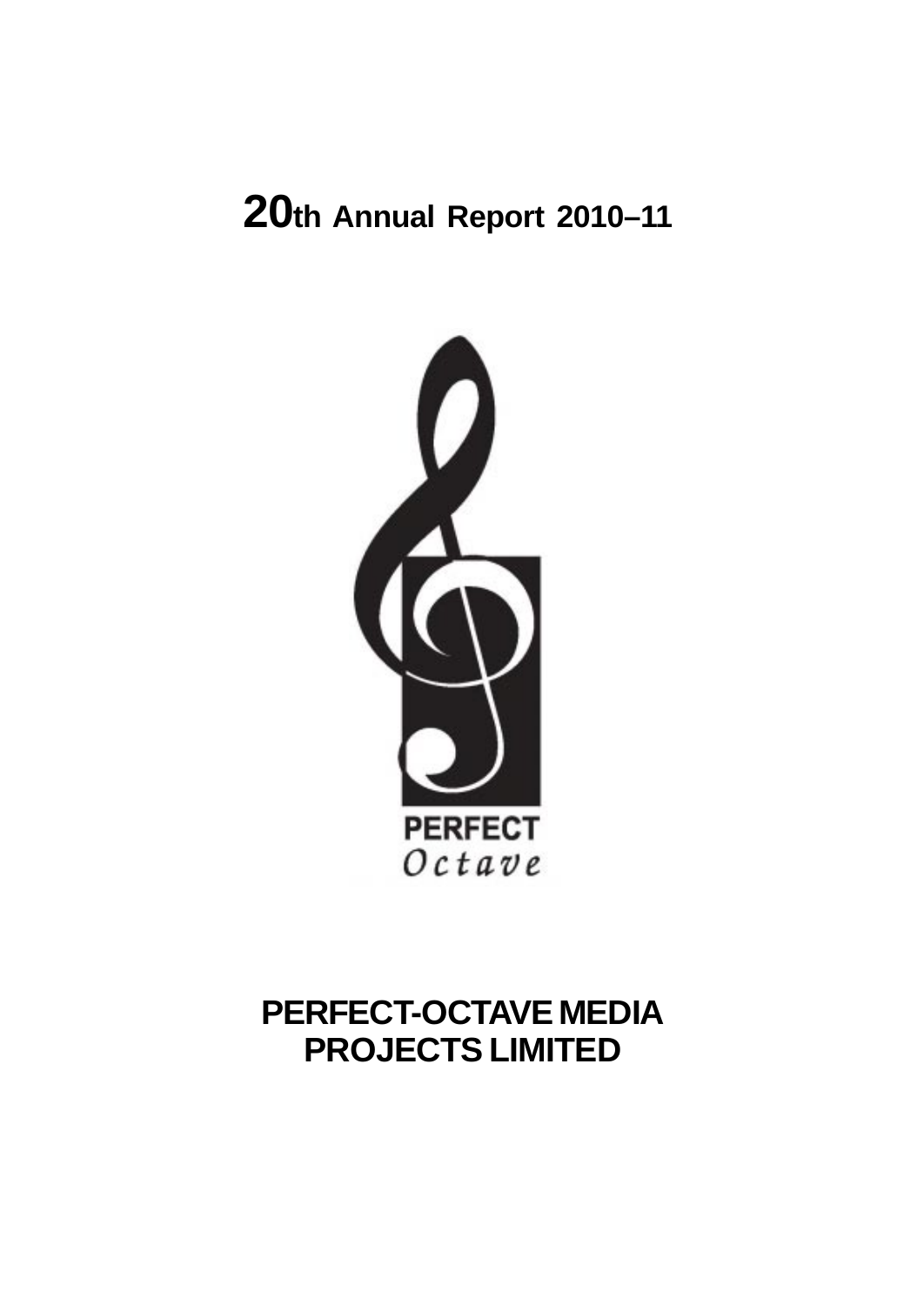

## **CORPORATE INFORMATION**

| <b>BOARD OF DIRECTORS</b>  | Mr. Santosh Jain                       | Whole Time Director                             |
|----------------------------|----------------------------------------|-------------------------------------------------|
|                            | Mr. Ratish Tagde                       | Director                                        |
|                            | Mr. Anand Jariwal                      | Director                                        |
| <b>STATUTORY AUDITORS</b>  |                                        | M/s. N K Jalan & Co. Chartered Accountants,     |
|                            |                                        | 2A, Mayur Apartments, Dadabhai Cross Road No.3, |
|                            |                                        |                                                 |
|                            | Vile Parle (West), Mumbai - 400 056    |                                                 |
|                            | Ph: 022 26714104/26234104.             |                                                 |
| <b>REGISTERED OFFICE</b>   | Block No. No. A- 1, Parle Colony CHS., |                                                 |
|                            | Sahakar Road, Vile - Parle (East),     |                                                 |
|                            | Mumbai - 400 057                       |                                                 |
|                            | Ph: 022 6741 8811.                     |                                                 |
| <b>REGISTRAR AND SHARE</b> | M/s. Sharex Dynamic (India) Pvt. Ltd.  |                                                 |
| <b>TRANSFER AGENTS</b>     |                                        | Unit no.1, Luthra Ind. Premises, Safed Pool,    |
|                            | Andheri Kurla Road, Andheri (East),    |                                                 |
|                            | Mumbai - 400072                        |                                                 |
|                            | Ph: 022 2851 5644/ 2851 5606.          |                                                 |
|                            |                                        |                                                 |
| <b>BANKERS</b>             | Axis Bank Limited                      |                                                 |
|                            | <b>Corporation Bank</b>                |                                                 |
|                            | Indian Overseas Bank                   |                                                 |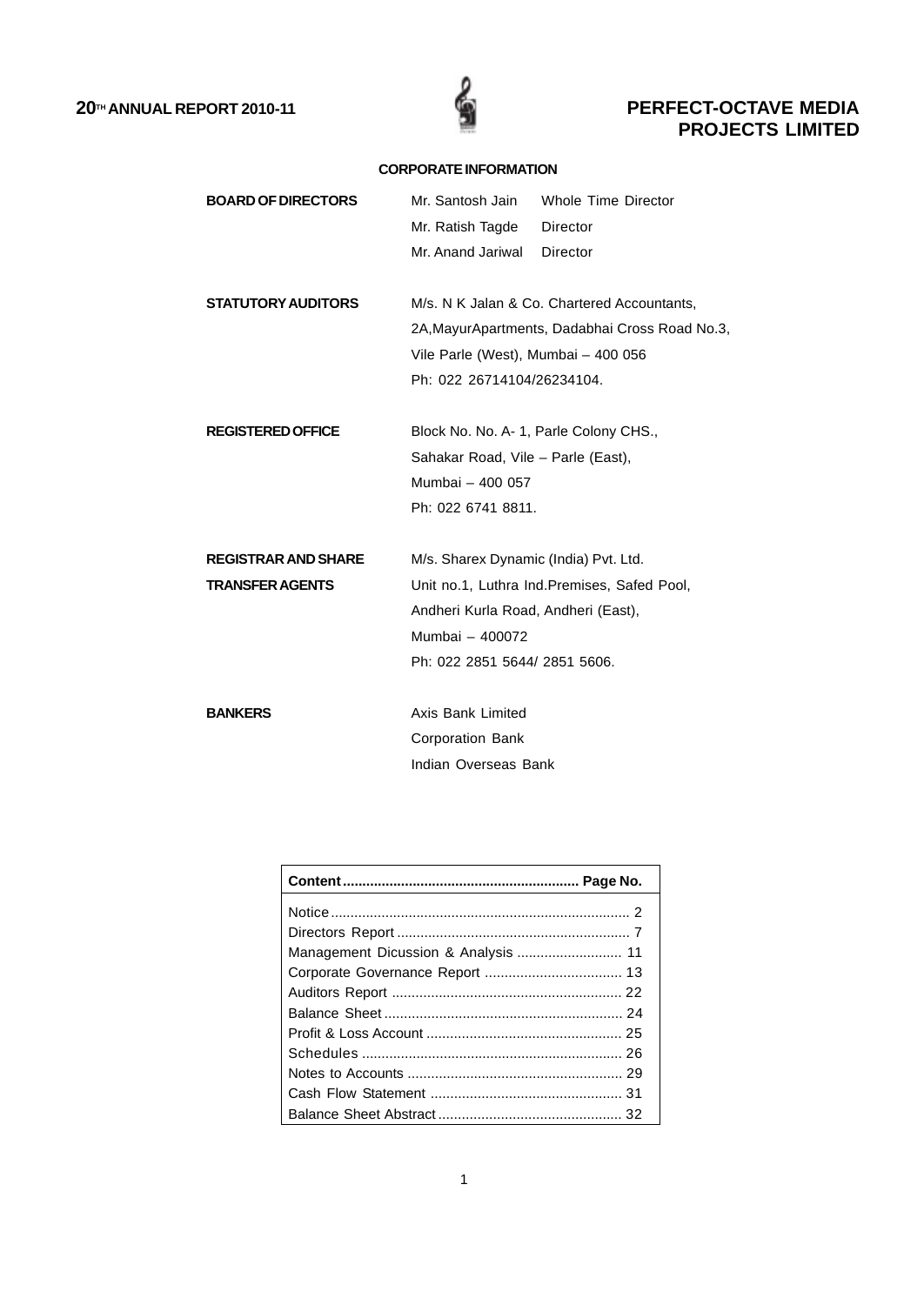

## **NOTICE**

Notice is herby given that the Twentieth Annual General Meeting of the Members of Perfect-Octave Media Projects Limited will be held on Tuesday, June 21, 2011at 3.00 p.m. at Block No. A – 1, Parle Colony CHS, Sahakar Road, Vile – Parle (East), Mumbai – 400 057 to transact the following business:

## **ORDINARY BUSINESS:**

- 1. To receive, consider, approve and adopt the audited Balance Sheet as at March 31, 2011, the Profit and Loss Account for the year ended on that date and the Report of the Directors and the Auditors thereon.
- 2. To appoint a Director in place of Mr. Santosh Kumar Jain who retires by rotation and being eligible, offers himself for reappointment.
- 3. To appoint statutory auditors to hold office from the conclusion of the next Annual General Meeting of the Company and to fix their remuneration.

## **SPECIAL BUSINESS:**

4. To consider and if thought fit to pass with or without modification(s), the following resolution as a **Special Resolution**:

**"RESOLVED THAT** pursuant to the provisions of Section 81(1A) and other applicable provisions, if any, of the Companies Act, 1956 (including any statutory modification or re-enactment thereof for the time being in force) and in accordance with the provisions of the Articles of Association of the Company, the Listing Agreement entered into between the Company and the Stock Exchanges, the guidelines and clarifications issued by the Securities and Exchange Board of India and any other statutory/regulatory authorities, and subject to all such other approvals, permissions, consents and sanctions of any authorities, as may be necessary, and all other relevant third party consents and approvals as may be required, for the allotment of Equity Shares on a preferential allotment basis and subject to such conditions and modifications as may be prescribed or imposed by any of them while granting such approvals, permissions, consents and sanctions which may be agreed to by the Board of Directors ("Board"), the consent of the Company be and is hereby given to the Board or any duly authorized committee thereof, to create, offer, issue and allot up to 8,00,000 (Eight Lacs) Equity Shares (the "Issue Shares") of face value of Rs. 10/- (Rupees Ten only) at a price of Rs. 25/- per share (including premium of Rs. 15/- per share) to be subscribed by the non-promoters on a preferential allotment basis, on such further terms and conditions and in such manner as the Board may think fit;

**RESOLVED THAT** the relevant date for the preferential issue, as per the SEBI (ICDR) Regulation, 2009, as amended up to date, for the determination of applicable price for the issue of the abovementioned Equity Shares is 30 days prior to the date of this Annual General Meeting i.e. the relevant date is May 22, 2011;

**RESOLVED FURTHET THAT** if any of the equity shares that may remain unsubscribed for any reason whatsoever, may be offered and allotted by the Board in its absolute discretion to any person/entity/investor, on the same terms and conditions.

**RESOLVED FURTHER THAT** the Board be and is hereby authorized to get the shares listed on the Stock Exchange(s) and such equity shares so allotted shall rank pari-passu with the existing equity shares of the Company;

**RESOLVED FURTHER THAT** for the purpose of giving effect to the above resolution, the Board be and is hereby authorized to do all such acts, deeds, matters and things as it may in its absolute discretion deem necessary, proper or desirable and to settle any question, difficulty or doubt that may arise in regard to the offer/issue, allotment and utilization of the proceeds and to finalize and execute all documents and writings as may be necessary, proper, desirable or expedient as it may deem fit;

5. To consider and if thought fit to pass with or without modification(s), the following resolution as an **Ordinary Resolution**:

**"RESOLVED THAT** Mr. Vimal Bhatnagar, who was appointed with effect from May 21, 2011 as an Additional Director of the Company by the Board of Directors and who by virtue of Section 260 of the Companies Act, 1956 holds office up to the date of this Annual General Meeting and in respect of whom the Company has received a notice in writing from a member proposing his candidature for the office of the Director, be and is hereby appointed as a Director of the Company and whose term of office shall be liable to determination by retirement by rotation."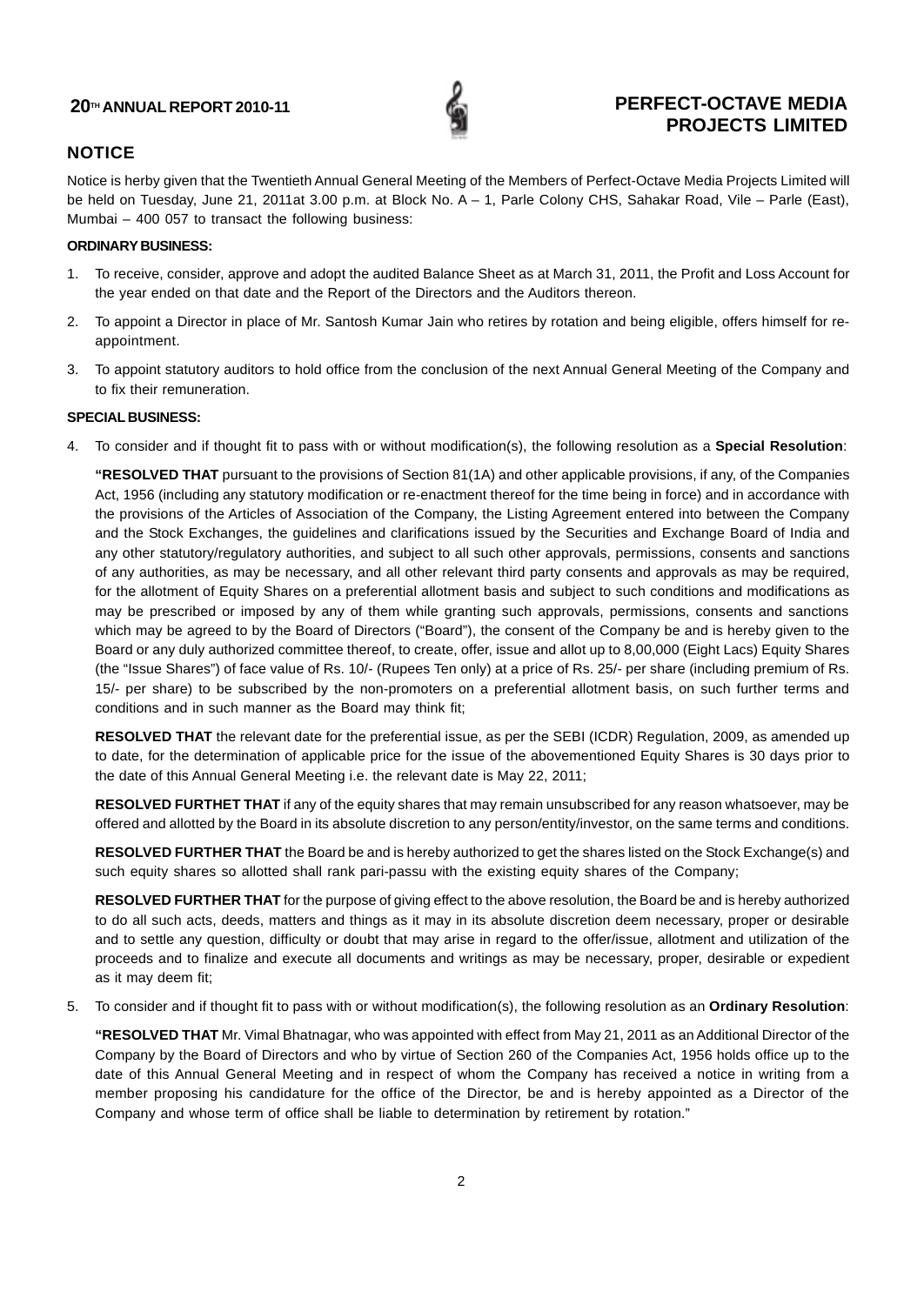

6. To consider and if thought fit to pass with or without modification(s), the following resolution as an **Ordinary Resolution**:

**"RESOLVED THAT** Mr. Vijay Negandhi, who was appointed with effect from May 21, 2011 as an Additional Director of the Company by the Board of Directors and who by virtue of Section 260 of the Companies Act, 1956 holds office up to the date of this Annual General Meeting and in respect of whom the Company has received a notice in writing from a member proposing his candidature for the office of the Director, be and is hereby appointed as a Director of the Company and whose term of office shall be liable to determination by retirement by rotation."

On behalf of Board of Directors of

Place: Mumbai **Santosh Jain** Date: May 21, 2011 **Date:** May 21, 2011

## **Registered Office:**

Block No. A -1, Parle Colony CHS., Sahakar Road, Vile – Parle (East), Mumbai – 400 057

### **NOTES:**

- 1. A MEMBER ENTILTED TO ATTEND AND VOTE AT THE MEETING IS ENTILED TO APPOINT A PROXY TO ATTEND AND VOTE INSTEAD OF HIMSELF/HERSELF AND THE PROXY NEED NOT BE A MEMBER OF THE COMPANY. Proxies in order to be effective must be received by the Company, not less than 48 hours before the time of commencement.
- 2. Corporate Members intending to send their authorized representatives to attend the meeting are requested to send a certified copy of the Board Resolution authorizing to attend and vote on their behalf at the Meeting along with the attendance slip or proxy as the case may be.
- 3. All the documents referred to in the accompanying notice are available for inspection at the registered office of the Company on all the working days between 3.00 p.m. to 5.00 p.m. upto the date of the Annual General Meeting.
- 4. Members are requested to notify their change of address, if any, to the Company/ Share Transfer Agent, Sharex Dynamic (India) Private Limited, Unit no.1, Luthra Ind.Premises, Safed Pool, Andheri Kurla Road, Andheri (East), Mumbai – 400072.
- 5. The Register of Members and Share Transfer Books of the Company shall remain closed from June 20, 2011 to June 21, 2011 (both days inclusive).
- 6. Shareholders are requested to forward their queries on the accounts for the financial year ended March 31, 2011 to the Company at least 10 days in advance, to enable us to keep the required information available at the Meeting.
- 7. Members are requested to give their valuable suggestions for improvement of the services and are also advised to quote their E-mail Id's, telephone / facsimile no. for prompt reply of their communications.
- 8. Explanatory Statement as required under Section 173(2) of the Companies Act, 1956 is annexed hereto.
- 9. The Ministry of Corporate Affairs, Government of India has came out with a circular dated 29th April 2011 which allows the companies to send documents including Annual Reports and other intimation by an email. Therefore you are requested to register your email IDs with the Registrar and Transfer Agent of the Company. The Company is already having email ID of the members holding their shares in Demat through their respective Depository Participants. The said email ID shall be considered as registered email ID for the said members unless informed otherwise by the respective shareholder to the Company or Registrar and Transfer Agent.

On behalf of Board of Directors of

**Santosh Jain** Whole Time Director

Place: Mumbai Date: May 21, 2011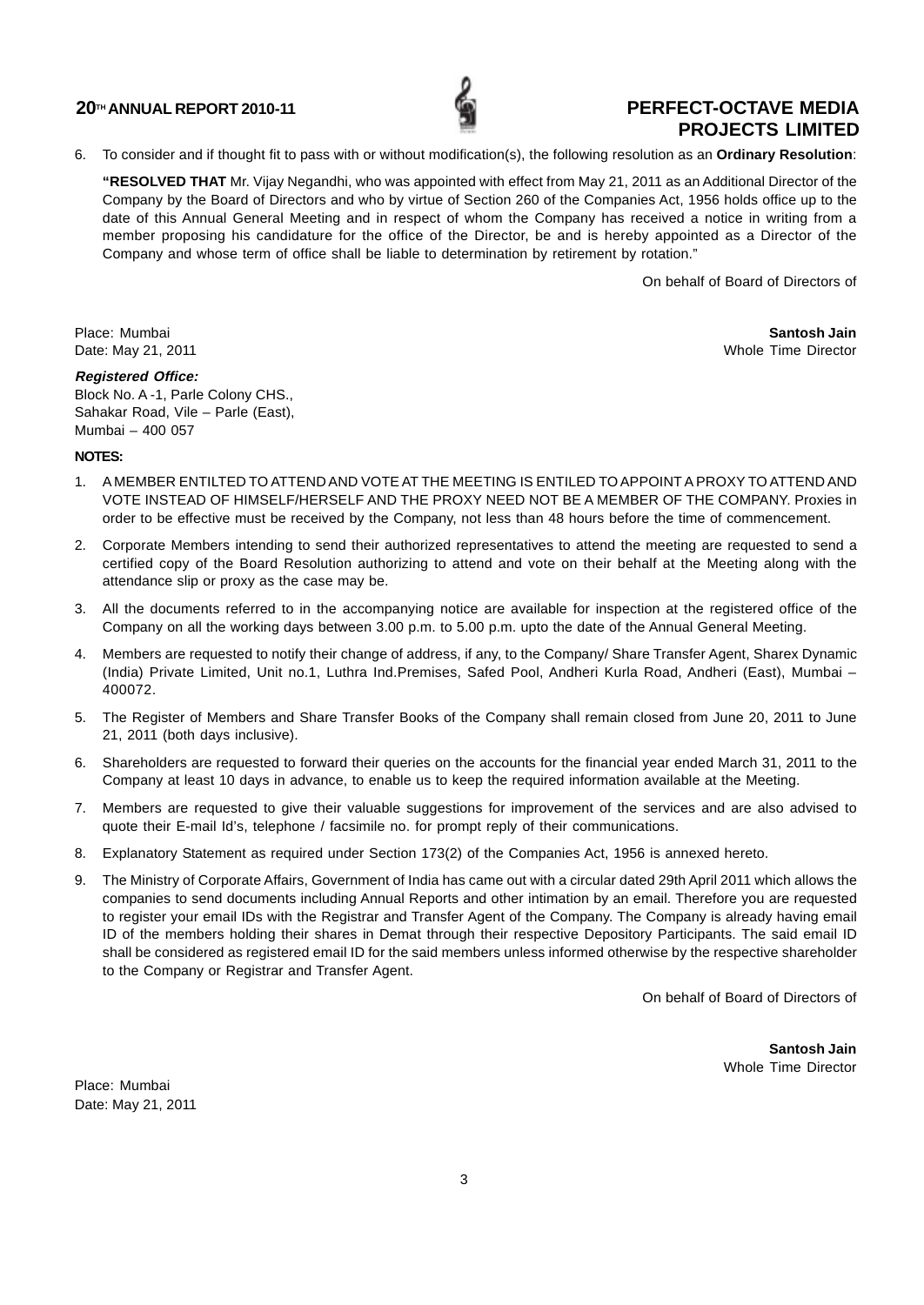

## **EXPALNATORY STATEMENT**

(Pursuant to Section 173(2) of the Companies Act, 1956)

## **Item No. 4:**

As per Section 81(1A) of the Companies Act, 1956 approval of shareholders in the General Meeting is required for allotment of Shares on preferential basis and hence the resolution is placed before the Shareholders.

The purpose of the proposed issue as mentioned above is to achieve long term plans of the Company and to meet the funding requirements including but not limited to acquisition and creation of contents and copyrights, acquisition of companies, investments, to fund capital expenditure and/or working capital requirements. For this purpose it is proposed to issue up to 800,000 (Eight Lacs Only) Equity Shares of Rs.10/- each on preferential basis.

## **The necessary information pertaining to the proposed preferential allotment in terms of the Regulation 73(1) of SEBI (ICDR) Regulations, 2009 are set out as below:**

## **i. Object of the issue through Preferential Offer:**

The proposed preferential allotment of shares is to achieve long term plans of the Company and to meet the funding requirements including but not limited to acquisition and creation of contents and copyrights, acquisition of companies, investments, to fund capital expenditure and/or working capital requirements.

## **ii. Intention of Promoters/ Directors/ Key Management Persons to subscribe to the offer:**

The person who intends to subscribe to the Equity Shares proposed to be issued:

| <b>Sr. No.</b> | Name of the Proposed Allottee             | No. of Equity Shares to be Subscribed |
|----------------|-------------------------------------------|---------------------------------------|
|                | <b>Non-Promoters</b>                      |                                       |
|                | Swastik Legal Consultants Private Limited | 800,000                               |
|                | <b>TOTAL</b>                              | 800,000                               |

There is no intention of any of the Promoters, Directors and Key Management Persons of the Company to subscribe to the present preferential issue.

## **iii. Shareholding Pattern Before and After the Allotment:**

| Sr. No. | Category                        | <b>Pre Allotment</b> |         | <b>Post Allotment</b> |         |
|---------|---------------------------------|----------------------|---------|-----------------------|---------|
|         |                                 | <b>No. of Shares</b> | %       | <b>No. of Shares</b>  | %       |
| 1.      | Promoters                       | 4,245,000            | 57.44%  | 4,245,000             | 51.83%  |
| 2.      | Non Promoters                   |                      |         |                       |         |
| (i)     | Indian Public                   | 2,598,100            | 35.16%  | 2,598,100             | 31.72%  |
| (ii)    | <b>Mutual Fund</b>              |                      |         |                       |         |
| (iii)   | Banks/IFIs/Insurance Companies  | 3,500                | 0.05%   | 3,500                 | 0.04%   |
| (iv)    | Foreign Institutional Investors |                      |         |                       |         |
| (v)     | NRIs/OCBs                       | 300,900              | 4.07%   | 300,900               | 3.67%   |
| (vi)    | <b>Bodies Corporate</b>         | 225,700              | 3.05%   | 1,025,700             | 12.52%  |
| (vii)   | <b>Trusts</b>                   |                      |         |                       |         |
| (viii)  | Others (Clearing Members)       | 16,800               | 0.23%   | 16,800                | 0.21%   |
|         | Total                           | 7,390,000            | 100.00% | 8,190,000             | 100.00% |

The post allotment shareholding pattern as above is on the basis of further issue and allotment of maximum number of shares as envisaged in the resolution.

No change in Management Control over the Company is contemplated as a result of or allotment of shares as envisaged in the resolution.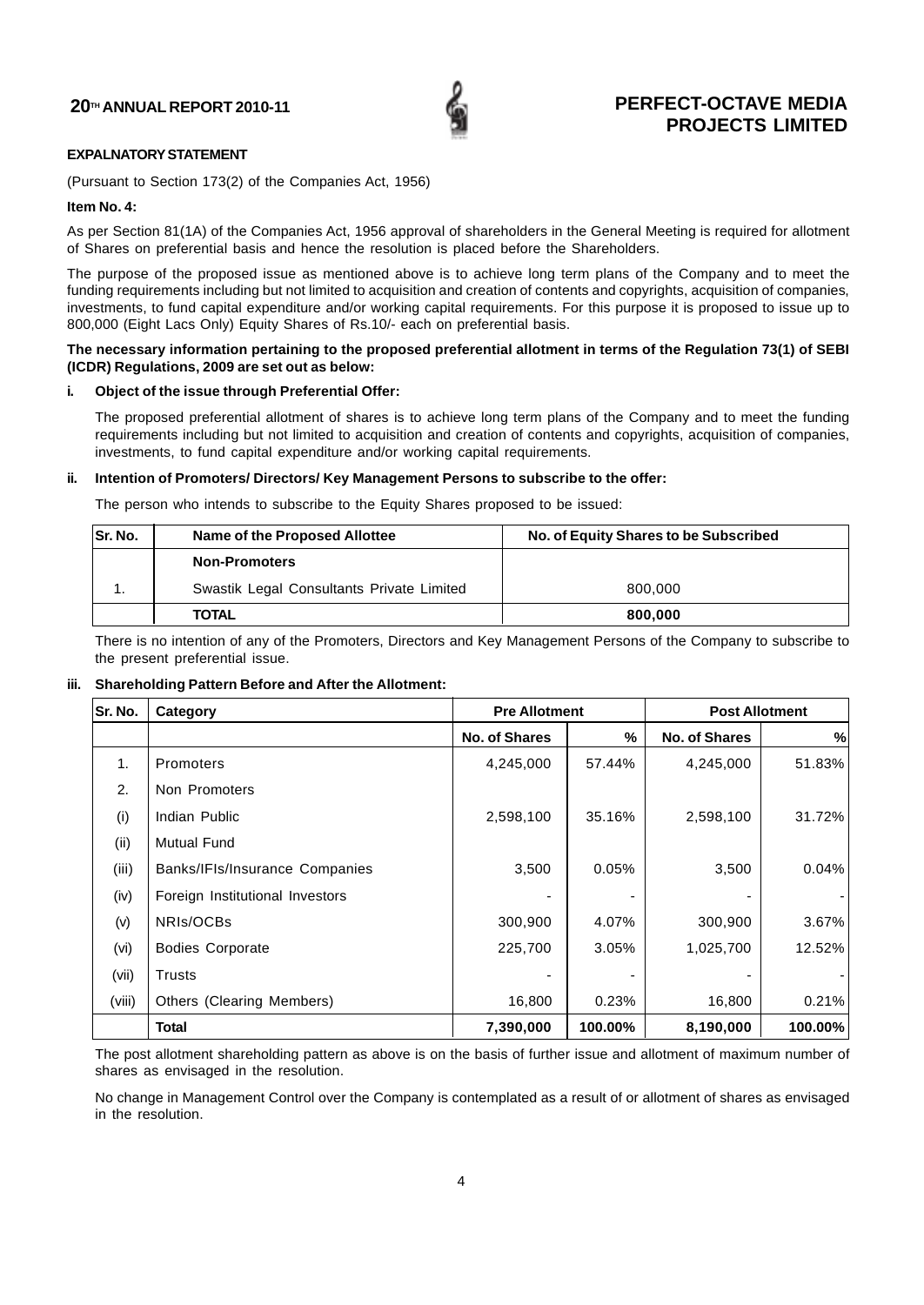![](_page_5_Picture_1.jpeg)

## **iv. Time of Allotment:**

Allotment pursuant to this resolution passed in an Annual General Meeting of shareholders of the Company granting consent for preferential issues of equity shares shall be completed within a period of fifteen days from the date of passing of this resolution. Provided that where the allotment on preferential basis is pending on account of pendency of any approval for such allotment by any regulatory authority or the Central Government, the allotment shall be completed within 15 days from the date of such approval.

## **v. Identity of the Proposed Allottees:**

| <b>Sr. No.</b> | Name of the<br><b>Proposed Allottee</b>             | Category            | Pre Issue<br><b>Shareholding</b> |   | Number of<br>equity shares<br>proposed to<br>be allotted |         | Post Issue<br>shareholding<br>after allotment<br>of equity |
|----------------|-----------------------------------------------------|---------------------|----------------------------------|---|----------------------------------------------------------|---------|------------------------------------------------------------|
|                |                                                     |                     |                                  | % |                                                          |         | %                                                          |
| 1.             | Swastik Legal Consultants<br><b>Private Limited</b> | Non $-$<br>Promoter |                                  |   | 800,000<br><b>Equity Shares</b>                          | 800.000 | 9.77%                                                      |

### **vi. Lock in Period:**

The aforesaid allotment of equity shares arising shall be locked in as per the provisions of Chapter VII of the SEBI (ICDR) Regulations, 2009.

### **vii. Change in the control or composition of the Board:**

There will neither be any change in the composition of the Board nor any change in the Control of the Company on account of the proposed preferential allotment. However, there will be corresponding changes in the shareholding pattern as well as voting rights consequent to preferential allotment.

### **viii. Pricing of Issue:**

The equity shares are proposed to be allotted on preferential basis at a price of Rs. 25/- per share.

## **ix. Voting Rights and Dividend:**

The shares shall rank pari-pasu with existing equity shares with respect to voting rights and dividend.

## **x. Auditors Certificates:**

A copy of the certificate issued by Statutory Auditors of the Company M/s. N. K. Jalan & Co., Chartered Accountants, certifying that the issue of the Equity shares is being made in accordance with the requirement of SEBI (ICDR) Regulations, 2009 for Preferential Issues, is available for inspection by the shareholders at the Registered Office of the Company on all working days except Public Holidays, Saturdays and Sundays between 3.00 p.m. and 5.00 p.m. upto the date of the Annual General Meeting and at the Annual General Meeting.

### **xi. Undertakings:**

- The Issuer Company undertakes that they shall re-compute the price of the Equity shares in terms of the provision of SEBI (ICDR) Regulations, 2009, where it is required to do so.
- The Issuer Company undertakes that if the amount payable on account of the re-computation of price is not paid within the time stipulated in terms of the provision of SEBI (ICDR) Regulations, 2009, the Equity Shares shall continue to be locked–in till the time such amount is paid by the allottees.
- xii. Any of the equity shares that may remain unsubscribed for any reason whatsoever, may be offered and allotted by the Board in its absolute discretion to any person/entity/investor, on the same terms and conditions.

The consent of the shareholders is being sought pursuant to the provisions of the Section 81 (1A) and other applicable provisions of the Companies Act, 1956, if any, and in terms of the provisions of Listing Agreements executed by the Company with the Stock Exchange.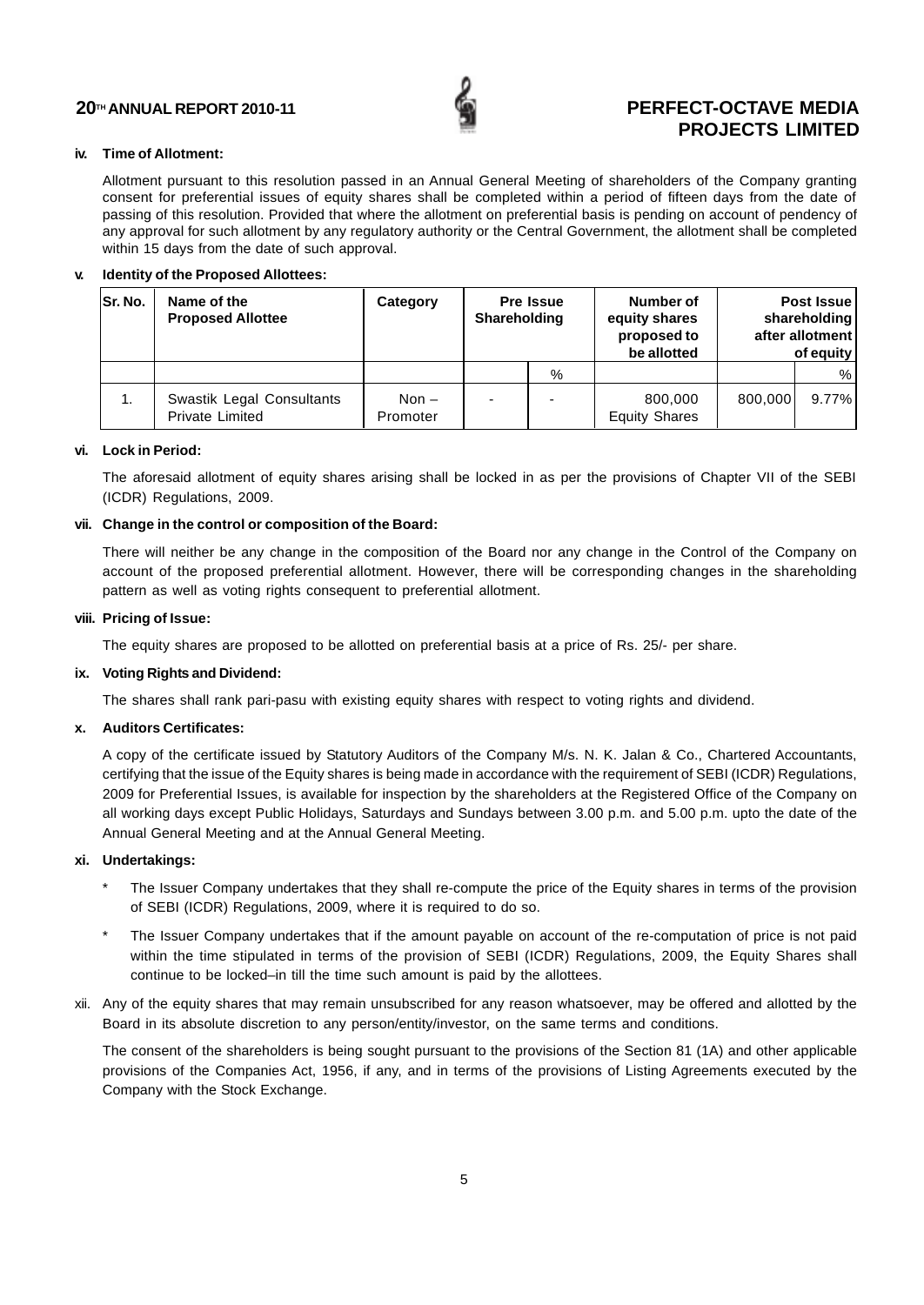![](_page_6_Picture_1.jpeg)

None of the Directors of the Company is, in any way, concerned or interested in the resolution except to the extent of their shareholdings. The Board recommends the Resolutions for your approval.

Your Directors recommend the Special Resolution as set out in the notice for your approval.

### **Item No. 5 & 6:**

Mr. Vimal Bhatnagar and Mr. Vijay Negandhi were appointed as an Additional Directors of the Company pursuant to the provisions of Section 260 of the Companies Act, 1956, with effect from May 21, 2011. They hold office till the date of ensuing Annual General Meeting. The Company has received notice under Section 257 of the said Act from a member signifying his intention to propose candidature of Mr. Vimal Bhatnagar and Mr. Vijay Negandhi for appointment as Directors of the Company.

Mr. Vimal Bhatnagar and Mr. Vijay Negandhi do hold any equity shares in the Company.

None of the Directors of the Company may be considered to be interested in the passing of the Resolution.

This may also be treated as an abstract and memorandum issued pursuant to Section 302 of the Companies Act, 1956.

By Order of the Board of Directors

**Santosh Kumar Jain** Whole Time Director

Place: Mumbai Date: May 21, 2011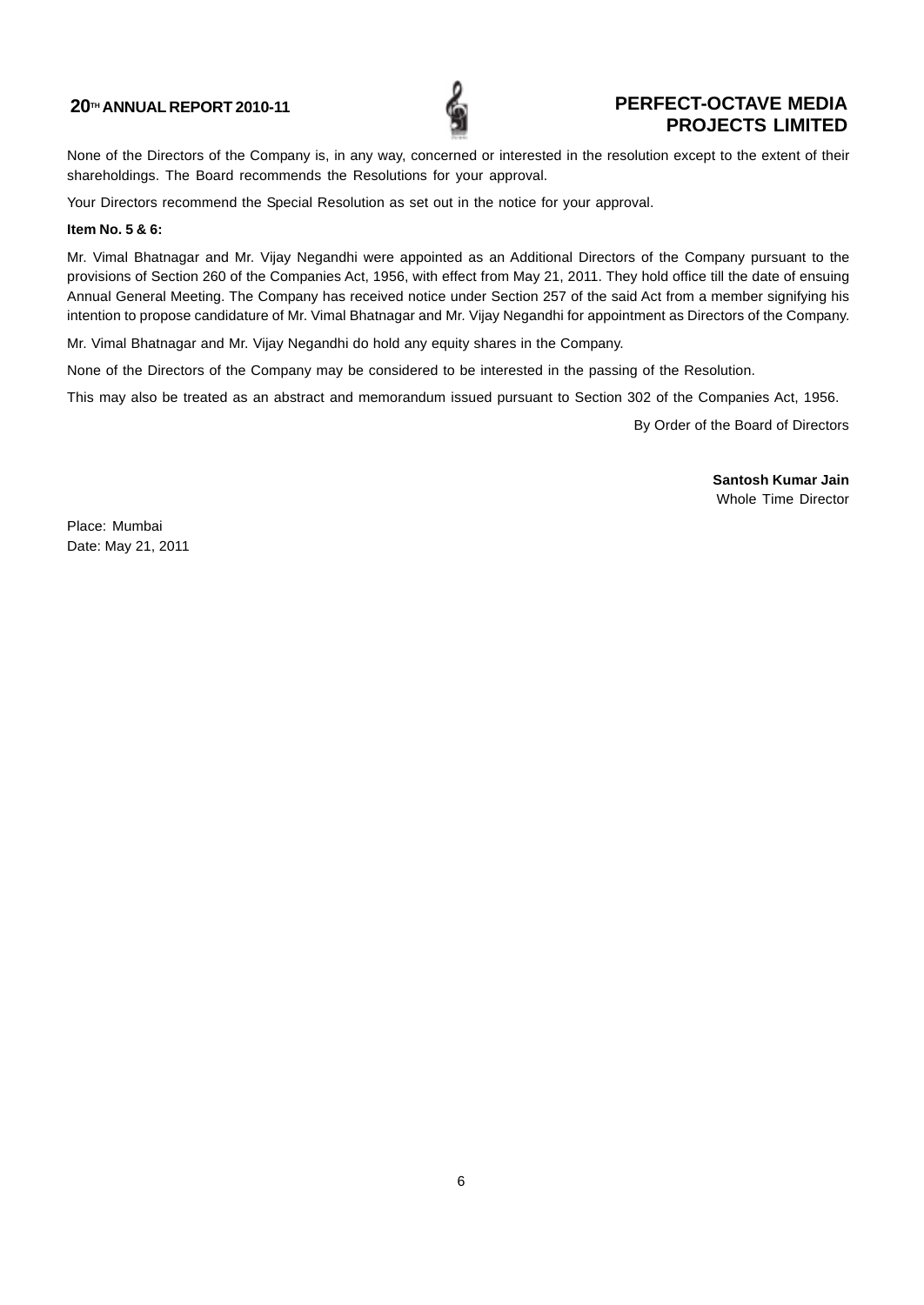![](_page_7_Picture_1.jpeg)

## **DIRECTOR'S REPORT**

Your directors present herewith the 20th Annual Report together with the Audited Statement of Accounts of the Company for the year ended 31st March, 2011.

| <b>FINANCIAL RESULTS</b>                           |                | (Amount In Rs.) |
|----------------------------------------------------|----------------|-----------------|
|                                                    | $2010 - 2011$  | 2009-2010       |
| Total Income                                       | 1,543,009      | 732,100         |
| Less: Total Expenditure                            | 2,926,016      | 501,370         |
| Profit/(Loss) before Depreciation                  | (1, 383, 007)  | 230,730         |
| Less: Depreciation                                 | 379,726        | Nil             |
| Profit/(Loss) After depreciation                   | (1,762,733)    | 230,730         |
| Add/(Less) Prior Period Adjustment                 | <b>Nil</b>     | Nil             |
| Profit/ (Loss) Before Taxation                     | (1,762,733)    | 230,730         |
| Less: Provision for Tax                            | <b>Nil</b>     | Nil             |
| <b>Current Tax</b>                                 | <b>Nil</b>     | 39,580          |
| Deferred Tax (Net)                                 | <b>Nil</b>     | Nil             |
| Net Profit After Tax                               | (1,762,733)    | 191,150         |
| Profit / (Loss) brought forward from previous year | (17, 999, 357) | (18, 190, 507)  |
| Balance carried to Balance Sheet                   | (19,762,090)   | (17,999,357)    |

## **OPERATIONS:**

During the year under review, the Company has diversified its business activity from Manufacturing to Media Industry. Company is proposing to venturing into content creation business in Indian music and broadcasting the same through its proposed own TV Channel. The management of your company has recently changed hands and the new management has taken over the business activities.

## **TRANSFER TO RESERVES:**

In the absence of adequate profits, no amount was transferred to Reserves.

## **DIVIDEND:**

Due to inadequacy of profits during the year review, your Directors do not recommend any dividend for the financial year 2010-2011.

## **SIGNIFICANT DEVELOPMENT DURING THE YEAR:**

During the year under review, M/s. Raga Café Private Limited and Mr. Ratish Tagde, (Acquirers) have given an Open Offer to the existing shareholders of the Company in compliance with the Regulations 10 & 12 of the Securities and Exchange Board of India (Substantial Acquisition of Shares and Takeovers) Regulations, 1997. The offer was opened on March 28, 2011 and closed on April 18, 2011. During the said open offer 105,400 shares were tendered to the Acquirer. Mr. Santosh Kumar Jain also controls the management and is the only executive director of the Board. Now the management is in process of completion of procedural formalities for change in management control in hands of Mr. Ratish Tagde and M/s. Raga Café Private Limited.

## **SHARE CAPITAL:**

During the year under review, the Authorised Share Capital of the Company has increased from Rs. 70,000,000/- to Rs. 86,000,000/- in the Extra Ordinary General Meeting of the members of the Company held on December 30, 2011.

The Company has made a preferential allotment of 4,390,000 Equity shares of Rs. 10/- each at par to the promoters and non promoters which had triggered Open Offer by the Promoters viz. Mr. Ratish Tagde and M/s. Raga Café Private Limited.

As on March 31, 2011, Paid – up Share Capital of the Company is Rs. 73,900,000/- divided into 73,90,000 equity shares of Rs. 10/- each fully paid-up.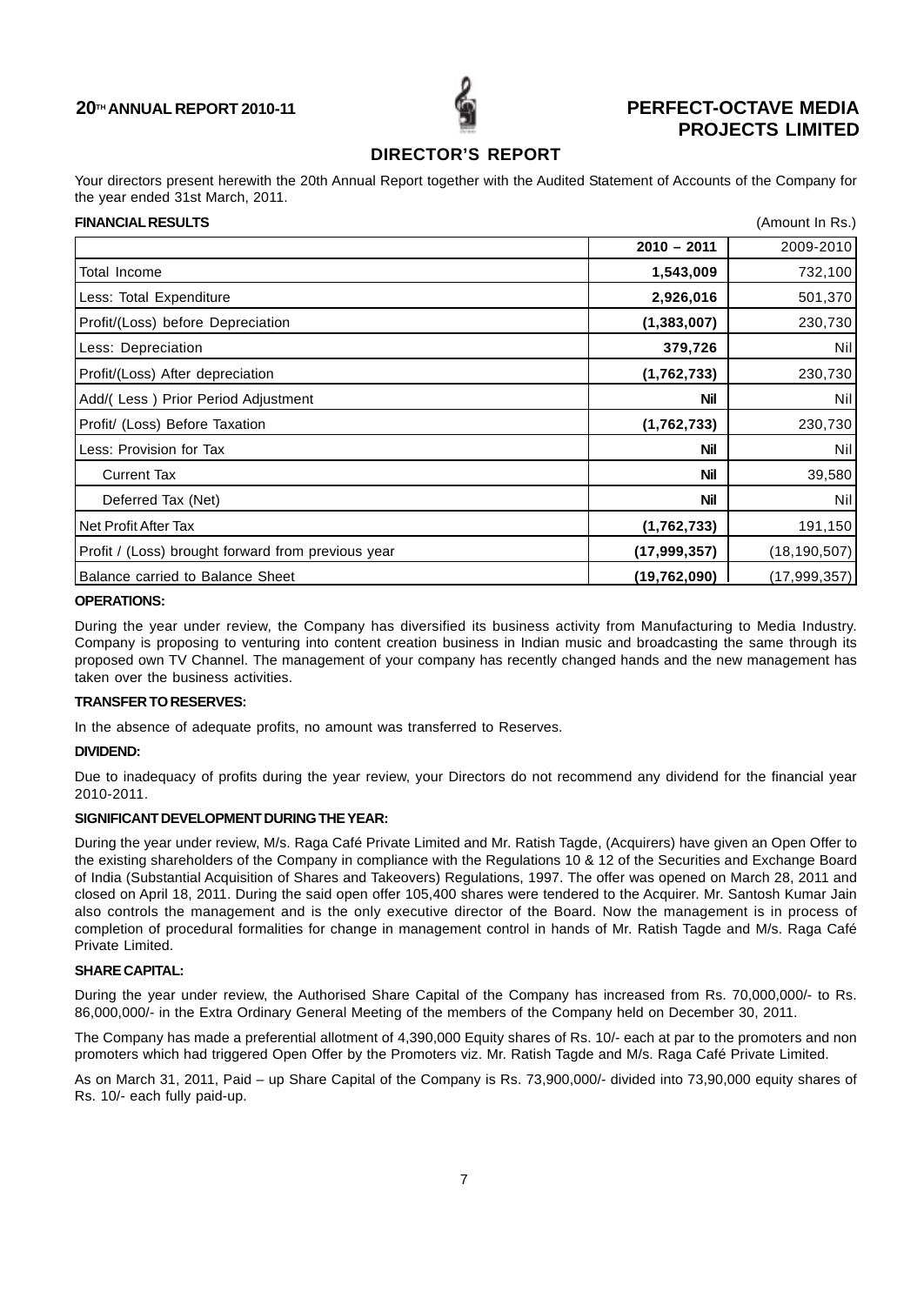![](_page_8_Picture_1.jpeg)

## **DIRECTORS:**

In accordance with the provisions of Companies Act, 1956 and the Articles of Association of the Company, Mr. Santosh Kumar Jain, director retires by rotation and being eligible offer himself for re-appointment.

Mr. Vimal Bhatnagar and Mr. Vijay Negandhi were appointed as an Additional Directors with effect from May 21, 2011. They hold office upto the date of conclusion of ensuing Twentieth Annual General Meeting of the Company. The Company has received notice from members proposing the candidature of Mr. Vimal Bhatnagar and Mr. Vijay Negandhi as Directors of the Company in terms of Section 257 of the Companies Act, 1956.

During the year under review, Mr. Gopiram Jariwal resigned from the position of directorship of the Company with effect from March 22, 2011.

## **PARTICULARS OF EMPLOYEES:**

During the year under review, there were no employees drawing remuneration of Rs. 24,00,000/- p.a. or Rs. 2,00,000/- p.m. or more. Hence there is no information to be provided in accordance with the provisions of Section 217(2A) of the Companies Act, 1956 read with the Companies (Particulars of employees) Rules, 1975.

## **DISCLOSURE UNDER SECTION 217(1)(e) OF THE COMPANIES ACT, 1956:**

The particulars required under Section 217(1)(e) of the Companies Act, 1956 read with the Companies (Disclosure of Particulars in the Report of the Board of Directors) Rules, 1988, is given in Annexure-I to this Directors Report.

## **AUDITORS:**

The Auditor of the Company M/s. N.K. Jalan & Co., Chartered Accountants, Mumbai, retires at the ensuing Annual General Meeting and being eligible offers themselves for re-appointment. The appointment if made will be in accordance with the sub section (1B) of section 224 of the Companies Act, 1956 as per certificate furnished by the auditor. Members will be required to appoint Auditors for the current year and to authorize the Board of Directors to fix their remuneration.

## **AUDITOR'S OBSERVATIONS:**

Observations of auditor are self explanatory and do not require any further to be commented by directors in this report.

## **DIRCTORS RESPONSIBILITY STATEMENT:**

Pursuant to the requirement under section 217 (2AA) of the Companies Act, 1956 with respect to Director's Responsibility Statement, it is hereby confirmed:

- 1. That in the preparation of the accounts for the financial year ended 31st March 2011; the applicable accounting standards have been followed along with proper explanation relating to material departures.
- 2. That the Directors have adopted such accounting policies and applied them consistently and made judgments estimates that were reasonable and prudent so as to give a true and fair view of the state affair of the Company at the end of the financial year and of the profit or loss of the company for the year under review.
- 3. That the Directors have taken proper and sufficient care for the maintenance of adequate accounting records in accordance with provisions of the Companies Act, 1956 for safeguarding the assets of the Company and for preventing and detecting fraud and other irregularities;
- 4. That the Directors have prepared the accounts for the financial year ended 31st March 2011 on a "going concern" basis.

## **SUBSIDIARIES:**

The Company does not have any subsidiary Company.

## **MANAGEMENT DISCUSSION AND ANALYSIS:**

Management Discussion and Analysis Report for the year under review as required under Clause 49 of the Listing Agreement is presented in a separate section forming part of the Annual Report.

## **DEPOSITS:**

The Company has not accepted deposits falling within the provisions of Section 58A of the Companies Act, 1956 read with Companies (Acceptance of the Deposits) Rules, 1975 during the year under review.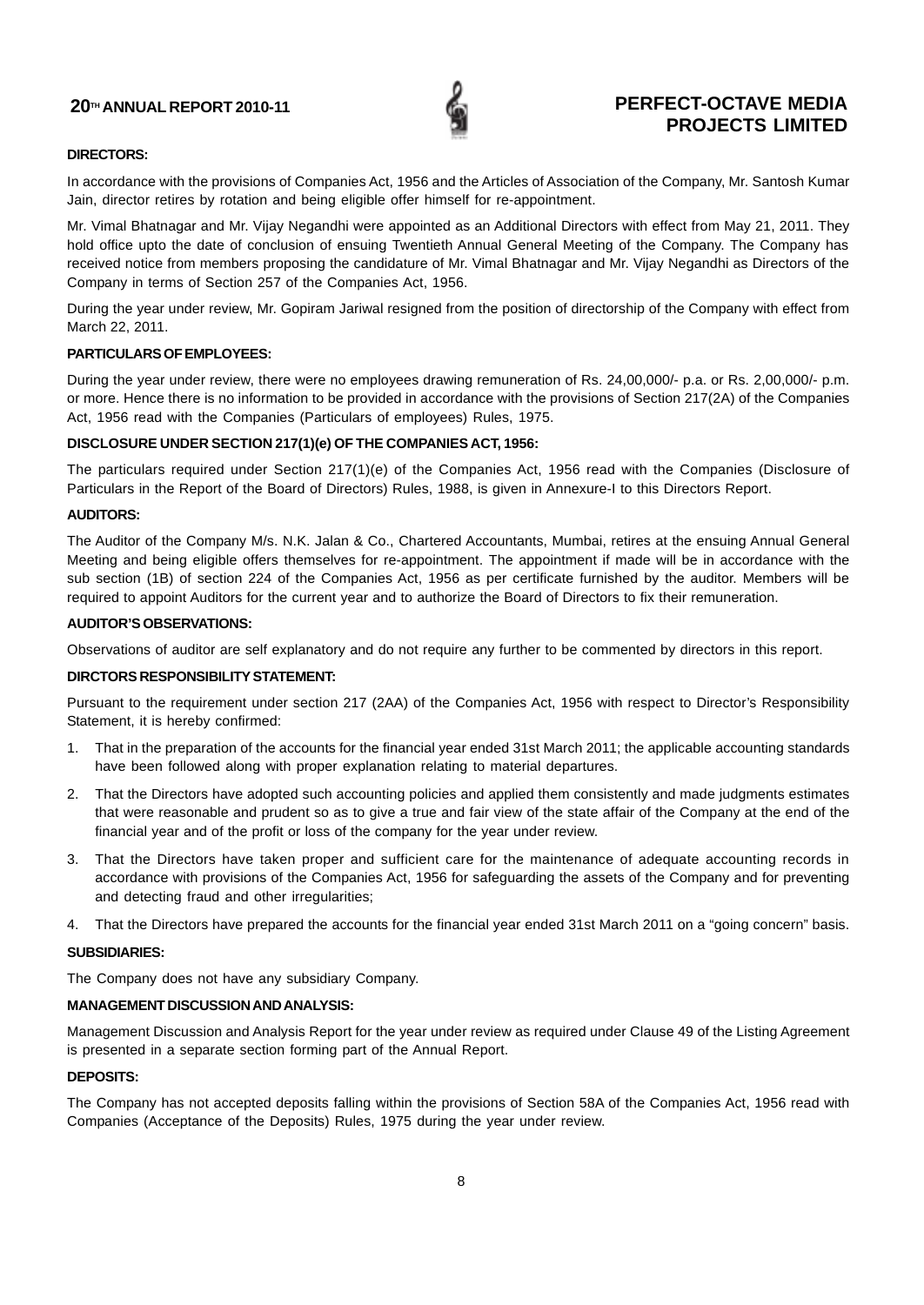![](_page_9_Picture_1.jpeg)

## **CORPORATE GOVERNANCE:**

Pursuant to Clause 49 of the Listing Agreement entered into with the Stock Exchanges, the Company has complied with the provisions of Corporate Governance and a report on corporate governance is annexed hereto and forms part of this report. A certificate from Auditors of the Company regarding compliance of Corporate Governance, as stipulated under Clause 49 of the Listing Agreement, is appended to the Annual Report.

## **DEPOSITORY SYSTEM:**

During the year under review, the Company has obtained electronic connectivity with both the depositories namely Central Depository Services (India) Limited and National Securities Depository Limited. As on March 31, 2011, 64.54% of the Company's paid-up share capital representing 4,769,500 equity shares is in dematerialized form. Further, as on date i.e. May 20, 2011, 68.40% of the Company's paid-up share capital representing 5,054,700 equity shares is in dematerialized form.

In view of the numerous advantages offered by the Depository system, Members holding shares in physical mode are requested to avail of the facility of dematerialization of the Company's shares on either of Depositories.

## **GO GREEN INITIATIVE:**

Very recently the Ministry of Corporate Affairs, Government of India, through its Circular nos. 17/2011 and 18/2011 dated April 21, 2011 and April 29, 2011 respectively, has allowed companies to send the annual reports and other official documents to their shareholders electronically as part of its green initiatives in Corporate, provided the email address of the shareholder is obtained by the Company from the shareholders.

This move by the Ministry will benefit the society at large through reduction in paper consumption and contribution towards a Greener Environment. It will also ensure prompt receipt of communication and avoid loss in postal transit.

Keeping the above in view, your Company proposes to send documents such as the Notice of the Annual General Meeting and Annual Reports henceforth to the shareholders by Electronic means, to the e-mail address provided by them and/or made available to the Company by the Depositories. In absence of any communication from the shareholders, email id in the records of depositories shall be considered registered email id of the respective shareholder.

All the shareholders who hold their shares in physical form and whose e-mail address are not available with the Company, may if they wish to receive the Annual Report in electronic form, please send their email to perfectoctaves@gmail.com.

The Company solicits active cooperation of shareholders in helping the Company to implement the e-governance initiatives of the Government.

## **ACKNOWLEDGEMENT:**

Your Directors wish to place on record their appreciation for the support and co-operation, which the Company continues to receive from its associates and bankers. The Directors are also thankful to the shareholders for their unstinted support to the Company.

On behalf of Board of Directors of

**Santosh Jain** Whole Time Director

Place: Mumbai Date: May 21, 2011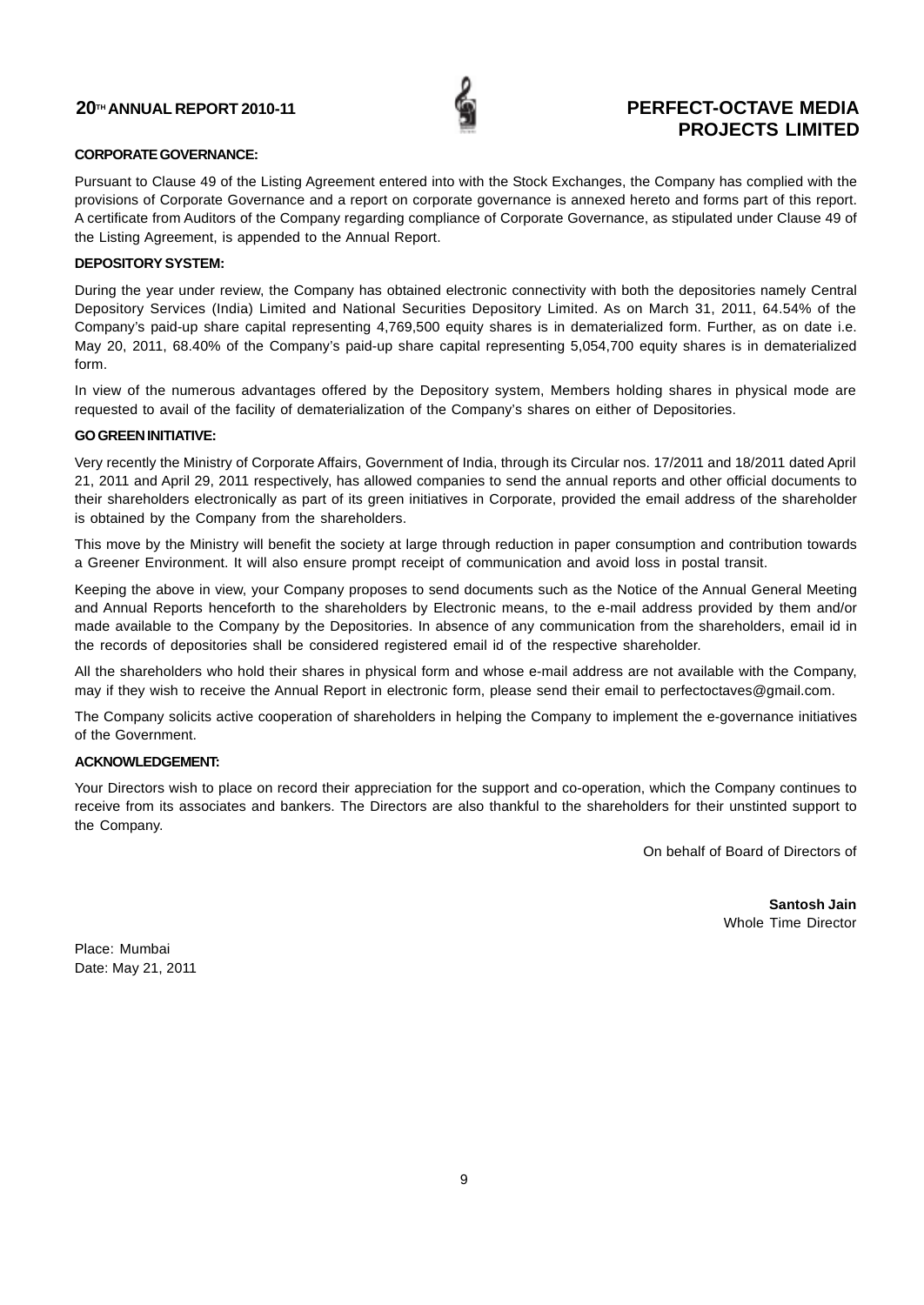![](_page_10_Picture_1.jpeg)

## **ANNEXURE I**

## **I. CONSERVATION OF ENERGY:**

- (a) Energy conservation measures taken Nil
- (b) Additional investments and proposals if any, being implemented for reduction of consumption of energy Nil
- (c) Impact of the measures at (a) and (b) above for reduction of energy consumption and consequent impact on the cost of production of goods – Nil
- (d) Total energy consumption and energy consumption per unit of production Nil

## **FORM-A: FORM FOR DISCLOSURE OF PARTICULARS WITH RESPECT TO CONSERVATION OF ENERGY**

- A. Power and fuel consumption: Nil
- B. Consumption per unit of production: Nil

## **II. TECHNOLOGY ABSORPTION**

## **FORM-B: FORM FOR DISCLOSURE OF PARTICULARS WITH RESPECT TO TECHNOLOGY ABSORPTION ETC.,**

- I Research and Development: Nil
- II Technology Absorption, Adaptation and Innovation: Nil

## **II. FOREIGN EXCHANGE EARNINGS AND OUTGO**

- I. Earnings in Foreign Exchange during the year: NIL
- II. Foreign Exchange outgo during the year: NIL

On behalf of Board of Directors of

**Santosh Jain** Whole Time Director

Place: Mumbai Date: May 21, 2011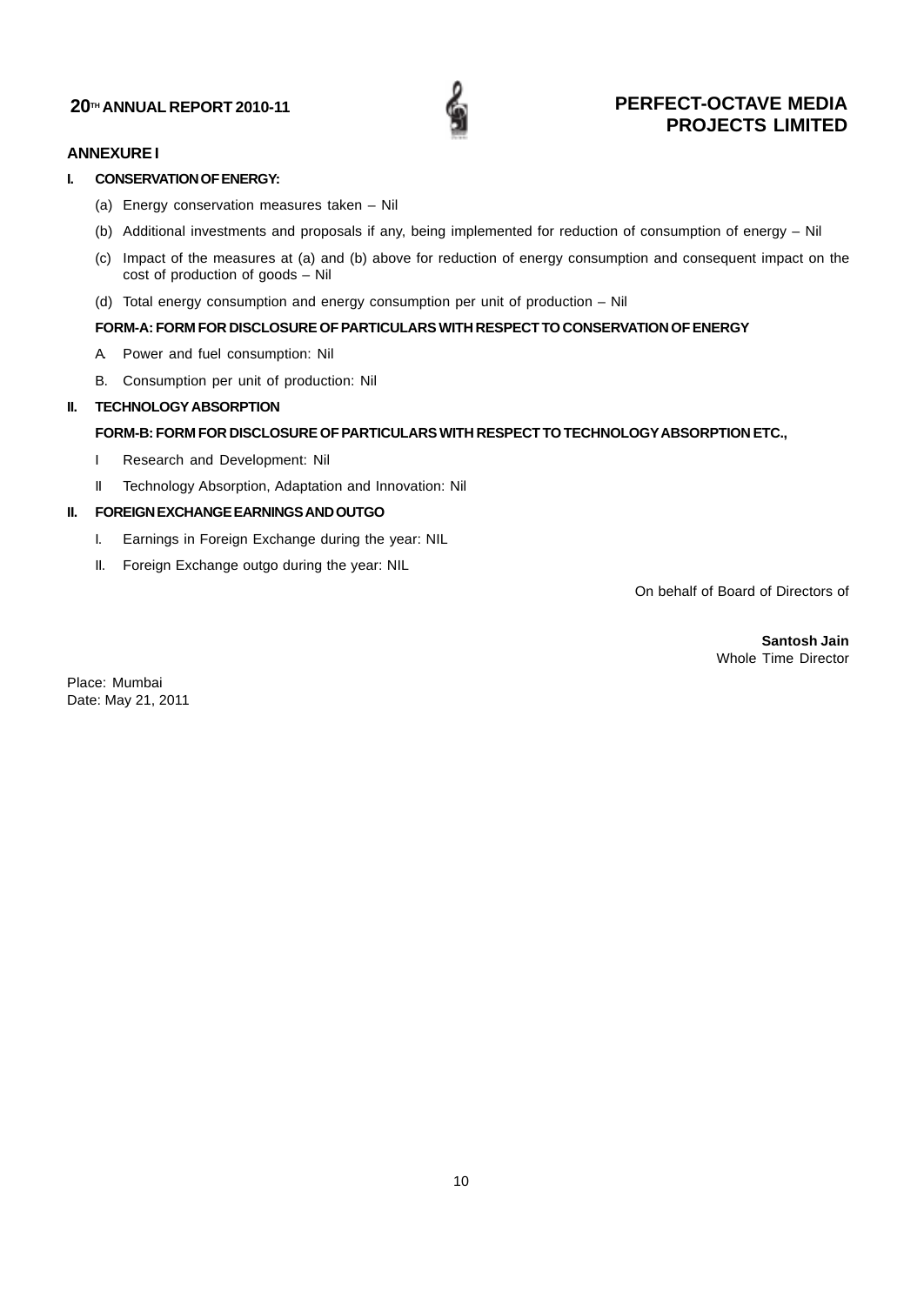![](_page_11_Picture_1.jpeg)

## **MANAGEMENT DISCUSSION AND ANALYSIS**

### **INDIAN MEDIA & ENTERTAINMENT INDUSTRY**

The Indian media and entertainment industry has been growing at a quick pace over the last few years. An ever increasing ad spend to GDP ratio, rapid adoption of DTH and digital pay television services, favourable trends from television heavy advertisers lead the revival of the sector from this pressure situation in the second half of the fiscal 2011 which is likely to rally in the coming years. The new era of digitization has seen DTH adoption going up to 20 million pay DTH households as of March 2011, an 80% growth over the last year. With more number of players foraying into the DTH market and heavier investments into consumer education, the DTH industry is estimated to grow by another 9-10 million households this year alone. Established broadcasters with emphasis on subscription revenues are likely to be the biggest beneficiaries from this expansion going forward.

India has been relatively lesser impacted by the upheaval in the world economic situation, yet the widespread uncertainty has led to a slowdown in advertising spends.

#### **RISK FACTORS**

## Competition from other players

The Company operates in highly competitive environment that is subject to innovations, changes and varying levels of resources available to each player in each segment of business.

### Ever changing trends in Media sector

It may not be possible to consistently predict changing audience tastes. People's tastes vary quite rapidly along with the trends and environment they live in. With the kind of investments made in ventures, repeated failures would have an adverse impact on the bottom line of the Company.

## **OPPORTUNITIES AND THREATS**

Your Company has a diversified business model in media and entertainment sector and the revenue is expected to come from various segments across various levels of the value chain. The diversified business model of the Company will provide scalability apart from spreading the risk profile of the overall business.

The Company is well poised to take advantage of opportunities in the Media and entertainment sector in India. In the television space, addressability in the Indian market is expected to provide great opportunities for growth. With the advent of new addressable systems like DTH, IPTV and Mobile TV etc., more numbers of new players are expected to launch several new channels including niche channels. These channels would require a lot of home grown content. In the broadcasting segment, increased penetration of Indian homes has provided impetus to the growth of the Indian television industry. New distribution avenues like DTH, mobile TV etc. have the potential for increased revenue.

Your Company operates in a very competitive environment. Changes in the Government regulations or any change in the legislative intent to bring about addressability could adversely impact growth plans.

## **OUTLOOK**

Indian Media and Entertainment Industry (M&E) seems soaring higher and higher every year. Last year it soared more than 17% and is predicted to grow around 19% by 2011. It is one of the fastest growing sectors in Indian economy triggered by economic growth and increasing income levels. As per a report by ASSOCHAM (Associated Chambers of Commerce and Industry of India) the turnover of this sector will double in next three years from its current turnover of Rs. 500 Billion.

## **SEGMENT WISE OR PRODUCT WISE PERFORMANCE**

The Company proposes to operate in the following segments

- Television Broadcasting Division (TBD)
- Content Production Division (CPD)
- Music Division (MB)
- Event Management Division (EMD)
- Artist Management Division (AMD)

Since your company has recently entered into media industry, during the year under review, there is no segment wise performance.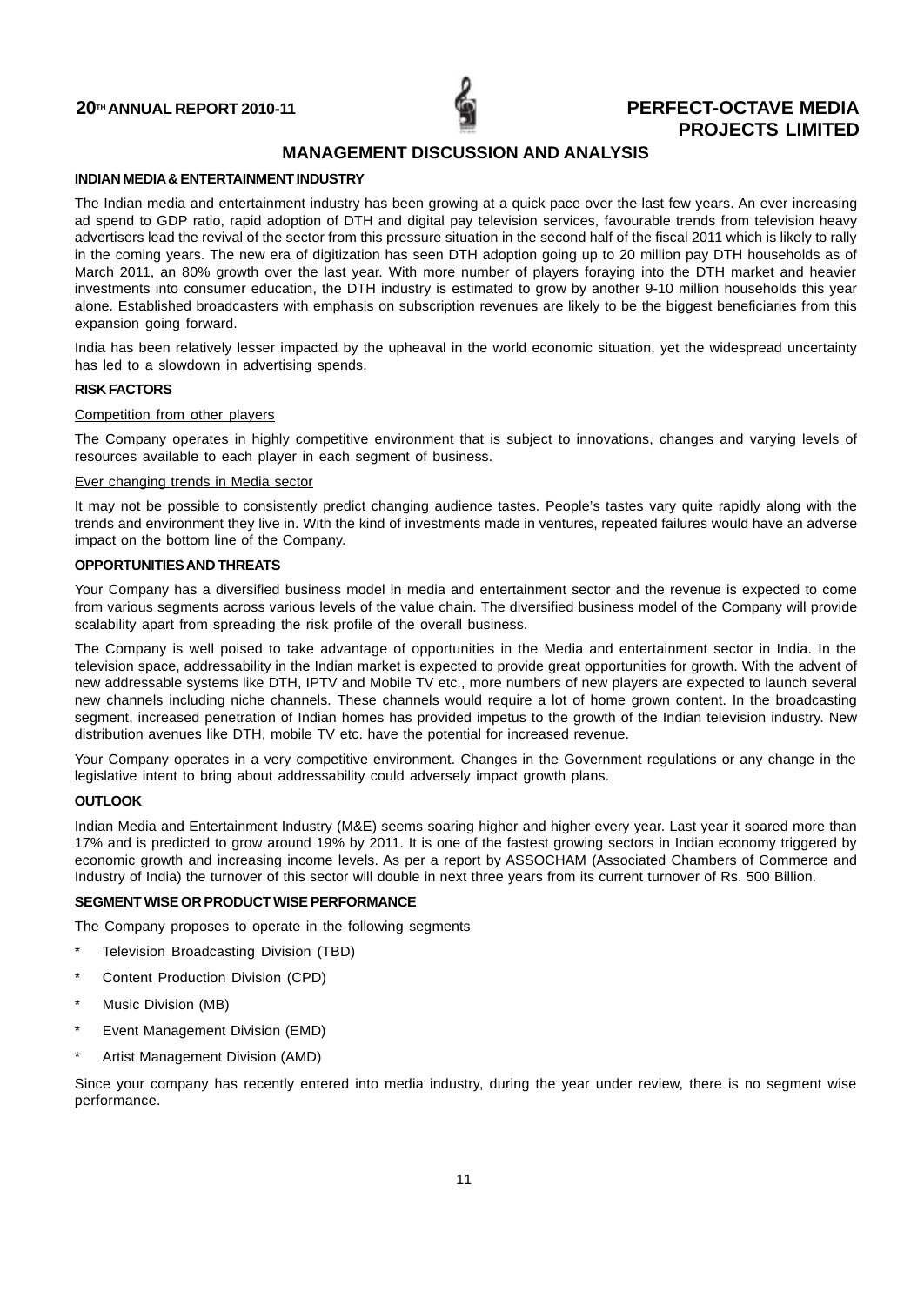![](_page_12_Picture_1.jpeg)

## **INTERNAL CONTROL SYSTEM AND THEIR ADEQUACY:**

The Company has in place adequate internal control systems, commensurate with its size and nature of operations so as to ensure smoothness of operations and compliance with applicable legislation. The Company has a well-defined system of management reporting and periodic review of businesses to ensure timely decision-making. The management information system (MIS) forms an integral part of the Company's are monitored and controlled. Any material change in the business outlook is reported to the Board. Material deviations from the annual planning and budgeting, if any, are reported to the Board on quarterly basis. An effective budgetary control on all capital expenditure ensures that actual spending is in fine with the Capital Budget.

## **DISCUSSION AND FINANCIAL PERFORMANCE WITH RESPECT TO OPERATIONAL PERFORMANCE**

The Company has earned revenue of Rs. 14.50 Lacs from new media business activity and other income of Rs. 0.93 Lacs in the current year.

During the year under review, the Company has allotted 4,390,000 Equity shares of Rs. 10/- each to Promoter and Non-Promoters of the Company. The Issued, Subscribed and Paid-up share capital increased by Rs. 439 Lacs to 739 Lacs.

## **MATERIAL DEVELOPMENTS IN HUMAN RESOURCES/ INDUSTRIAL RELATIONS FRONT:**

The Company seeks respects and values the diverse qualities and backgrounds that its people bring to it and is committed to utilizing the richness of knowledge, ideas and experience. The work environment is stimulating and development of core competencies through format training, job rotation and hands on training is an ongoing activity.

## **CAUTIONARY STATEMENT:**

Statements in this report on Management Discussion and Analysis describing the company's objectives, projections, estimates, expectations or predictions may be forward looking statements within the meaning of applicable security laws or regulations. These statements are based on certain assumptions and expectation of future events, actual results could however differ materially from those expressed or implied. Important factors that could make a difference to the company's operations include global and domestic demand-supply conditions, finished goods prices, raw material costs and availability, change in Government regulations and tax structure, economic developments within India and the countries with which the company has business contacts and other factors such as litigation and industrial relations.

The Company assumes no responsibility in respect of forward looking statements which may be amended or modified in future on the basis of subsequent developments, information or events.

On behalf of Board of Directors of

**Santosh Jain** Whole Time Director

Place: Mumbai Date: May 21, 2011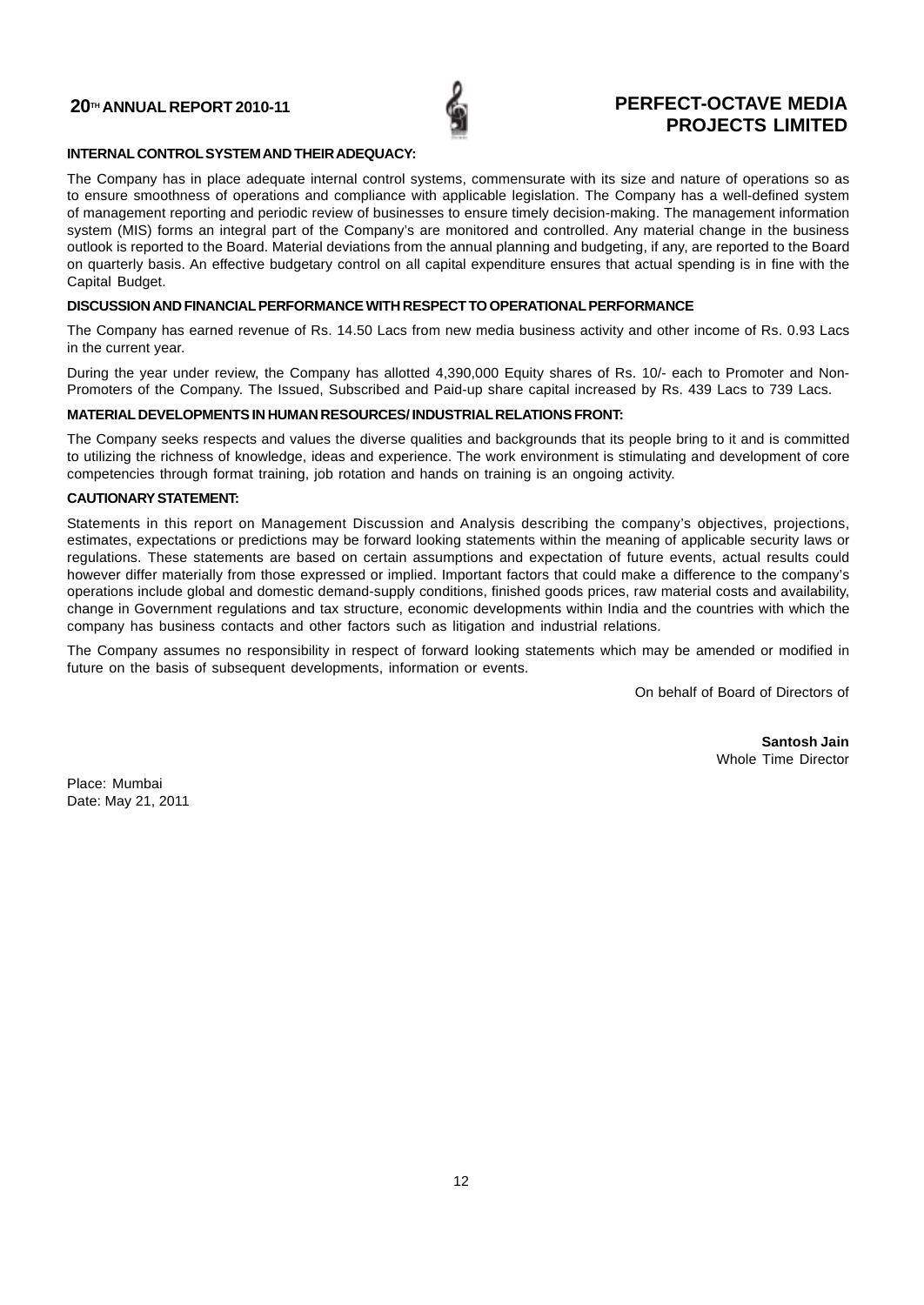![](_page_13_Picture_1.jpeg)

## **REPORT ON CORPORATE GOVERNANCE**

Corporate Governance is the application of best management practices, compliance of laws and regulations which leads to effective control and management of an organization. Good Corporate Governance leads to long term shareholder value and enhances the interest of other stakeholders. In compliance with the Corporate Governance requirements as stipulated in Clause 49 of the Listing Agreement with the Stock Exchanges, a separate section on Corporate Governance is given in this Annual Report. Your Directors present the Company's Report on Corporate Governance as under:

The Company's philosophy on Corporate Governance is to maintain the highest standards of transparency, integrity, professionalism & accountability so that it meets all the stakeholders' aspirations.

Clause 49 of the Listing Agreement stipulates norms and disclosures standards to be followed on the corporate governance by listed companies. The Board of Directors has adequate representation of the qualified, professional, non-executive and independent directors. In the coming years your management will ensure to further strengthen the implementation of Corporate Governance practices in your company.

## **A. COMPOSITION OF BOARD OF DIRECTORS:**

Perfect-Octave has a balanced Board with combination of Executive and Non-Executive Directors, to ensure independent functioning. Non-Executive Directors include independent professionals with experience in business, finance, taxation, technology and media. Independent Directors of the Company provide appropriate annual certifications to the Board confirming satisfaction of the conditions of their being independent as laid down in Clause 49.

| <b>Category of Directors</b>     | <b>No. of Directors</b> | <b>Percentage of Total No. of Directors</b> |
|----------------------------------|-------------------------|---------------------------------------------|
| <b>Executive Directors</b>       |                         | 33.33%                                      |
| <b>Non - Executive Directors</b> |                         | 66.66%                                      |
| <b>ITOTAL</b>                    |                         | 100.00%                                     |

The Composition of the Board and the number of directorships, memberships and chairmanship of committees as on March 31, 2011, are given below:

During the year under review, there was change in the directorship of the Company with effect from March 22, 2011:

## **1) Upto March 22, 2011**

o The Company had 4 Directors with an Executive Chairman. Out of the 4 Directors, 3 (i.e. 75.00%) were Non-Executive and Independent Directors. The Board was headed by an Executive Chairman therefore; half of the Board was comprised of Independent Directors. The Composition of Board of Directors of the Company was in conformity with Clause 49 of the Listing Agreement entered into with the Stock Exchanges.

| Name of the Directors    | <b>Position</b>                         | <b>No. of Directorship</b><br>in Boards of<br>other companies | <b>Committee</b><br><b>Membership</b><br>in all companies | Chairmanship in<br>committees where<br>they are Members |
|--------------------------|-----------------------------------------|---------------------------------------------------------------|-----------------------------------------------------------|---------------------------------------------------------|
|                          |                                         | (1)                                                           |                                                           | (2)                                                     |
| Mr. Ratish Tagde         | Non Executive &<br>Independent Director | 13                                                            |                                                           |                                                         |
| Mr. Santosh Jain         | Executive & Non<br>Independent Director |                                                               |                                                           |                                                         |
| <b>Mr. Anand Jariwal</b> | Non Executive &<br>Independent Director |                                                               |                                                           |                                                         |
| Mr. Gopiram Jariwal**    | Non Executive &<br>Independent Director |                                                               |                                                           |                                                         |

\*\* **Resigned as a Director with effect from March 22, 2011.**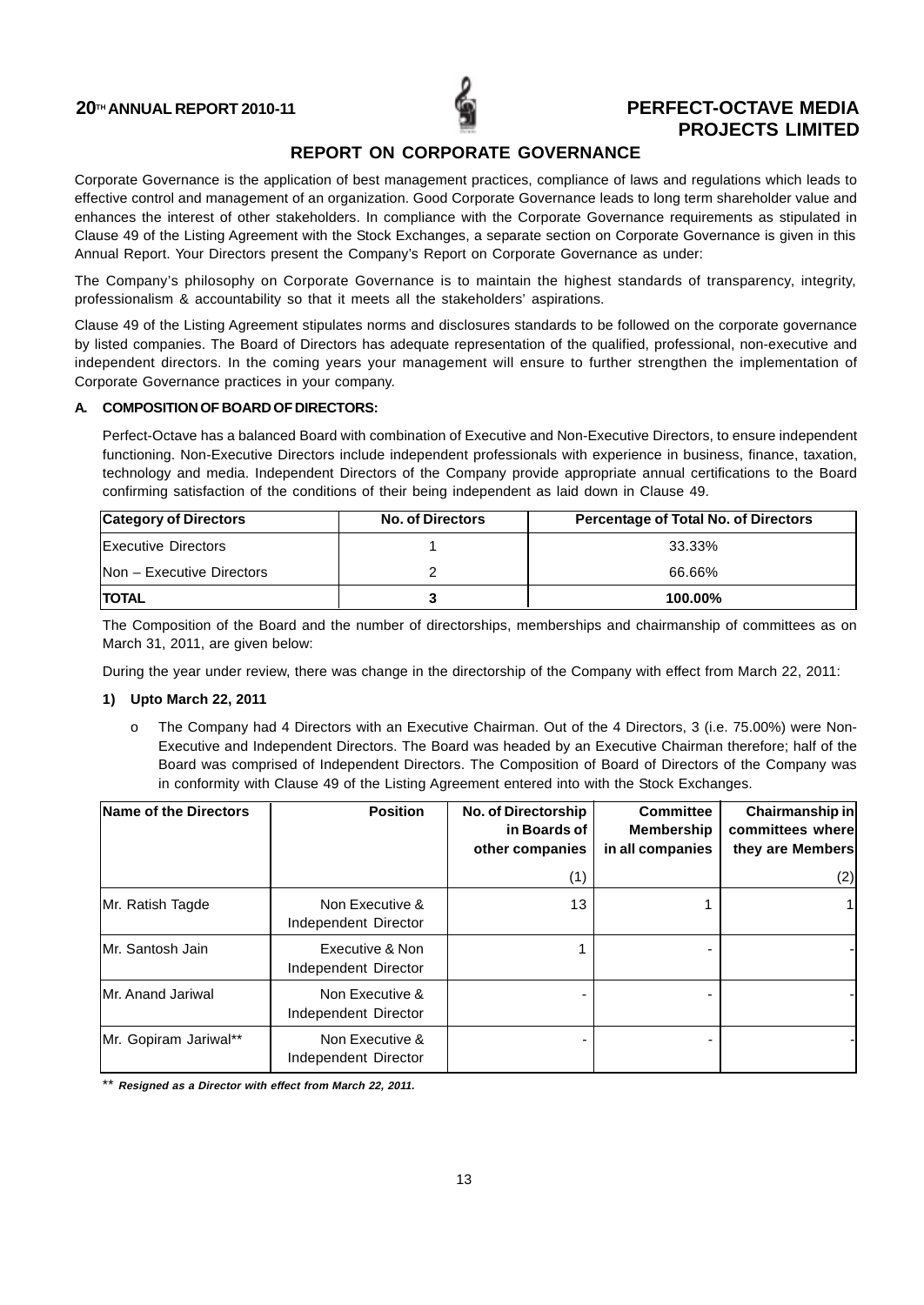![](_page_14_Picture_1.jpeg)

### **2) After March 22, 2011**

The Company has 4 Directors with an Executive Chairman. Out of the 4 Directors, 3 (i.e. 75%) are Non-Executive Directors and 2 (i.e. 50%) are Independent Directors. The Board is headed by an Executive Chairman so, the half of the Board is comprise of Independent Directors.

| Name of the Director | <b>Position</b>                                           | No. of Directorship<br>in Boards of<br>other companies | <b>Committee</b><br>Membership<br>in all companies | Chairmanship in<br>committees where<br>they are Members |
|----------------------|-----------------------------------------------------------|--------------------------------------------------------|----------------------------------------------------|---------------------------------------------------------|
|                      |                                                           | (1)                                                    |                                                    | (2)                                                     |
| Mr. Ratish Tagde #   | Non Executive &<br>Non Independent<br>Director (Promoter) | 13                                                     |                                                    |                                                         |
| Mr. Santosh Jain     | Executive & Non<br>Independent Director                   |                                                        |                                                    |                                                         |
| Mr. Anand Jariwal    | Non Executive &<br>Independent Director                   |                                                        |                                                    |                                                         |

# Mr. Ratish Tagde was appointed as an independent director on the Board w.e.f. June 14, 2010. He acquired 200,000 equity shares constituting 6.66% of Rs. 10/- each on November 10, 2010 & 200,000 equity shares constituting 6.66% of Rs. 10/- each on December 3, 2010 and therefore, he has became Non- Independent Director.

**Notes:** (1) Directorship in all Private and Public Indian Companies.

(2) As required by Clause 49 of the Listing Agreement, the disclosure includes chairmanship of audit committee and investor grievance committee in Listed Company.

#### **B. BOARD MEETINGS AND ATTENDANCE:**

The Board met 12 (Twelve) times during the financial year under review, on – **April 24, 2010, May 27, 2010, June 9, 2010, June 14, 2010, June 23, 2010, August 13, 2010, September 4, 2010, November 13, 2010, December 6, 2010, January 22, 2011, January 27, 2011, and March 22, 2011**. The maximum interval between any two Board Meetings was not more than 4 months.

The presence of Directors at the Board meetings and last AGM was as follows:

| <b>Name of Directors</b> | <b>Board Meetings</b><br>held during the year | <b>Board Meetings</b><br>attended | Whether attended<br>last AGM |
|--------------------------|-----------------------------------------------|-----------------------------------|------------------------------|
| Mr. Ratish Tagde         | 12                                            | $8*$                              | Yes                          |
| l Mr. Santosh Jain       | 12                                            | 1 つ                               | Yes                          |
| l Mr. Anand Jariwal      | 12                                            | 12                                | Yes                          |
| Mr. Gopiram Jariwal      | 12                                            | $11***$                           | Yes                          |

\* Appointed as a Director with effect from June 14, 2010.

\*\* Resigned as a Director with effect from March 22, 2011.

None of the directors is a member of more than 10 committees or acts as the Chairman of more than five committees in all Public companies in which they are directors.

#### **C. CODE OF CONDUCT:**

The Board of Directors has laid down a Code of Conduct for the Board members and senior management personnel of the Company. The same is circulated among the Board Members and Senior Management Personnel. However the same will be posted on the web site after completion of change in management control. All the members of the Board and Senior Management Personnel have affirmed compliance of the respective Code of Conduct on Annual Basis. The required Declaration to the Compliance is offered herewith.

Declaration regarding compliance with the Code of Conduct of the Company by Board Members and Senior Management Personnel:-

**I hereby confirm that the Company has obtained from all the members of the Board and Senior Management Personnel of the Company, affirmation that they have complied with the Code of Conduct of the Company during the financial year 2010 - 2011.**

Place: Mumbai **Santosh Kumar Jain** Date: May 21, 2011 **Date:** May 21, 2011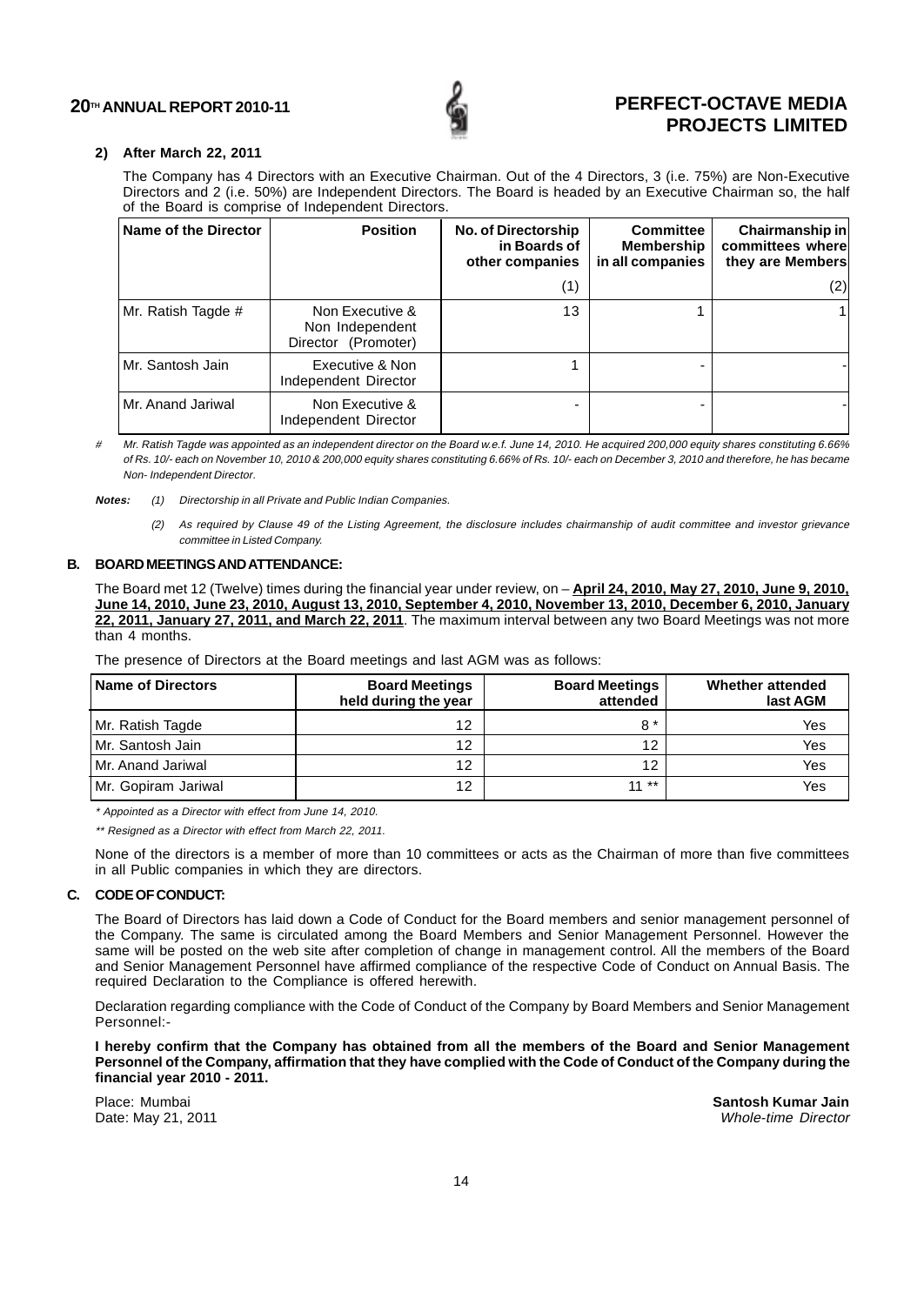![](_page_15_Picture_1.jpeg)

### **D. CEO CERTIFICATION:**

As required under Clause 49 of the Listing Agreement, the CEO certification on the financial statements and other matters has been obtained from Mr. Santosh Kumar Jain, Whole Time Director of the Company.

## **E. NON EXECUTIVE DIRECTORS' COMPENSATION AND DISCLOSURES**

The Non-Executive Directors have not drawn any remuneration including sitting fees from the Company for the year ended 31st March, 2011.

### **F. BOARD COMMITTEES:**

## **I. AUDIT COMMITTEE:**

The primary responsibility of the Audit Committee is to monitor and provide effective supervision of the management's financial reporting process, to review the quality and reliability of the information used by the Board. The Audit Committee also focuses on the adequacy and appropriateness of the internal controls of the Company. The functions of the Audit Committee include the following:

- o Oversight of the Company's financial reporting process.
- o Recommending to the Board, the appointment, re-appointment or removal of the statutory auditors and their remuneration.
- o Reviewing, with the management, the quarterly and annual financial statements before submission to the Board for approval.
- o Considering and approving changes, if any, in accounting policies and practices.
- o Overseeing compliance with listing and other legal requirements relating to financial statement.
- o Discussion with statutory auditors before the audit commences, about the nature and scope of audit as well as post-audit discussion to ascertain any area of concern.
- o Review of Management Discussion and Analysis of financial condition and results of operations.
- o Review of statement of significant related party transactions, submitted by management.
- o To recommend a change in the auditors if in the opinion of the Committee the auditors have failed to discharge their duties adequately.

The terms of reference stipulated by the Board to the Audit Committee are as per Clause 49 of the Listing Agreement and Section 292A of the Companies Act, 1956, besides other terms formulated by the Board.

| The Audit Committee of the Company, as of March 31, 2011, is made up of the following directors: |  |
|--------------------------------------------------------------------------------------------------|--|
|                                                                                                  |  |

| Name of the Director   | Category                               | <b>Position</b> |
|------------------------|----------------------------------------|-----------------|
| l Mr. Anand Jariwal    | Non-Executive, Independent             | Chairman        |
| Mr. Ratish Tagde       | Non $-$ Executive, Non $-$ Independent | Member          |
| Mr. Gopiram Jariwal ** | Non-Executive, Independent             | Member          |
| Mr. Santosh Kumar Jain | Executive and Non - Independent        | Member          |

\*\* Resigned as a Director with effect from March 22, 2011.

Five (5) meetings of the Audit Committee of the Company were held during the year on **April 24, 2010, August 13, 2010, September 4, 2010, November 13, 2010, and January 22, 2011.**

The attendance of Committee Members at the Audit Committee meetings was as follows:

| Name of the Director    | No. of Committee Meetings attended |
|-------------------------|------------------------------------|
| Mr. Anand Jariwal       |                                    |
| Mr. Ratish Tagde *      |                                    |
| Mr. Gopiram Jariwal **  |                                    |
| IMr. Santosh Kumar Jain |                                    |

\* Appointed as a Director with effect from June 14, 2010.

\*\* Resigned as a Director with effect from March 22, 2011.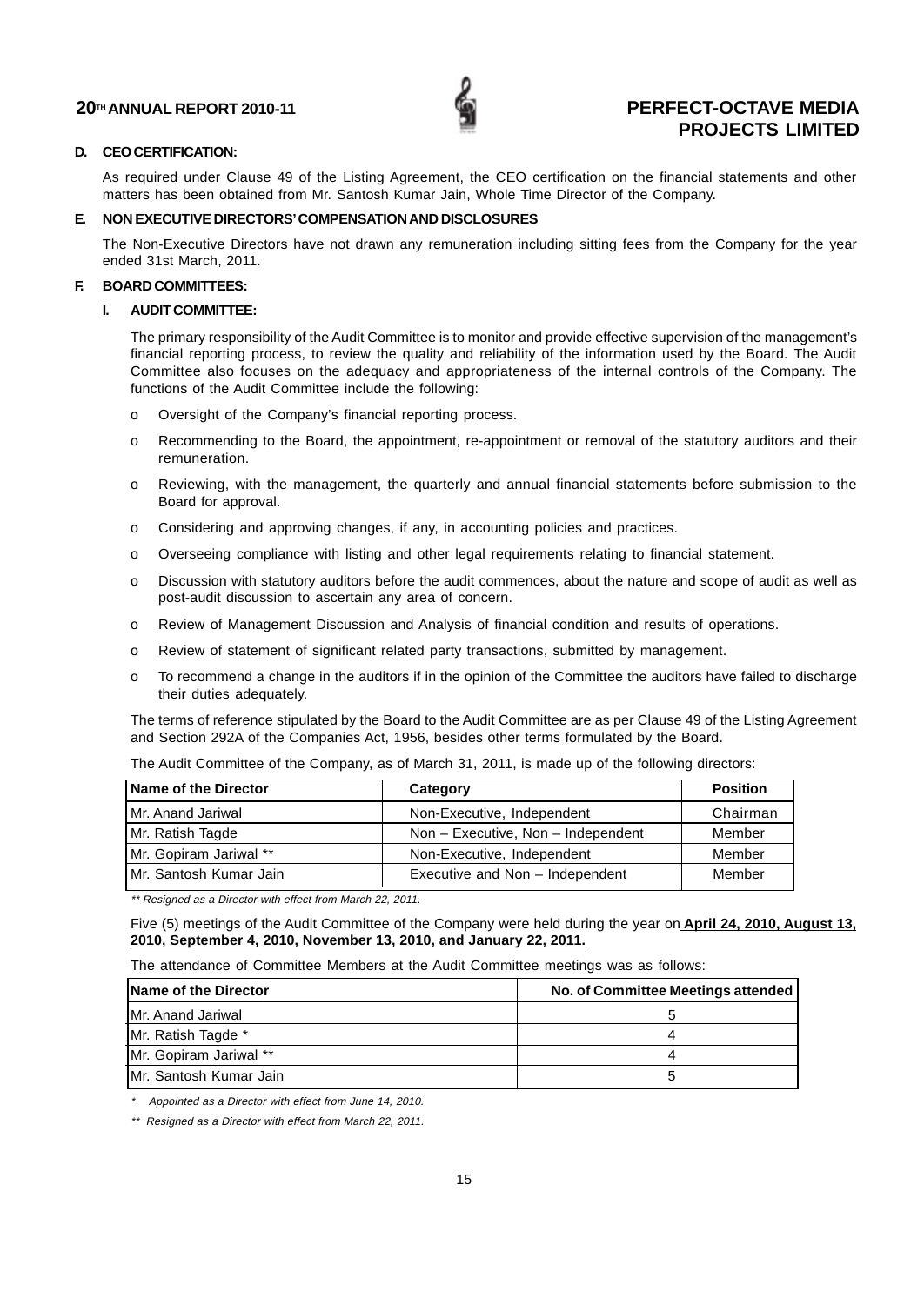![](_page_16_Picture_1.jpeg)

## **II. SHAREHOLDERS/INVESTORS GRIEVANCE COMMITTEE:**

The Shareholders and Investors Grievance Committee comprised of the following Directors as on 31st March, 2011:

| <b>Name of Director</b> | Category                        | <b>Position</b> |
|-------------------------|---------------------------------|-----------------|
| l Mr. Anand Jariwal     | Non-Executive, Independent      | Chairman        |
| Mr. Gopiram Jariwal **  | Non-Executive, Independent      | Member          |
| IMr. Santosh Kumar Jain | Executive and Non - Independent | Member          |

\*\* Resigned as a Director with effect from March 22, 2011.

The Shareholders and Investors Grievance Committee ensures that there is timely and satisfactory redressal of all investor queries. The Committee approves, oversees and reviews all matters connected with share transfers, rematerialisation, transposition of securities, redresses shareholder's grievances like transfer of shares, nonreceipt of Balance Sheet and all such acts, things or deeds incidental thereto. The Committee also oversees the performance of the Registrar and Share Transfer Agent and recommends measures for overall improvement in the quality of investor's service.

During the year 6 (Six) times on **October 30, 2010; November 15, 2010; November 30, 2010; March 5, 2011; March 25, 2011 and March 31, 2011** meetings of the Shareholders and Investors' Grievance Committee were held.

## **III. REMUNERATION COMMITTEE:**

Mr. Santosh Kumar Jain was appointed as a Whole Time Director of the Company with effect from June 4, 2009 at no remuneration therefore the Board members have not constituted remuneration committee pursuant to the Listing Agreement. Therefore, relevant reporting under this head in pursuance of Listing Agreement is not applicable.

## **G. GENERAL BODY MEETING:**

i. The location, date and time of the Annual General Meetings of the Company held during the last three years are given below:

| <b>AGM</b>  | <b>DATE</b>        | TIME        | <b>VENUE</b>                                                                                                |
|-------------|--------------------|-------------|-------------------------------------------------------------------------------------------------------------|
| Seventeenth | September 26, 2008 | $1.00$ p.m. | Block A-1, Parle Colony C.H., S., Sahakar Road, Vile Parle<br>(East), Mumbai - 400 057.                     |
| ⊦Eighteenth | September 30, 2009 | $3.00$ p.m. | A - 107, 1st Floor, Gokul Arcade, Near Garware Chowk,<br>Sahar Road, Vile - Parle (East), Mumbai - 400 057. |
| Nineteenth  | September 30, 2010 | 12.00 Noon  | Block No. A - 1, Parle Colony CHS., Sahakar Road, Vile<br>Parle (East), Mumbai - 400 057.                   |

ii. The following special resolutions were passed at the previous three Annual General Meetings:

#### **AGM held on September 26, 2008:**

No Special Resolution was passed at the AGM.

#### **AGM held on September 30, 2009:**

- o The Alteration in Articles of Association of the Company under Section 31 of the Companies Act, 1956.
- o To invest/acquire by way of subscription, purchase, conversion or otherwise Equity Shares, Preference Shares, Debentures or any other financial instruments of any Company, body corporate, whether in India or outside in India, in excess of the limits specified in Section 372A of the Companies Act, 1956 but not exceeding Rs. 20 Crores.

### **AGM held on September 30, 2010:**

o Change in Name Clause of the Company pursuant to Section 21 of the Companies Act, 1956.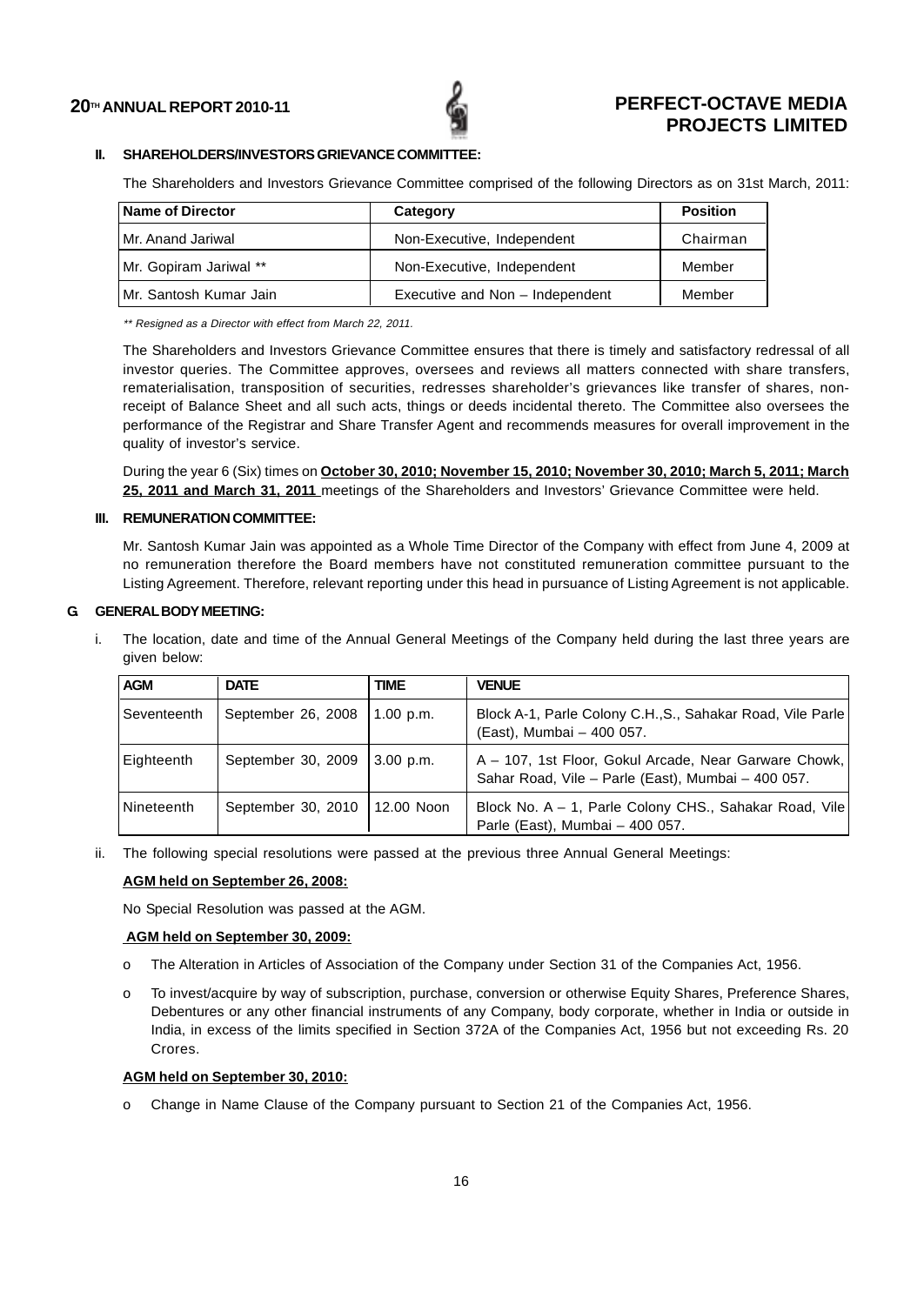![](_page_17_Picture_1.jpeg)

iii. Details of resolutions passed last year through Postal Ballot

| <b>YEAR</b> | <b>DATE</b>      | <b>DESCRIPTION</b>                                                                                                                                                                                                                         | % of Votes in favor<br>of Resolutions |
|-------------|------------------|--------------------------------------------------------------------------------------------------------------------------------------------------------------------------------------------------------------------------------------------|---------------------------------------|
| 2010        | October 13, 2010 | Special Resolution for amendment in the the "Main Object<br>Clause" of Memorandum of Association of the Company be<br>altered by inserting new clause as Clause No. 1 and delete<br>the existing Clause No. 1 from the Main Object Clause. | 100%                                  |
| 2010        | October 13, 2010 | Special Resolution for commencement of new business as<br>provided in the Main Object of the altered Memorandum of<br>Association of the Company pursuant to the Section 149 (2A)<br>of the Companies Act, 1956,                           | 100%                                  |

iv. Person who conducted the above postal ballot procedure:

Ms. Komal Deshmukh from M/s. Komal Deshmukh & Associates, Pr. Company Secretary

v. Details of resolutions proposed to be conducted through Postal Ballot:

No resolutions are proposed to be passed by conducting a postal ballot.

vi. Procedure of Postal Ballot

The procedure is as stipulated under Section 192A of the Companies Act, 1956, read with the Companies (Passing of Resolutions by Postal Ballot) Rules, 2001.

## **H. DISCLOSURES:**

## i) Related Party Transactions:

The Company has not entered into any transaction of a material nature with its Promoters, Directors or the Management, or relatives etc. that may have any potential conflict with the interests of the Company.

ii) Compliances by the Company:

The Company is in compliance with the various requirements of the Stock Exchanges, SEBI and other statutory authorities on all matters relating to the capital market. During the year 2010 – 2011, no penalties/ strictures were imposed on the Company by the Stock Exchanges or SEBI or any statutory authority on any matter related to the capital market.

iii) Companies within the same Group:

M/s. Perfect-Octave Private Limited, M/s. Raga Café Private Limited, M/s. Perfect-Octave Media Creations Private Limited and M/s. Perfect Company Advice Private Limited of the same group within the meaning of the Monopolies and Restrictive Trade Practices Act 1969.

- iv) During the year under review, the Company has raised Rs. 43,900,000/- (Rupees Four Crores Thirty Nine Lacs Only) by way of Preferential issue.
- v) Details of shareholding of Directors of the Company:

| $\Omega$ | Mr. Ratish Tagde       | -                        | 650,000 Equity Shares (8.80%) |
|----------|------------------------|--------------------------|-------------------------------|
| $\Omega$ | Mr. Santosh Kumar Jain | $\overline{\phantom{0}}$ | Nil                           |
| $\Omega$ | Mr. Anand Jariwal      | ۰                        | 15,500 Equity Shares (0.21%)  |
| $\Omega$ | Mr. Gopiram Jariwal ** | $\overline{\phantom{0}}$ | Nil                           |

\*\* Mr. Gopiram Jariwal has been resigned with effect March 22, 2011.

## **I. MEANS OF COMMUNICATION:**

All material information and financial results of the Company is promptly sent through hand delivery to the Bombay Stock Exchange immediately after the same are considered by the Board.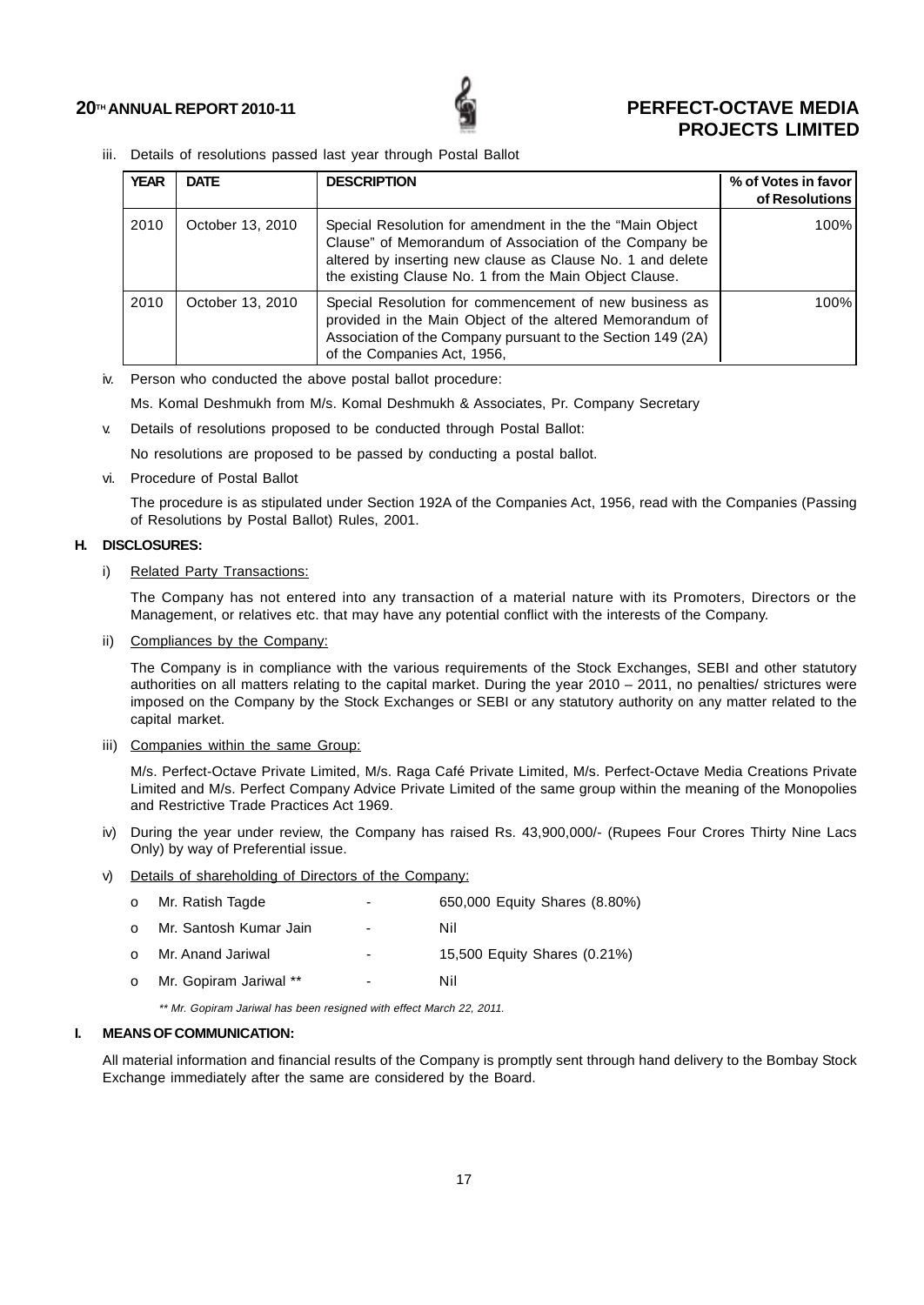![](_page_18_Picture_1.jpeg)

## **J. GENERAL SHAREHOLDERS INFORMATION:**

### **Annual General Meeting (AGM)**

The 20th AGM of the Company will be held on: Day, Date and Time: Tuesday, 21st day of June, 2011 at 3.00 P.M. Venue: Block No. A – 1, Parle Colony CHS, Sahakar Road, Vile – Parle (East), Mumbai – 400 057.

### **Financial Calendar:**

The next financial year of the Company is April 1, 2011 to March 31, 2012.

The tentative quarterly results will be adopted by the Board of Directors in accordance with the following schedule:

| For the Quarter Ending                            | Time period                |
|---------------------------------------------------|----------------------------|
| Uune 30, 2011                                     | 1st week of August, 2011   |
| September 30, 2011 (Quarter as well as Half Year) | 1st week of November, 2011 |
| December 30, 2011                                 | 1st week of February, 2012 |
| March 31, 2011 (Year ending)                      | 4th week of May, 2012      |

### **Book closure:**

June 20, 2011 to June 21, 2011 (both days inclusive)

**Dividend Payment Date:** Not Applicable

## **Listing on Stock Exchange and the Stock Code allotted:**

The Equity Shares of the Company are listed on the Bombay Stock Exchange Limited. Bombay Stock Exchange Limited (BSE) Phiroze Jeejeebhoy Towers Dalal Street Mumbai – 400 001

### **The Stock Codes allotted by Stock Exchange and Depositories are as follows:**

| <b>Name</b>                         | Code         |
|-------------------------------------|--------------|
| Bombay Stock Exchange Limited       | 521062       |
| Demat ISIN Numbers in NSDL and CDSL | INE814L01013 |

The listing fees for the financial year 2011-2012 have been paid to Bombay Stock Exchange Limited. The Company has also paid annual custodian fee for the year 2010-11 to NSDL & CDSL.

## **Market Price Data (Face Value of Rs. 10/- per share)**

| <b>Month</b>     | <b>Bombay Stock Exchange Limited</b><br>(In Rs. Per share) |       |  |
|------------------|------------------------------------------------------------|-------|--|
|                  | High                                                       | Low   |  |
| April 2010       |                                                            |       |  |
| May 2010         | 10.96                                                      | 8.60  |  |
| June 2010        | 31.50                                                      | 11.50 |  |
| <b>July 2010</b> | 33.05                                                      | 18.10 |  |
| August 2010      | 17.20                                                      | 16.30 |  |
| September 2010   | 17.95                                                      | 16.25 |  |
| October 2010     | 15.45                                                      | 13.35 |  |
| November 2010    | 12.69                                                      | 12.69 |  |
| December 2010    | 12.06                                                      | 9.35  |  |
| January 2011     |                                                            |       |  |
| February 2011    | 17.59                                                      | 10.84 |  |
| March 2011       | 34.65                                                      | 18.40 |  |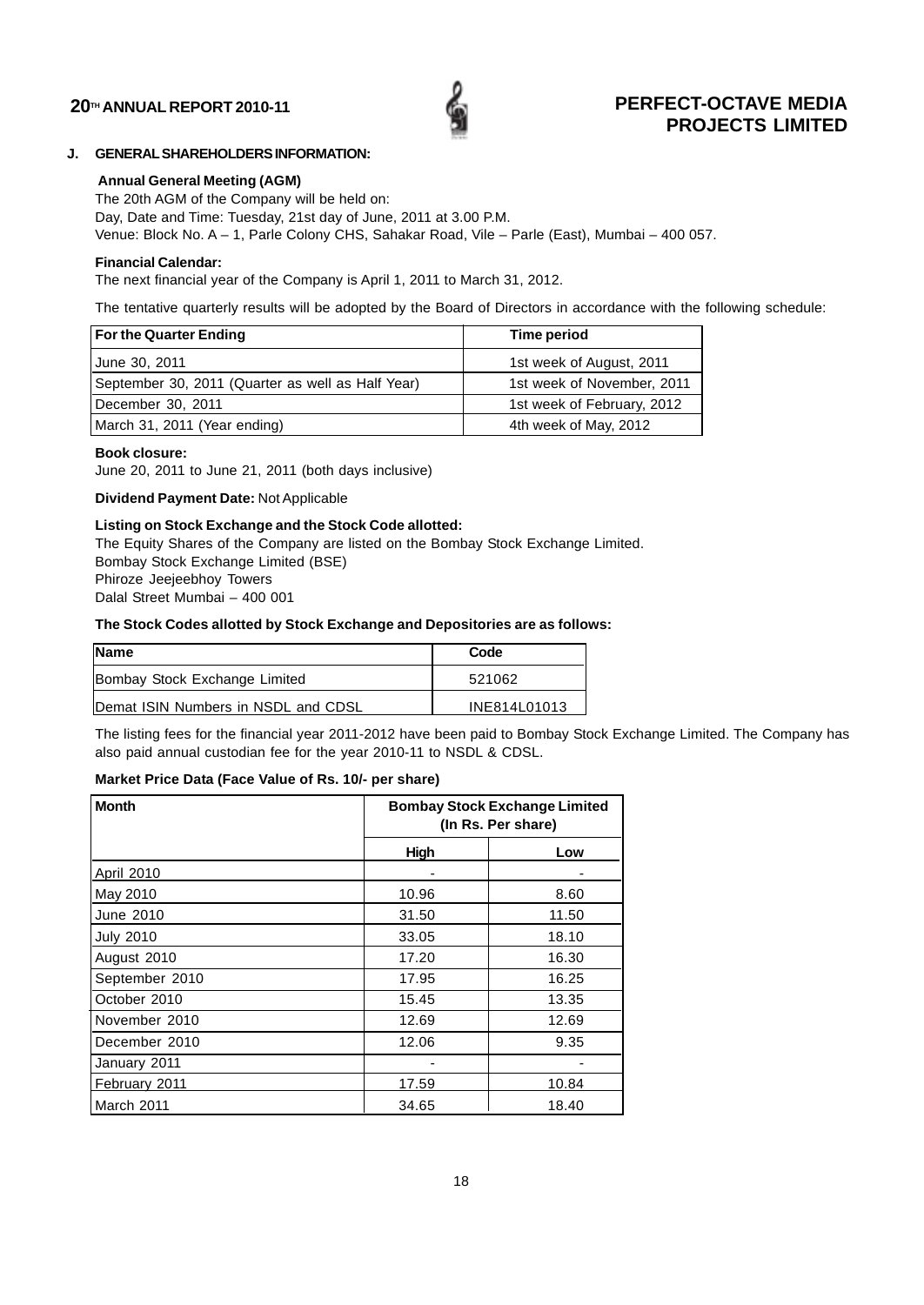## 20TH ANNUAL REPORT 2010-11

H

![](_page_19_Picture_1.jpeg)

Performance in comparison to Bombay Stock Exchange Limited SENSEX

![](_page_19_Figure_3.jpeg)

## **Shareholding Pattern**

The Shareholding Pattern of the Company as on March 31, 2011.

|    | Sr. No. Category of Shareholders                                                                         | <b>Total Holdings</b> | % of Shareholdings |
|----|----------------------------------------------------------------------------------------------------------|-----------------------|--------------------|
| 1. | Promoter & Promoter Group                                                                                | 4,245,000             | 57.44%             |
| 2. | Mutual Funds and UTI                                                                                     |                       |                    |
| 3. | Banks, Financial Institutions, Insurance Companies<br>(Central/State Govt. Institutions/Non Govt. Inst.) | 3,500                 | 0.047%             |
| 4. | <b>FIIs/Foreign Bodies</b>                                                                               |                       |                    |
| 5. | Private Corporate Bodies                                                                                 | 225,700               | 3.05%              |
| 6. | Indian Public                                                                                            | 2,598,100             | 35.16%             |
| 7. | NRIs/OCBs                                                                                                | 300,900               | 4.07%              |
| 8. | <b>Clearing Member</b>                                                                                   | 16,800                | 0.23               |
|    | <b>TOTAL</b>                                                                                             | 7,390,000             | 100.00%            |

The Graphical representation of Shareholding Pattern as on March 31, 2011

![](_page_19_Figure_8.jpeg)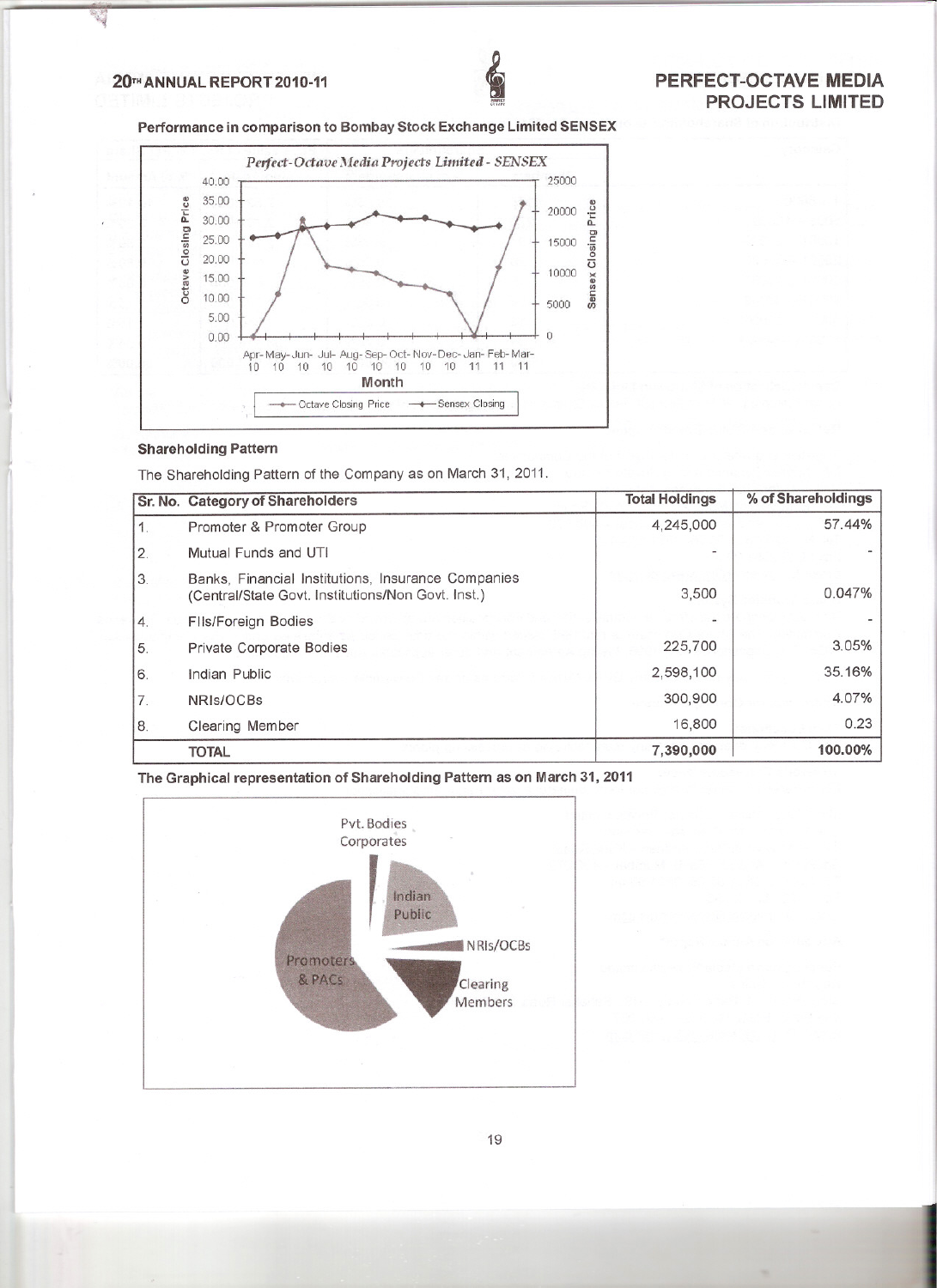![](_page_20_Picture_1.jpeg)

## **Distribution of Shareholding as on March 31, 2011 is as under:**

| Category         | <b>Shareholders</b> |                   | Face Value of Rs. 10/- Per Share |             |  |
|------------------|---------------------|-------------------|----------------------------------|-------------|--|
|                  | <b>Numbers</b>      | % of shareholders | Amount (Rs.)                     | % of Amount |  |
| $1 - 5000$       | 4148                | 88.63%            | 7,531,000                        | 10.19%      |  |
| $5001 - 10000$   | 279                 | 5.96%             | 2,367,000                        | 3.20%       |  |
| $10001 - 20000$  | 137                 | 2.93%             | 2,136,000                        | 2.89%       |  |
| $20001 - 30000$  | 26                  | 0.56%             | 659,000                          | 0.89%       |  |
| $30001 - 40000$  | 18                  | 0.38%             | 650,000                          | 0.88%       |  |
| $40001 - 50000$  | 26                  | 0.56%             | 1,293,000                        | 1.75%       |  |
| $50001 - 100000$ | 12                  | 0.26%             | 850,000                          | 1.15%       |  |
| $100001 -$ Above | 34                  | 0.73%             | 58,414,000                       | 79.04%      |  |
|                  | 4680                | 100.00%           | 73,900,000                       | 100.00%     |  |

## **Dematerialization of Share and Liquidity**

As on March 31, 2011, 4,769,500 Equity Shares constituting 64.54% of the total equity capital are demat form.

## **Registrar and Share Transfer Agent**

Registrar and Share Transfer Agent of the Company is: M/s. Sharex Dynamic (India) Private Limited Unit 1, Luthra Ind. Premises, 1st Floor, 44 – E, M Vasanti Marg, Andheri – Kurla Road, Safed Pool, Andheri (East), Mumbai – 400 072 Tel. No: 022 2851 56 06/ 2851 56 44 Fax : 022 2851 28 85 Email ID: investor@sharexindia.com

## **Share Transfer System**

Requests for share transfers, rematerialisation and transposition are approved by Shareholders and Investors Grievance Committee. The Share Certificate is returned/ issued within the time period as stipulated under The Companies Act, 1956, The Depositories Act, 1996, Listing Agreement and other applicable rules and regulations.

The Company has not issued any GDRs /ADRs /Warrants or any Convertible Instruments.

## **Addresses for Correspondence**

## **Plant Locations:**

The Company does not have any manufacturing or processing plants.

### **Investor's Correspondence:**

For transfer of shares in physical form, dematerialization and rematerialisation:

M/s. Sharex Dynamic (India) Private Limited Unit 1, Luthra Ind. Premises, 1st Floor, 44 – E, M Vasanti Marg, Andheri – Kurla Road, Safed Pool, Andheri (East), Mumbai – 400 072 Tel. No: 022 2851 56 06/ 2851 56 44 Fax : 022 2851 28 85 Email ID: investor@sharexindia.com

#### **Any query on Annual Report:**

Perfect-Octave Media Projects Limited Registered Office: Block No. A – 1, Parle Colony CHS., Sahakar Road, Vile Parle (East), Mumbai – 400 057 Email ID: perfectoctaves@gmail.com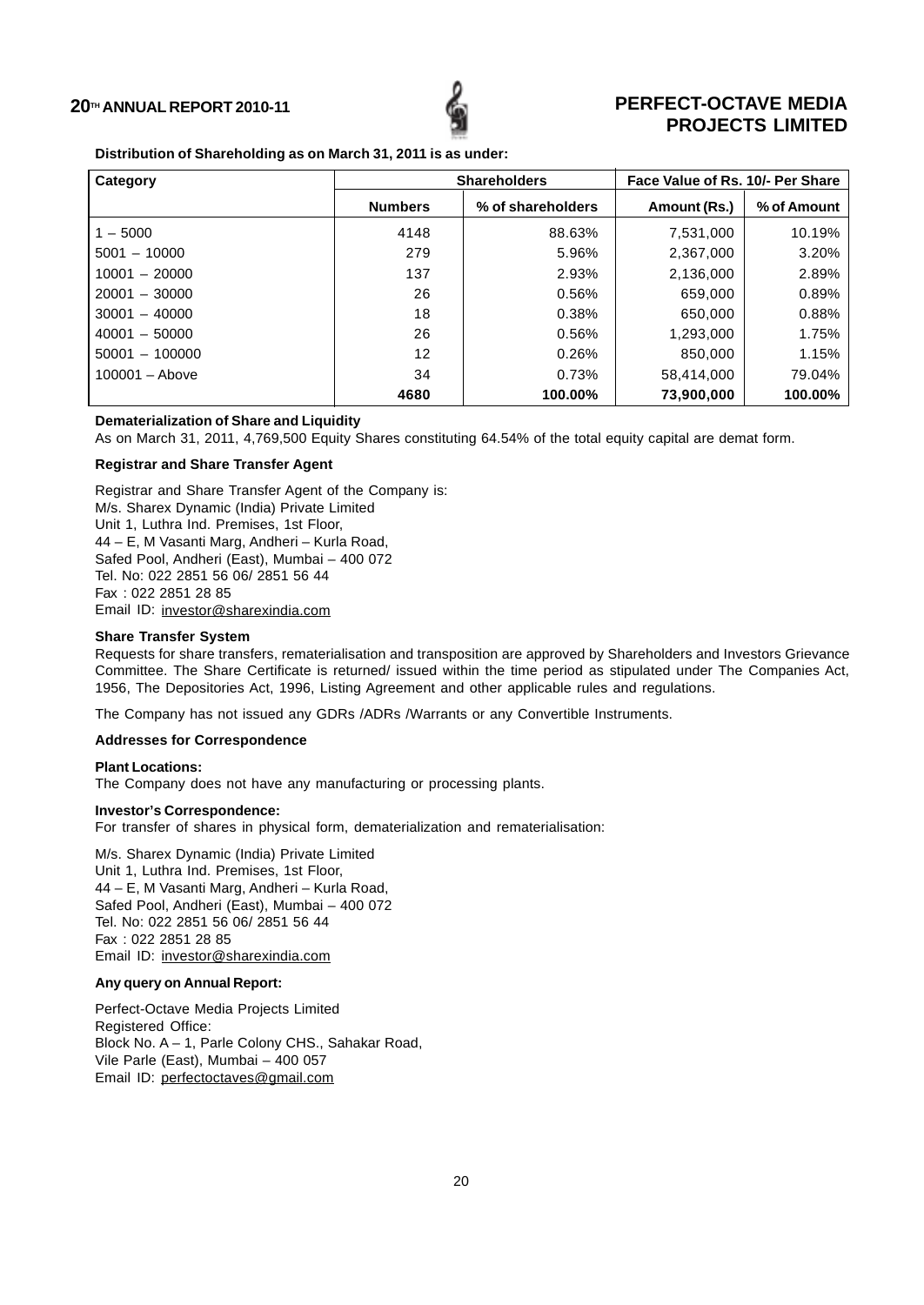![](_page_21_Picture_1.jpeg)

## **REPORT OF AUDITORS ON CORPORATE GOVERNANCE**

To,

#### The Members of **Perfect-Octave Media Projects Limited**

(Formerly known as New Bombay Printing & Dyeing Mills Limited)

We have examined the compliance of the conditions of Corporate Governance of Perfect-Octave Media Projects Limited (formerly known as New Bombay Printing & Dyeing Mills Limited) for the year ended March 31, 2011, as stipulated in Clause 49 of the Listing Agreement with the stock Exchange in India.

The compliance of conditions of corporate governance is the responsibility of the Management. Our examination was limited to the procedure and implementation thereof, adopted by the Company for ensuring the compliance of the conditions of the corporate governance. It is neither an audit nor an expression of opinion on the financial statements of the Company.

In our opinion and to the best of our information and according to the explanations given to us, and the representations made by the Directors and management, we certify that the Company has complied with the conditions of Corporate Governance as stipulated in the above mentioned Listing Agreement.

We state that no investor grievances as at March 31, 2011 are pending for a period not exceeding one month against the Company as per the records maintained by the Share registrar and reviewed by the Board.

We further state that such compliances is neither an assurance as to the further viability of the Company not the efficiency or effectiveness with which the management has conducted the affairs of the Company

> **For N.K. Jalan & Co.** Chartered Accountants

> > **N.K.Jalan** Proprietor

Date: May 21, 2011 Place: Mumbai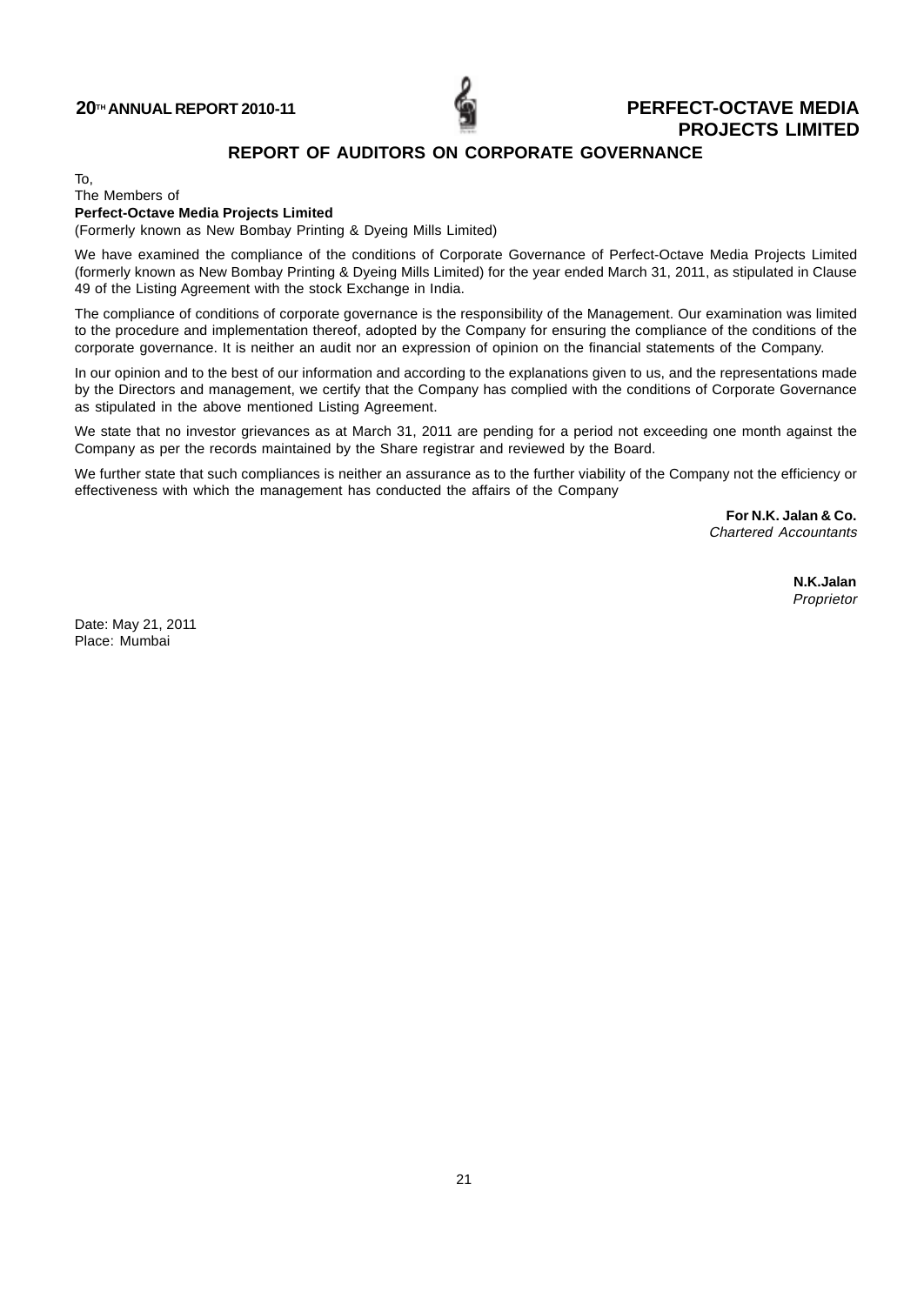## **AUDITOR'S REPORT**

#### To, The Members of

## **Perfect-Octave Media Projects Limited**

We have audited the attached Balance sheet of M/s. Perfect-Octave Media Projects Ltd. (Formerly known as New Bombay Printing & Dyeing Mills Limited) as at 31st March 2011 and also the Profit & Loss Account of the Company for the year ended on that date annexed thereto. These financial statements are the responsibility of the Company's management. Our responsibility is to express an opinion on these financial statements based on our audit.

- 1. We conducted our audit in accordance with the accounting standards generally accepted in India. Those standards require that we plan and perform the audit to obtain reasonable assurance about whether the financial statements are free of material misstatements. An audit includes examining, on test basis, evidence supporting the amounts and disclosures in the financial statements. An audit also includes assessing the accounting principles used and significant estimates made by the management, as well as evaluating the overall financial statement presentation. We believe that our audit provides a reasonable basis for our opinion.
- 2. As required by the Companies (Auditor's Report) Order, 2003 (hereinafter referred to as "the order") issued by the Central Government in terms of Section 227 (4A) of the Companies Act, 1956, we enclose in the annexure a statement on the matters specified in the paragraphs 4 & 5 of the said Order.
- 3. Further, to our comments referred to in Para 3 above, we report that:
	- a. We have obtained all the information and explanations, which to the best of our knowledge and belief were necessary for the purpose of our audit;
	- b. In our opinion, proper books of accounts as required by law have been kept by the company so far as appears from our examination of those books;
	- c. The Balance Sheet and Profit & Loss Account dealt with by this report are in agreement with the books of accounts;
	- d. In our opinion, the Balance Sheet and Profit & Loss Account dealt with this report comply with the accounting standards referred to in section 211 (3C) of the Companies Act, 1956.
- 4. On the basis of written representation received by us from the Directors of the company as at 31st March 2011 and taken on record by the Board of Directors, we report that none of the directors are disqualified as on 31st March 2011 from being appointed as Director of the company under section 274(1)(g) of the Companies Act, 1956.
- 5. In our opinion and to the best of our information and according to the explanations given to us, the said accounts read together with the significant accounting policies and notes to accounts, give information required by the Companies Act, 1956 in the manner so required and give a true and fair view in conformity with the accounting principles generally accepted in India.
	- i. In the case of the Balance Sheet, of the state of affairs of the Company as at 31st March 2011;
	- ii. In the case of Profit & Loss Account, of the profit of the company for the year ended on that date; and
	- iii. In the case of Cash Flow Statement, the cash flows for the year ended on that date.

**FOR N.K JALAN & CO.**

Chartered Accountants

**N.K JALAN** Proprietor

Place: Mumbai Mem. No. 11878<br>Date: May 21. 2011 No. 11879 News Service Studies and Service Studies and Service Studies and Mem. No. 11878 Date: May 21, 2011

#### **Annexure to Auditors' Report**

This is the Annexure referred to in Para 3 of our report of even date on the accounts of M/s. Perfect-Octave Media Projects Limited (Formerly known as New Bombay Printing & Dyeing Mills Limited) for the year ended 31st March 2011.

- 1. (a) The company has maintained proper records showing full particulars, including quantitative details and situation of fixed assets.
	- (b) The Company has maintained proper records showing full particulars including quantitative details of fixed assets. The fixed assets have been physically verified during the year by the management and we are informed that no discrepancies were noticed on such verification. In our opinion, having regard to the size of the Company and the nature of its operation, the program and frequency of verification is reasonable.
- 2. The Company is not carrying on any manufacturing or trading activity. Therefore, the provisions of such clause (a), (b) and (c) of clause (ii) of paragraph 4 of the Order are not applicable to the Company.
- 3. (a) The Company has not given loan to any party covered in the register Maintained under Section 301 of the Companies Act, 1956. Hence provisions of sub clause (a), (b), (c) & (d) of clause (3) of paragraph 4 of the Order are not applicable.
	- (e) The Company has not taken loan from parties covered in the register Maintained under Section 301 of the Companies Act, 1956. Hence provisions of sub clause (f) & (g) of clause (3) of paragraph 4 of the Order are not applicable.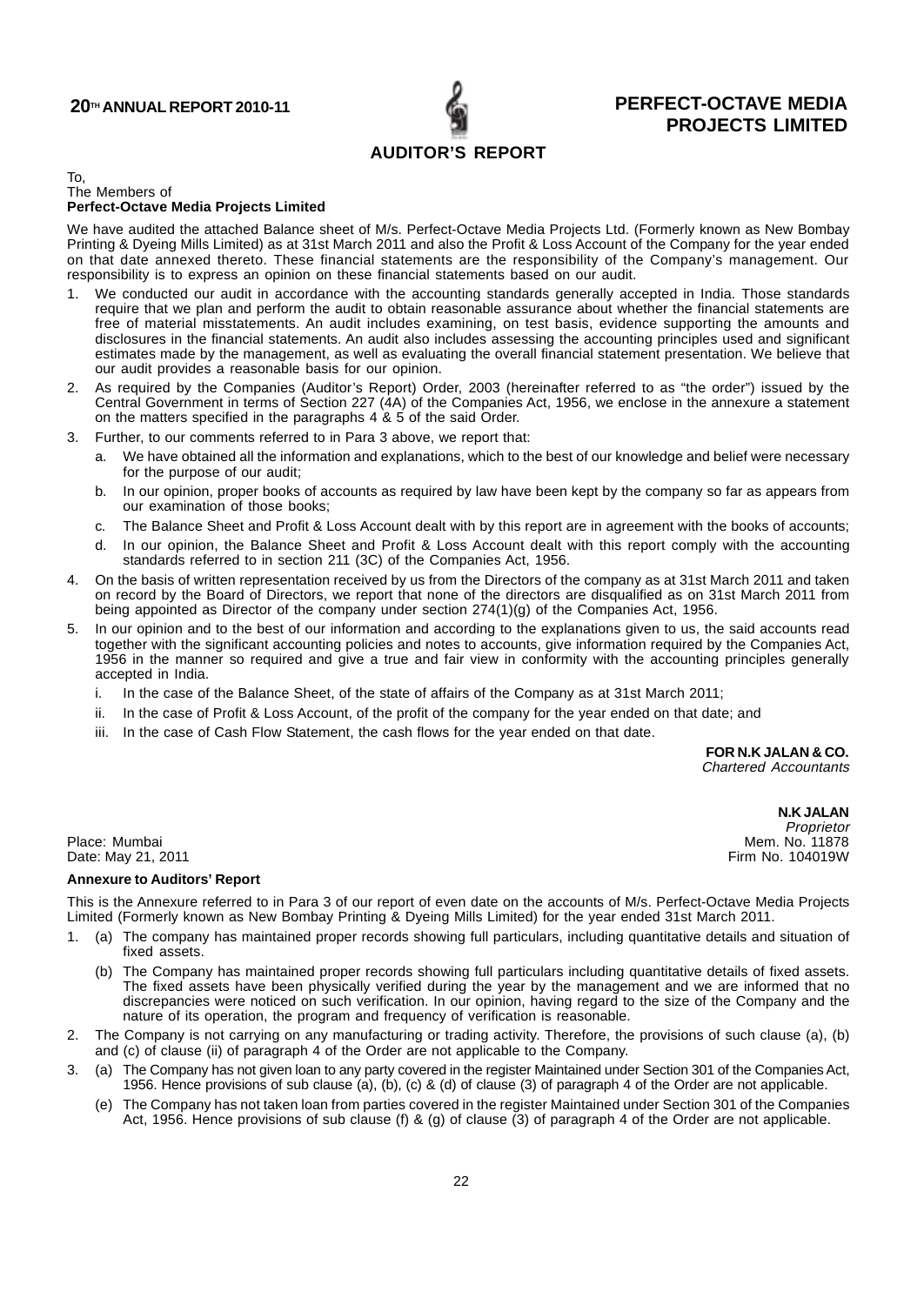![](_page_23_Picture_1.jpeg)

- 4. In our opinion and according to the information and explanations given to us, internal control procedures commensurate with the size of the Company and nature of its business, for the purchase of fixed assets and sale of services. Further, on the basis of our examination and according to the information and Explanations given to us, we have neither come across nor have we been informed of any instance of major weaknesses in the aforesaid internal control Procedures.
- 5. (a) In our opinion and according to the information and explanations given to us, transactions that need to be entered into a Register in pursuance of Section 301 of the Companies Act, 1956 has been so entered.
	- (b) In our opinion and according to the information and explanations given to us, the transaction in excess of Rs. 5 lacs each in value, have been made at prices, which are not comparable with the prevailing market prices of such product, as the same, in view of the management, are not readily available.
- 6. The Company has not accepted any deposits from the public of the nature which attracts the provisions of sections 58A and 58AA of the Companies Act, 1956 and the rules made there under. Therefore, the provision of clause (vi) of paragraph 4 of the Order is not applicable to the Company.
- 7. In our opinion, the Company has an internal audit system commensurate with its size and nature of its business.
- As per the information and explanations given to us, in respect of the class of industry the Company falls under, the maintenance of cost records has not been prescribed by the Central Government under section 209 (l) (d) of the companies Act, 1956. Therefore, the provision of clause (viii) paragraph 4 of the Order is not applicable to the Company.
- 9. (a) According to the information and explanations given to us, in our opinion, the Company is generally regular in depositing undisputed statutory dues including provident Fund, investor Education and protection Fund, Employees state insurance, income tax, sales tax, Wealth tax, Custom Duty, Excise duty cess and other, material statutory dues with the appropriate authorities, where applicable. Based on the information furnished to us, there are no undisputed statutory dues as at 31st March, 2011, which are outstanding for a period exceeding six months from the date they became payable.
	- (b) According to the information and explanations given to us, there are no cases of non-deposit with the appropriate authorities of disputed dies of sales tax/income tax/wealth tax /excise duty and Cess.
- 10. The company is registered for a period of more than 5 years and does not have accumulated losses of more than 50% of net worth and hence provision of this clause is not applicable.
- 11. There is no loan outstanding from financial institutions.
- 12. According to the information and explanations given to us, since the Company has not granted any loans and advances on the basis of security by way of pledge of shares, debentures and other securities, the Company in our opinion, need not maintain relevant documents and record.
- 13. The Company is not a chit fund or a nidhi mutual benefit fund/society. Therefore, provisions of sub clause (a), (b) (c) and (d) of clause (xiii) of paragraph 4 of the order are not applicable to the Company.
- 14. Based on our examination of the records and evaluation of the related internal controls, the Company has maintained proper records of transactions and contracts in respect of its dealing in shares, securities and other investments and timely entries have been made therein. All the investments are held in the name of the Company.
- 15. The Company has not given any guarantee to bank or financial institution the terms of which are prejudicial to the interest on Company.
- 16. The Company has not availed any term loan during the year. Therefore, the provision of clause (xvi) of paragraph 4 of the order is not applicable to the Company.
- 17. According to information and explanations given to us and on an overall examination of the balance sheet of the Company, we report that no funds raised on short term basis have been use for long term investments.
- 18. The Company has allotted 38,45,000 shares of Rs.10 each to the parties and companies covered in the Registered maintained under Section 301 of the companies Act, 1956. Rs.3,84,50,000/- is received as application money towards subscription of the shares. The price at which shares have been issued is not prejudicial to the interest of the Company as a single price policy is followed for issuing shares.
- 19. The Company has not issued any debentures during the year. Therefore, the provision of clause (xix) of paragraph 4 of the order is not applicable to Company.
- 20. The Company has raised money through preferential issue as the Company has ventured into content creation in segment of non-bollywood music and has also planned to set up its own production house as well as a TV channel. The issue proceeds would be deployed in the said activity.
- 21. Based on the audit procedures performed and information given to us and the representation made by the Management, we report that no fraud on or by the Company has been noticed or reported during the year.

**FOR N.K JALAN & CO.** Chartered Accountants

Date: May 21, 2011

**N.K JALAN** Proprietor Place: Mumbai Mem. No. 11878<br>Date: May 21, 2011 Mem. No. 11878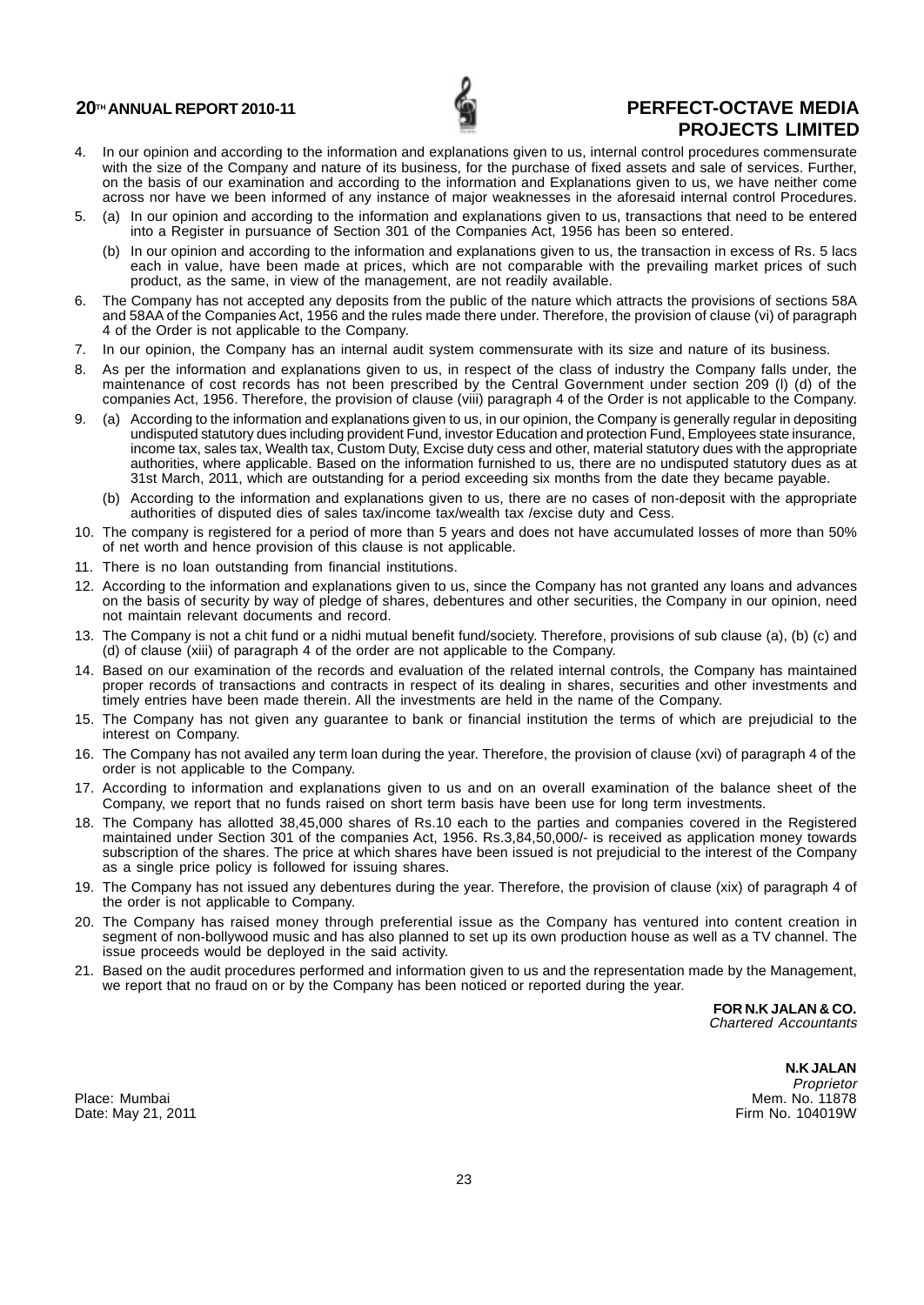| <b>PARTICULARS</b>                                                                   | <b>SCH</b>     |                                         | <b>ASAT</b><br><b>MARCH 31, 2011</b><br>$($ ln Rs. $)$ | <b>ASAT</b><br><b>MARCH 31, 2010</b><br>(In Rs.) |
|--------------------------------------------------------------------------------------|----------------|-----------------------------------------|--------------------------------------------------------|--------------------------------------------------|
| <b>SOURCES OF FUND</b>                                                               |                |                                         |                                                        |                                                  |
| <b>SHAREHOLDERS' FUND</b>                                                            |                |                                         |                                                        |                                                  |
| Share Capital<br>Share Application Money                                             | 1<br>1A        |                                         | 73,900,000<br>2,230,000                                | 30,000,000                                       |
|                                                                                      |                |                                         | 76,130,000                                             | 30,000,000                                       |
| <b>LOAN FUNDS</b>                                                                    |                |                                         |                                                        |                                                  |
| Secured Loans                                                                        |                |                                         |                                                        |                                                  |
| <b>Unsecured Loans</b>                                                               | $\overline{c}$ |                                         |                                                        | 1,100,000                                        |
| <b>TOTAL</b>                                                                         |                |                                         | 76,130,000                                             | 31,100,000                                       |
| <b>APPLICATION OF FUNDS</b>                                                          |                |                                         |                                                        |                                                  |
| <b>FIXED ASSETS</b>                                                                  | 3              |                                         |                                                        |                                                  |
| Gross Block<br>Less: Depreciation                                                    |                |                                         | 9,900,000<br>379,726                                   |                                                  |
| Net Block<br>Investments                                                             |                |                                         | 9,520,274<br>600,000                                   |                                                  |
| <b>CURRENT ASSETS, LOANS &amp; ADVANCES</b>                                          | 4              |                                         |                                                        |                                                  |
| Cash & Bank Balances<br><b>Sundry Debtors</b>                                        |                |                                         | 700,553<br>200,000                                     | 114,919                                          |
| Loans & Advances                                                                     |                |                                         | 46,984,557                                             | 14,733,929                                       |
| Less: Current Liabilities & Provisions                                               | 5              |                                         | 47,885,110<br>1,637,474                                | 14,848,848<br>1,748,205                          |
| <b>Net Current Assets</b>                                                            |                |                                         | 46,247,636                                             | 13,100,643                                       |
| <b>MISCELLANEOUS EXPENDITURE</b>                                                     |                |                                         |                                                        |                                                  |
| (To the extent not written off or adjusted)                                          |                |                                         |                                                        |                                                  |
| Profit & Loss Account                                                                |                |                                         | 19,762,090                                             | 17,999,357                                       |
| <b>TOTAL</b>                                                                         |                |                                         | 76,130,000                                             | 31,100,000                                       |
| SIGNIFICANT ACCOUNTING POLICIES & NOTES TO ACCOUNTS                                  | 9              |                                         |                                                        |                                                  |
| AS PER OUR REPORT OF EVEN DATE<br>For N K Jalan & Co.<br><b>Chartered Accountant</b> |                | For and on behalf of Board of Directors |                                                        |                                                  |
| N. K. Jalan<br>Proprietor<br>Mem. No. 11878<br>Firm No. 104019W                      |                | <b>Ratish Tagde</b><br>Director         |                                                        | Santosh Kumar Jain<br>Whole Time Director        |

**BALANCE SHEET AS AT MARCH 31, 2011**

Date: May 21, 2011 Place: Mumbai

24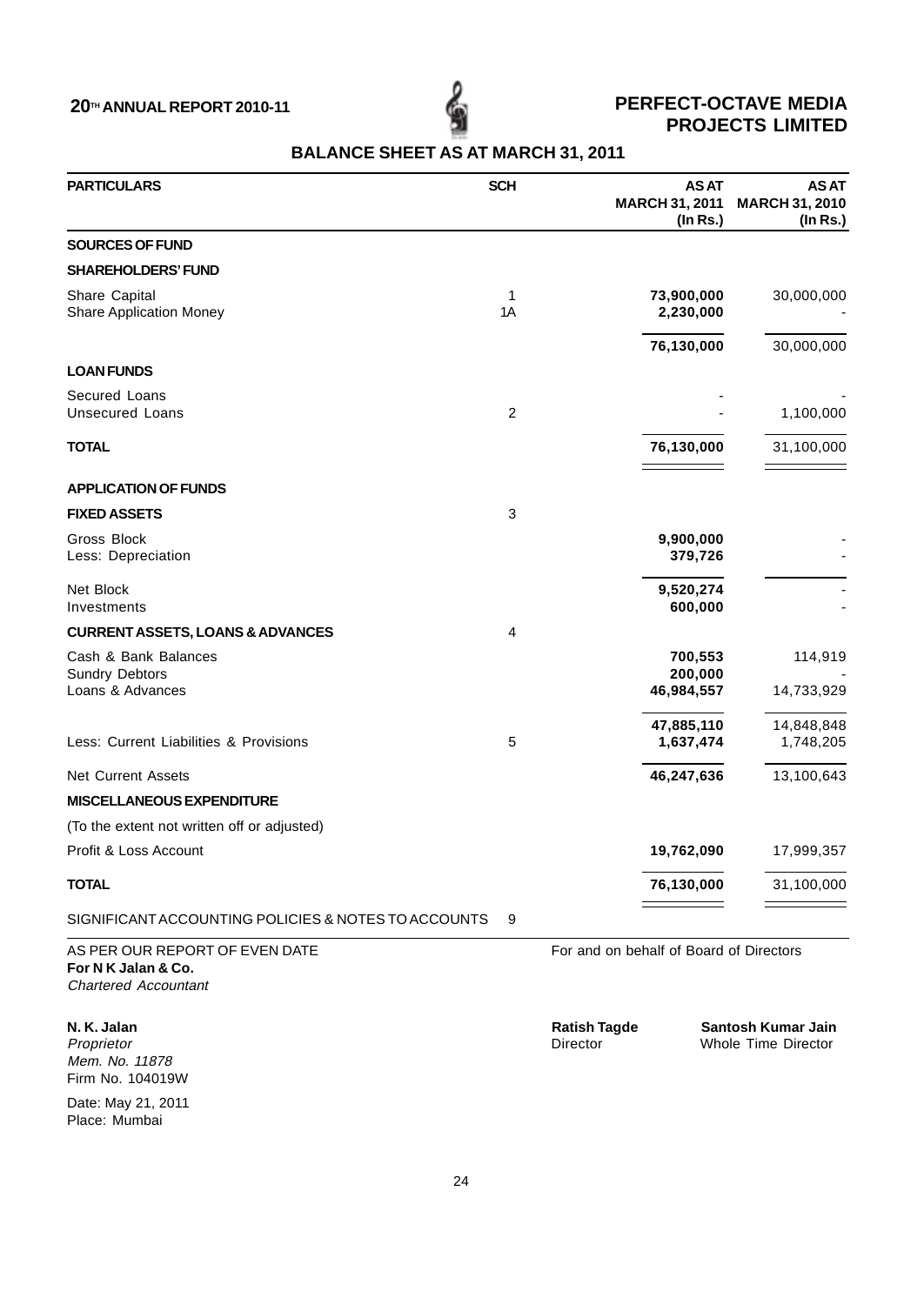## **SCHEDULES FORMING PART OF BALANCE SHEET OF M/S. PERFECT-OCTAVE MEDIA PROJECTS LIMITED FOR THE YEAR ENDED MARCH 31, 2011**

|                                                                                                                             | As At<br>March 31, 2011<br>$($ ln Rs. $)$ | As At<br>March 31, 2010<br>(In Rs.) |
|-----------------------------------------------------------------------------------------------------------------------------|-------------------------------------------|-------------------------------------|
| <b>SCHEDULE 1:</b>                                                                                                          |                                           |                                     |
| <b>SHARE CAPITAL</b>                                                                                                        |                                           |                                     |
| <b>AUTHORISED SHARE CAPITAL</b><br>8,600,000 (PY 3,000,000) Equity Shares of Rs.10/- each                                   | 86,000,000                                | 30,000,000                          |
| <b>ISSUED, SUBSCRIBED &amp; PAID-UP</b><br>7,390,000 (PY 3,000,000) Equity Shares of Rs. 10/- each Fully Paid up            | 73,900,000                                | 30,000,000                          |
|                                                                                                                             | 73,900,000                                | 30,000,000                          |
| <b>SCHEDULE 1A:</b>                                                                                                         |                                           |                                     |
| <b>SHARE APPLICATION MONEY</b>                                                                                              |                                           |                                     |
| Komal Deshmukh<br>M/s. Sainath Herbal Care Marketing Private Limited<br>M/s. Tecknopoint Mercantile Company Private Limited | 230,000<br>500,000<br>1,500,000           |                                     |
|                                                                                                                             | 2,230,000                                 |                                     |
| <b>SCHEDULE 2:</b>                                                                                                          |                                           |                                     |
| <b>LOAN FUNDS</b>                                                                                                           |                                           |                                     |
| <b>Unsecured Loan</b>                                                                                                       |                                           |                                     |
| From Director                                                                                                               |                                           | 1,100,000                           |
|                                                                                                                             |                                           | 1,100,000                           |
| SCHEDLILE 3. FIXED ASSETS                                                                                                   |                                           |                                     |

## **SCHEDULE 3: FIXED ASSETS**

(Amt in Rs.)

| Particulars     | Rate (%) |                       |                           | <b>Gross Block</b>                    |           | <b>Depreciation</b> |          |                                                                                                                          | <b>NEt Block</b> |                     |         |
|-----------------|----------|-----------------------|---------------------------|---------------------------------------|-----------|---------------------|----------|--------------------------------------------------------------------------------------------------------------------------|------------------|---------------------|---------|
|                 |          | As on<br>  01.04.2010 | <b>During</b><br>the vear | <b>Addition Deduction</b><br>the vear | As on     | Uptol               | During   | Excess I<br>During   31.03.2011   01.04.2010   the year charged in 31.03.2011   31.03.2011   31.03.2010  <br>earlier vrs | Upto l           | As on               | As on l |
| l Software      | 0.40     | 0                     | 9,900,000                 |                                       | 9.900.000 |                     | 379.726l |                                                                                                                          |                  | 379,726   9,520,274 |         |
| Total           |          |                       | 9.900.000                 |                                       | 9.900.000 |                     | 379.726  |                                                                                                                          |                  | 379,726 9,520,274   |         |
| l Previous Year |          |                       |                           |                                       |           |                     |          |                                                                                                                          |                  |                     | ΩI      |

## **SCHEDULE 4:**

## **CURRENT ASSETS, LOANS and ADVANCES**

## **A. CURRENT ASSETS**

| Cash & Bank Balances<br>Cash on Hand<br>Balance in Scheduled Banks in Current Account                                | 65,111<br>635,442                             | 76.295<br>38,624                   |
|----------------------------------------------------------------------------------------------------------------------|-----------------------------------------------|------------------------------------|
| В.<br><b>LOANS AND ADVANCES</b><br>(Unsecured, considered good)                                                      | 700,553                                       | 114.919                            |
| Tax Deducted at source<br>Advances recoverable in Cash or kind or for value to be received<br>Deposit<br>Advance Tax | 389,304<br>44,950,628<br>400,000<br>1,244,625 | 389,304<br>13.100.000<br>1,244,625 |
|                                                                                                                      | 46,984,557                                    | 14,733,929                         |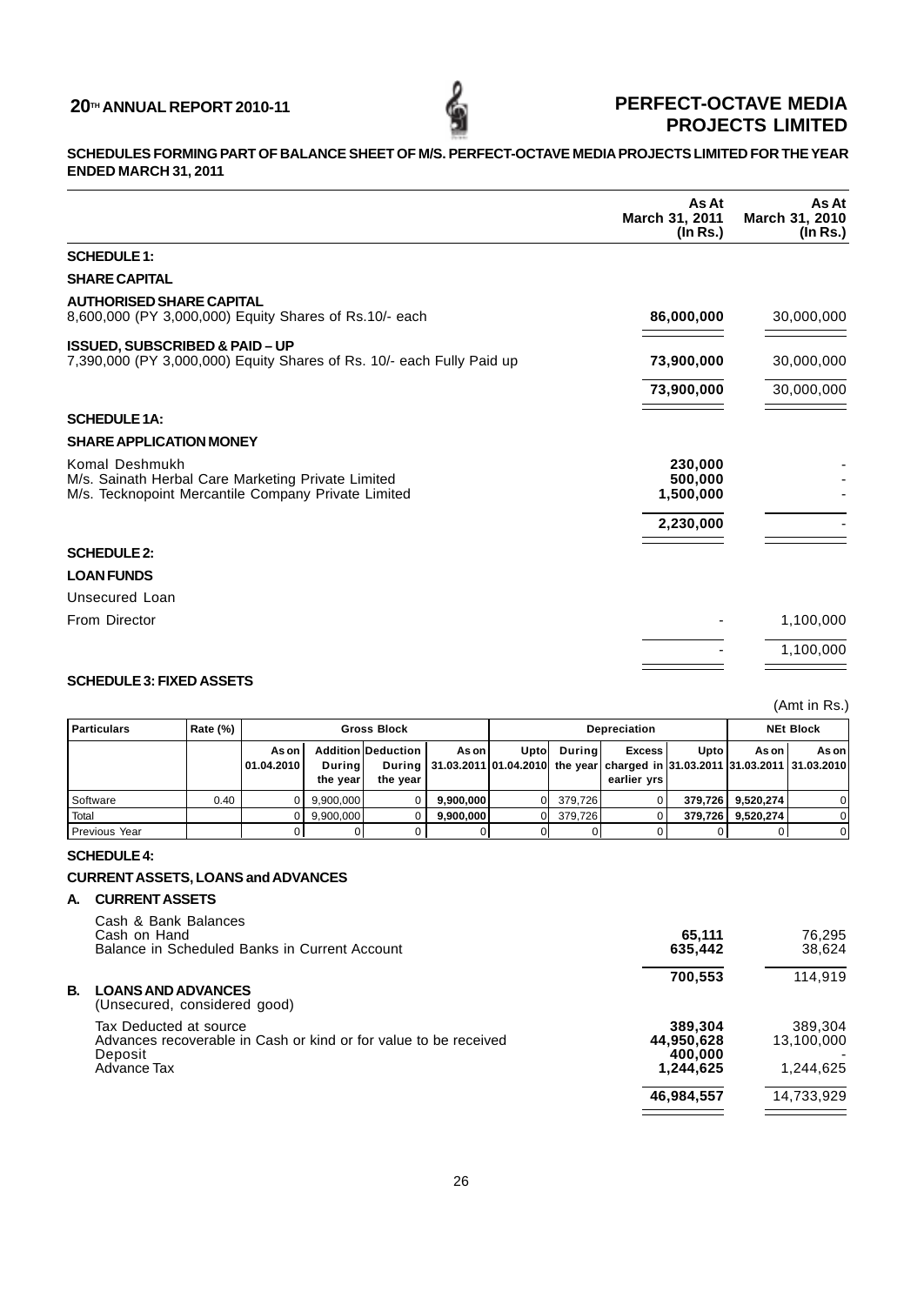|    |                                                     | As At<br>March 31, 2011<br>(In Rs.) | As At<br>March 31, 2010<br>$($ In Rs. $)$ |
|----|-----------------------------------------------------|-------------------------------------|-------------------------------------------|
|    | <b>SCHEDULE 5:</b>                                  |                                     |                                           |
|    | <b>CURRENT LIABILITIES AND PROVISIONS</b>           |                                     |                                           |
|    |                                                     |                                     |                                           |
| А. | <b>CURRENT LIABILITIES</b>                          |                                     |                                           |
|    | <b>Other Liabilities</b>                            | 76,789                              | 120,000                                   |
|    | Creditors                                           |                                     |                                           |
|    | N. K. Jalan                                         | 22,060                              | 50,000                                    |
| В. | <b>PROVISIONS</b>                                   |                                     |                                           |
|    | Provision for Tax                                   | 1,538,625                           | 1,578,205                                 |
|    |                                                     |                                     |                                           |
|    |                                                     | 1,637,474                           | 1,748,205                                 |
|    |                                                     |                                     |                                           |
|    | <b>SCHEDULE 6:</b>                                  |                                     |                                           |
|    | <b>SALES</b>                                        |                                     |                                           |
|    | Sale of Service                                     | 200,000                             |                                           |
|    | Sale of Tracks                                      | 1,250,000                           |                                           |
|    |                                                     | 1,450,000                           |                                           |
|    | <b>SCHEDULE 7:</b>                                  |                                     |                                           |
|    | <b>OTHER INCOME</b>                                 |                                     |                                           |
|    |                                                     |                                     |                                           |
|    | Sundry Balance W/off<br>Interest Income             | 20,000<br>66,140                    | 732,100                                   |
|    | Miscellaneous Income                                | 6,869                               |                                           |
|    |                                                     |                                     |                                           |
|    |                                                     | 93,009                              | 732,100                                   |
|    | <b>SCHEDULE 8:</b>                                  |                                     |                                           |
|    | <b>ADMINISTRATION &amp; OTHER EXPENSES</b>          |                                     |                                           |
|    | <b>Advertising Expenses</b>                         | 15,337                              |                                           |
|    | Art Designing Expenses                              | 26,913                              |                                           |
|    | <b>Artist Payment</b>                               | 540,000                             |                                           |
|    | <b>Business Promotion Expenses</b>                  | 9,900                               |                                           |
|    | Camera Setup Expenses<br><b>Travelling Expenses</b> | 31,118                              |                                           |
|    | Creativity & Designing Expenses                     | 72,386<br>20,540                    |                                           |
|    | <b>Custodian Fees</b>                               | 18,000                              |                                           |
|    | <b>Editing Charges</b>                              | 17,540                              |                                           |
|    | <b>Electricity Expenses</b>                         | 26,624                              |                                           |
|    | <b>Equipment Hire Charges</b>                       | 49,100                              |                                           |
|    | <b>Helper Charges</b>                               | 2,160                               |                                           |
|    | License Fees (TV Channel)                           | 20,000                              |                                           |
|    | <b>Listing Fees</b>                                 | 101,100                             | 11,430                                    |
|    | Makeup Expenses<br>Office Expenses                  | 4,000                               |                                           |
|    | Photography Expenses                                | 2,310<br>2,500                      | 130,645                                   |
|    | <b>Printing &amp; Stationery</b>                    | 43,795                              | 5,979                                     |
|    | <b>Production Expenses</b>                          | 43,500                              |                                           |
|    | Professional Fees                                   | 15,000                              | 25,500                                    |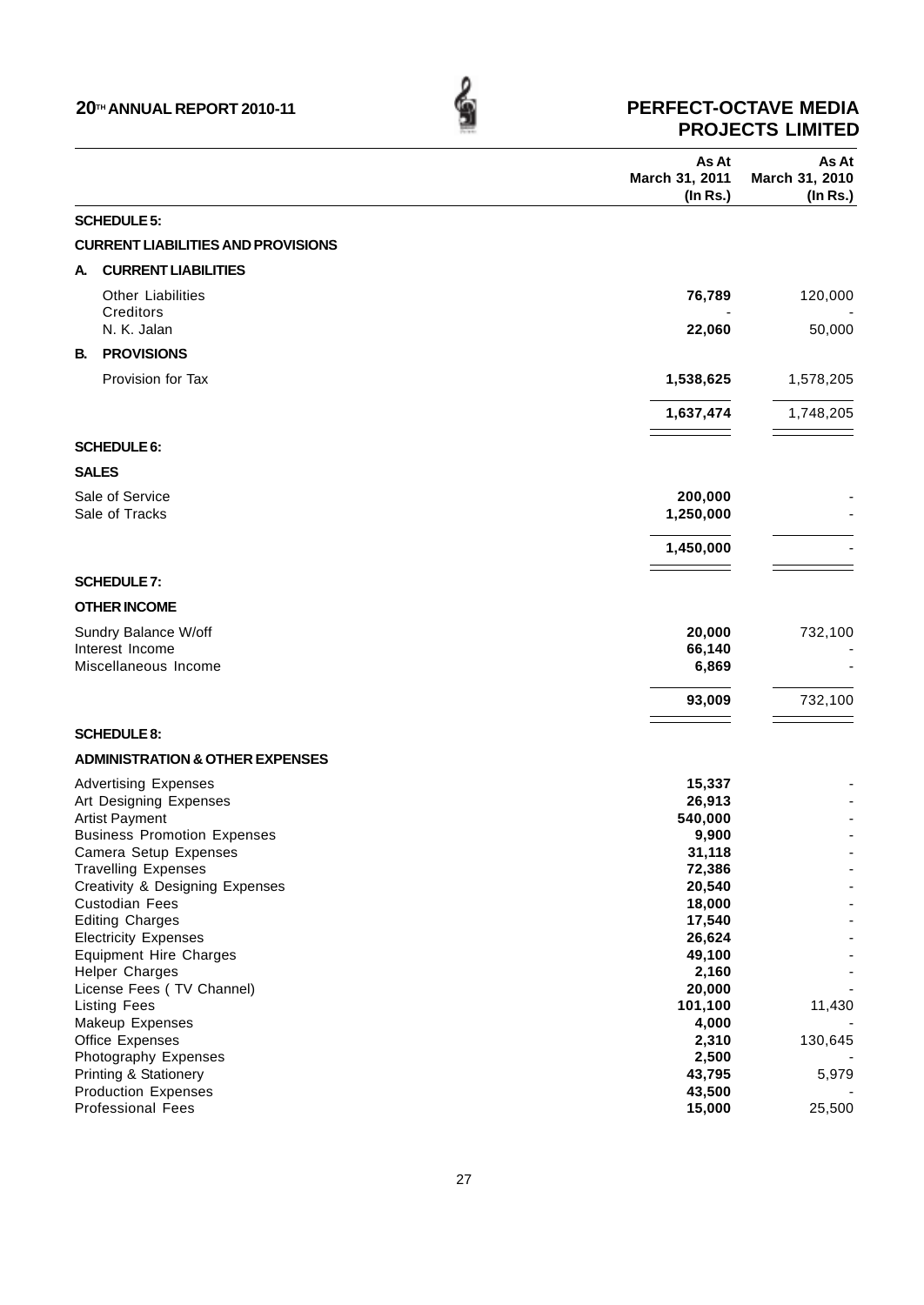## **20™ ANNUAL REPORT 2010-11 PERFECT-OCTAVE MEDIA**<br>PROJECTS LIMITED **PROJECTS LIMITED**

|                                                                                                                                             | As At                            | As At                            |
|---------------------------------------------------------------------------------------------------------------------------------------------|----------------------------------|----------------------------------|
|                                                                                                                                             | March 31, 2011<br>$($ ln Rs. $)$ | March 31, 2010<br>$($ ln Rs. $)$ |
| <b>SCHEDULE 8: (Contd.)</b>                                                                                                                 |                                  |                                  |
| <b>Recording Expenses</b>                                                                                                                   | 10,660                           |                                  |
| <b>Refreshment Expenses</b>                                                                                                                 | 10,187                           |                                  |
| Sound Management Expenses                                                                                                                   | 29,100                           |                                  |
| <b>Teleports Expenses</b>                                                                                                                   | 50,000                           |                                  |
| <b>Telephone Expenses</b><br><b>ROC Expenses</b>                                                                                            | 20,165<br>506,709                |                                  |
| Web site Hosting Charges                                                                                                                    | 800                              |                                  |
| Salaries and Bonus                                                                                                                          | 90,000                           | 180,000                          |
| <b>Bank Charges</b>                                                                                                                         | 1,572                            | 224                              |
| <b>Sundry Expenses</b><br>Auditor's Remuneration                                                                                            |                                  | 112,150                          |
| DP Charges                                                                                                                                  | 20,000                           | 20,000<br>15,442                 |
|                                                                                                                                             |                                  |                                  |
|                                                                                                                                             | 1,801,016                        | 501,370                          |
| Grouping Part of Balance Sheet and Profit & Loss Account of M/s. Perfect-Octave<br>Media Projects Limited for the year ended March 31, 2011 |                                  |                                  |
| <b>Share Application Money</b>                                                                                                              | Amt in Rs.                       |                                  |
| Komal Deshmukh<br>M/s. Sainath Herbal Care Marketing Private Limited                                                                        | 230,000                          |                                  |
| M/s. Tecknopoint Mercantile Company Private Limited                                                                                         | 500,000<br>1,500,000             |                                  |
|                                                                                                                                             | 2,230,000                        |                                  |
|                                                                                                                                             |                                  |                                  |
| <b>Unsecured Loan from Director</b><br>Ratish Tagde                                                                                         | Amt in Rs.<br>76,789             |                                  |
|                                                                                                                                             | 76,789                           |                                  |
| <b>Investments</b>                                                                                                                          | Amt in Rs.                       |                                  |
| Share Application to M/s. Café 9 Media Hub Private Limited                                                                                  | 300,000                          |                                  |
| Share Application to M/s. Perfect Company Advice Private Limited                                                                            | 300,000                          |                                  |
|                                                                                                                                             |                                  |                                  |
|                                                                                                                                             | 600,000                          |                                  |
| <b>Sundry Debtors</b>                                                                                                                       | Amt in Rs.                       |                                  |
| M/s. Violet Media Private Limited                                                                                                           | 200,000                          |                                  |
|                                                                                                                                             | 200,000                          |                                  |
| <b>ROC Expenses</b>                                                                                                                         | Amt in Rs.                       |                                  |
| <b>Processing Fees</b>                                                                                                                      | 20,000                           |                                  |
| Registrar Fees                                                                                                                              | 25,000                           |                                  |
| ROC Filing Fees                                                                                                                             | 379,199                          |                                  |
| Stamp Duty Charges                                                                                                                          | 80,510                           |                                  |
| <b>Statutory Fees</b>                                                                                                                       | 2,000                            |                                  |
|                                                                                                                                             | 506,709                          |                                  |
| <b>Loans &amp; Advances</b>                                                                                                                 | Amt in Rs.                       |                                  |
| Land Acquisition to M/s. Frontline Bhoomi Vistar Private Limited                                                                            | 1,500,000                        |                                  |
| Copyright to M/s. Blackgold Machining Works Private Limited                                                                                 | 14,900,000                       |                                  |
| Copyright to M/s. Technosteel Engineering Private Limited                                                                                   | 15,700,000                       |                                  |
| Copyright to M/s. Violet Media Private Limited                                                                                              | 12,100,000                       |                                  |
| Advance to Artist<br>Service Tax                                                                                                            | 723,500                          |                                  |
|                                                                                                                                             | 27,128<br>44,950,628             |                                  |
|                                                                                                                                             |                                  |                                  |
| <b>Deposit</b>                                                                                                                              | Amt in Rs.                       |                                  |
| Lease Deposit                                                                                                                               | 400,000                          |                                  |
|                                                                                                                                             | 400,000                          |                                  |
|                                                                                                                                             |                                  |                                  |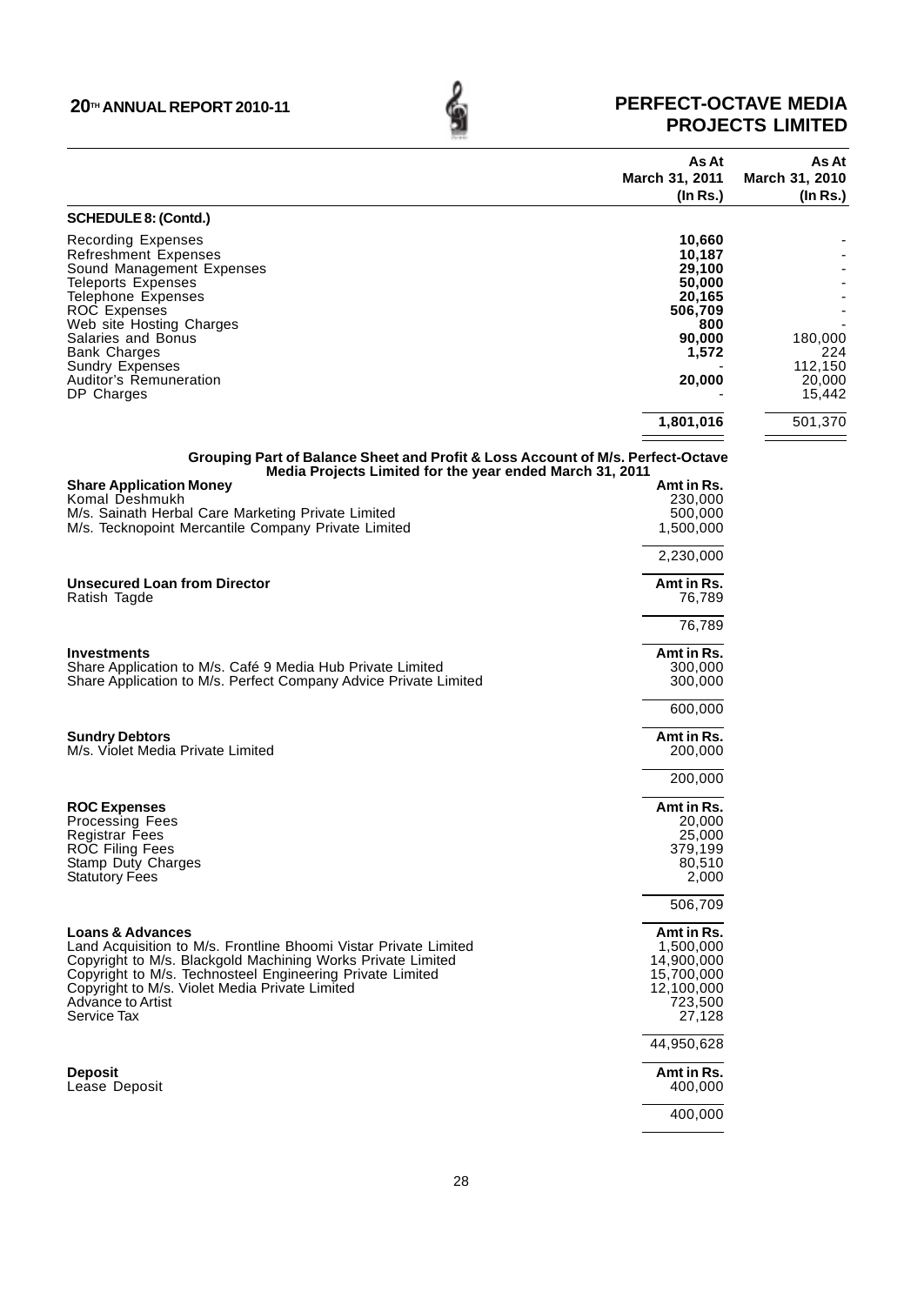![](_page_28_Picture_1.jpeg)

## **Schedule 9:**

Significant Accounting Policies and Notes forming part of the Balance Sheet as at March 31, 2011 and Profit & Loss Account for the year ended March 31, 2011

## **1. Basis of preparation of financial statements:**

The financial statements have been prepared under historical cost convention on an accrual basis.

## **2. Fixed assets and depreciation:**

Fixed Assets are stated at cost less depreciation. Depreciation is claimed on the basis of rates specified in Companies Act, 1956.

## **3. Revenue Recognition:**

Revenue is recognized on accrual basis.

## **4. Taxes on income:**

- a. Provision for current tax, if any is computed in accordance with the relevant tax regulations.
- b. Deferred tax is recognized for all timing differences between accounting income and taxable income and is quantified using enacted/substantially enacted tax rates as at the balance sheet date.
- c. Deferred Tax Asset and Provision for MAT Credit is not recognized as matter of prudence.

## **NOTES TO ACCOUNTS:**

- 1. Information under 4D of Para II, Para 3 and 4 of Part II of Schedule VI of the Companies Act, 1956 are not applicable to the Company.
- 2. In accordance with the Accounting Standard 22 on "Accounting for Taxes on Income",(AS 22) issued by The Institute of Chartered Accountants of India, Deferred assets and liabilities are recognized for all timing differences in accordance with the said standard. Deferred Tax Asset and Provision for MAT Credit is not recognized as matter of prudence.

## 3. Directors Remuneration:

Salaries Rs. NIL/- (P.Y. Rs. NIL)

4. Balance of Debtors, Creditors, Loan & Advances are subject to confirmation and/or reconciliation/consequential adjustments, if any.

## **5. Earnings per share:-**

|                                                                       | Rs.                      | Rs.       |
|-----------------------------------------------------------------------|--------------------------|-----------|
|                                                                       | 2010-2011                | 2009-2010 |
| Profits available for equity shareholders (a)                         | (1,762,733)              | 191,150   |
| l*Weighted average number of shares Used in computing Basic & Diluted | 7,390,000                | 3,000,000 |
| Earnings per share (b)                                                |                          |           |
| Nominal value of share                                                | $10/-$                   | $10/-$    |
| Earnings per share basic & diluted (a)/(b)                            | $\overline{\phantom{0}}$ | 0.06      |

## **6. Related Party Disclosure**

Key Management Personnel:

Ratish Tagde Santosh Kumar Jain Anand Bihari Jariwal

| <b>Nature of Payment</b><br><b>Key Management</b><br><b>Personnel</b> |            | <b>Relatives of Key</b><br><b>Management Personnel</b> | <b>Total Amount</b><br>(in Rs.) |  |
|-----------------------------------------------------------------------|------------|--------------------------------------------------------|---------------------------------|--|
| Loan repaid                                                           | NIL        | <b>NIL</b>                                             | NIL                             |  |
| Remuneration                                                          | <b>NIL</b> | <b>NIL</b>                                             | <b>NIL</b>                      |  |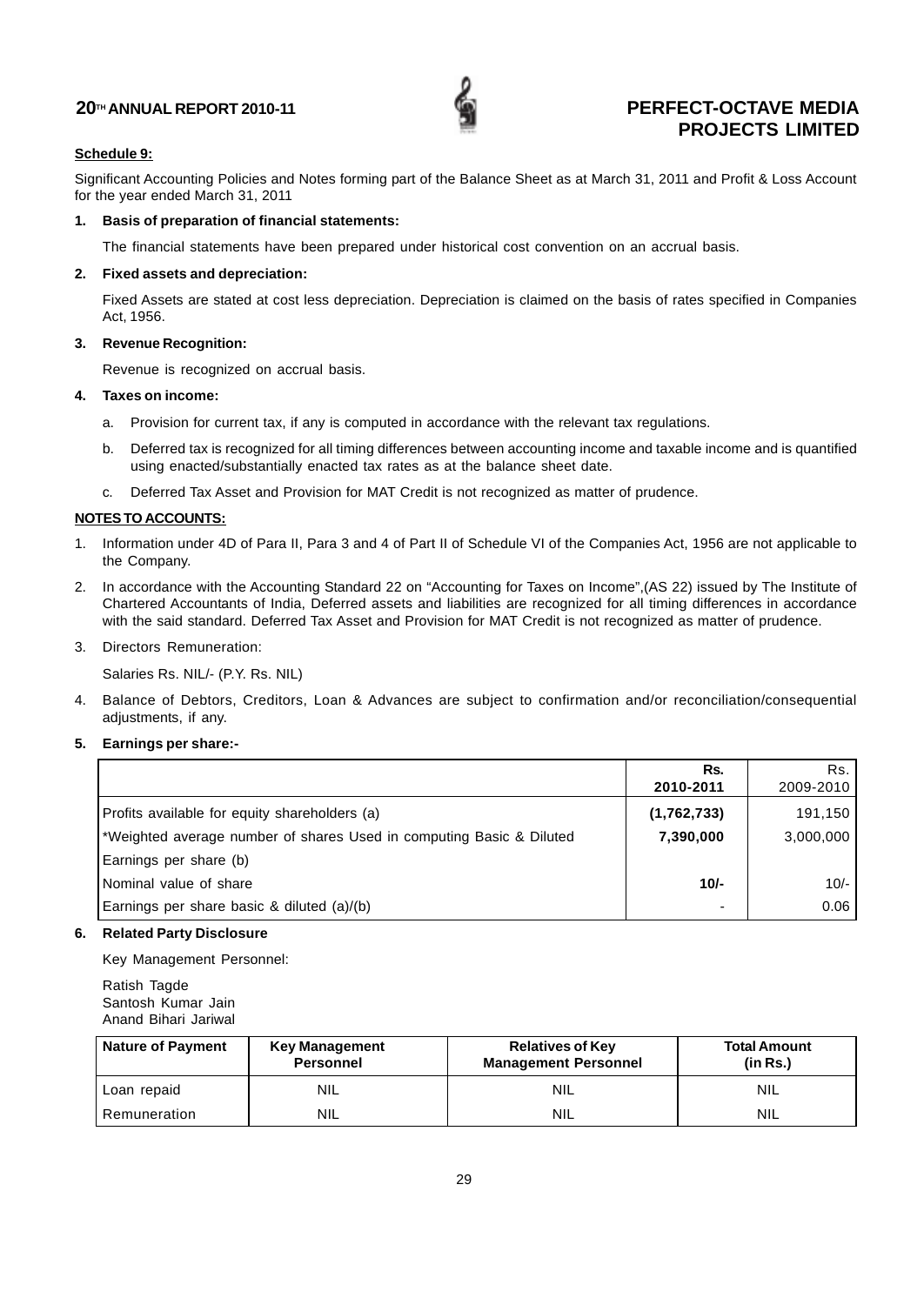![](_page_29_Picture_1.jpeg)

- 7. The Company has issued equity shares amounting to Rs. 4,39,00,000 during the year.
- 8. The Company has given advance amounting to Rs. 4,27,00,000/- for purchase of copyright of old songs, T.V. channels.
- 9. Previous year's figures have been re-grouped, re-classified and re-arranged, wherever considered necessary to conform to current year's presentation.

AS PER OUR REPORT OF EVEN DATE FOR A SERIES FOR A SERIES For and on behalf of Board of Directors **For N K Jalan & Co.** Chartered Accountant

Mem. No. 11878 Firm No. 104019W

Date: May 21, 2011 Place: Mumbai

**N. K. Jalan 1988 N. K. Jalan 1999 Ratish Tagde** Santosh Kumar Jain<br> *Proprietor* Whole Time Director Numer Director Proprietor **Contract Contract Contract Contract Contract Contract Contract Contract Contract Contract Contract Contract Contract Contract Contract Contract Contract Contract Contract Contract Contract Contract Contract Con**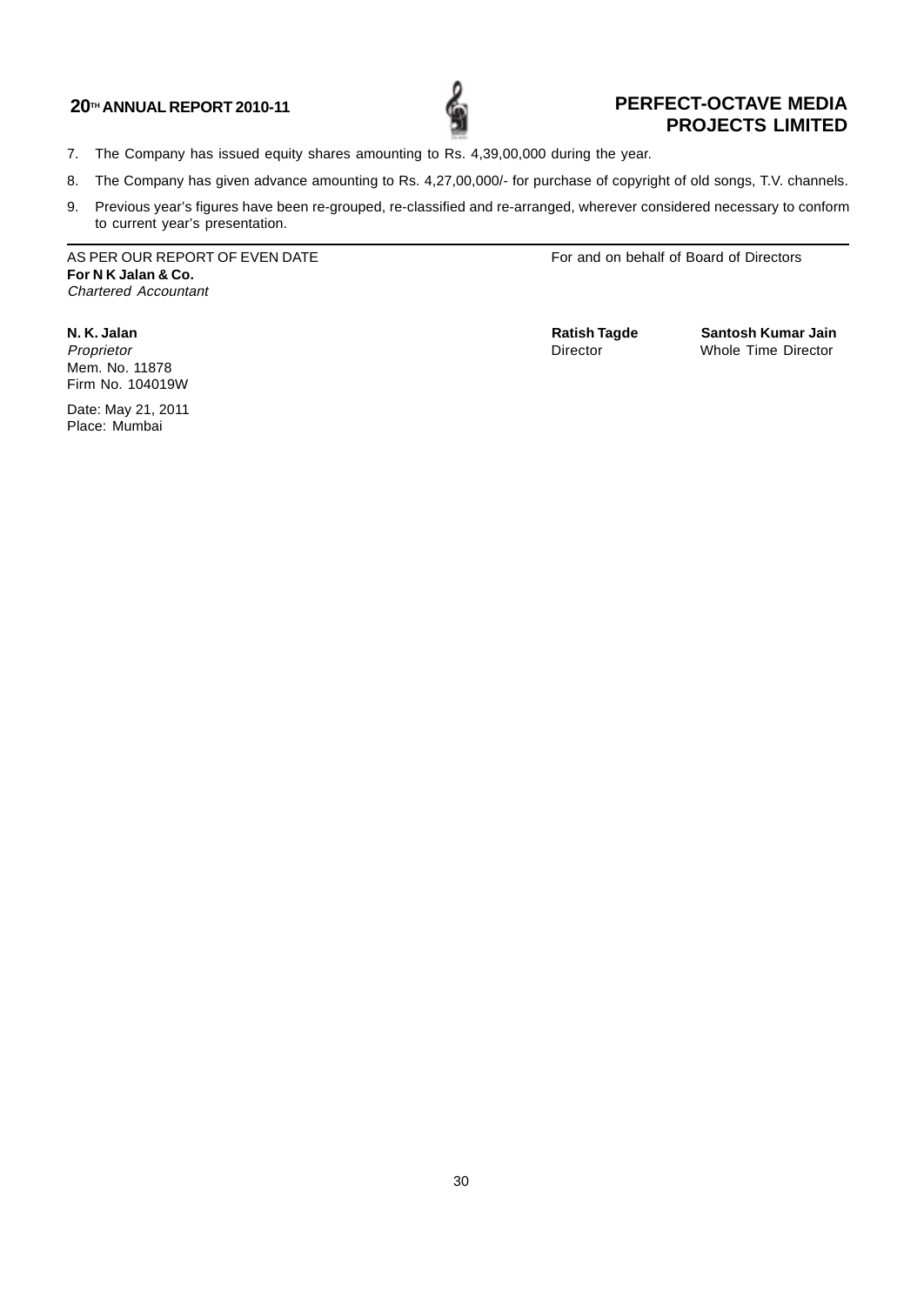![](_page_30_Picture_1.jpeg)

## **CASH FLOW STATEMENT FOR THE YEAR ENDED MARCH 31, 2011**

|    | <b>PARTICULARS</b>                                      |          | <b>MARCH-2011</b>                                       |        | <b>MARCH-2010</b> |  |
|----|---------------------------------------------------------|----------|---------------------------------------------------------|--------|-------------------|--|
|    |                                                         |          | (Rs. In Lacs) (Rs. In Lacs) (Rs. In Lacs) (Rs. In Lacs) |        |                   |  |
| А. | <b>CASH FROM OPERATING ACTIVITIES</b>                   |          |                                                         |        |                   |  |
|    | Net Profit/ (Loss) before Tax & Extraordinary Items     |          | (17.63)                                                 |        | 2.31              |  |
|    | Adjustments for:                                        |          |                                                         |        |                   |  |
|    | Depreciation                                            | 3.80     |                                                         | 0.00   |                   |  |
|    | Loss on sale of Shares                                  | 0.00     |                                                         | 0.00   |                   |  |
|    |                                                         |          | (13.83)                                                 |        | 2.31              |  |
|    | Operating Profit/(Loss) before Working Capital changes: |          |                                                         |        |                   |  |
|    | Adjustments for:                                        |          |                                                         |        |                   |  |
|    | (Increase)/Decrease in Trade & Other Receivable         | (423.51) |                                                         | (7.00) |                   |  |
|    | Increase/(Decrease) in Current Liabilities& Provisions  | (1.11)   |                                                         | 0.20   |                   |  |
|    |                                                         |          | (424.62)                                                |        | (6.80)<br>0.00    |  |
|    | Less : Taxes paid                                       |          | 0.00                                                    |        |                   |  |
|    | Net Cash Generated/(used in) Operating Activities       |          | (438.45)                                                |        | (4.49)            |  |
| В. | <b>CASH FLOW FROM INVESTING ACTIVITIES</b>              |          |                                                         |        |                   |  |
|    | Investments                                             |          | (6.00)                                                  |        | 0.00              |  |
|    | Dividend                                                |          | 0.00                                                    |        | 0.00              |  |
|    | Net Cash Generated/(used in) Investing Activities       |          | (6.00)                                                  |        | 0.00              |  |
| C. | <b>CASH FLOW FROM FINANCING ACTIVITIES</b>              |          |                                                         |        |                   |  |
|    | <b>Unpaid Calls Received</b>                            |          | 0.00                                                    |        | 1.53              |  |
|    | Share Issued                                            |          | 439.00                                                  |        | 0.00              |  |
|    | <b>Share Application Money</b>                          |          | 22.30                                                   |        | 0.00              |  |
|    | Interest Paid on Term Loan                              |          | 1.00                                                    |        | 0.00              |  |
|    | Loan taken/(repaid) net                                 |          | (11.00)                                                 |        | (4.42)            |  |
|    | Net Cash Generated/(used in) Financing Activities       |          | 450.30                                                  |        | (2.89)            |  |
|    | Cash & Cash Equivalents (Opening)                       |          | 1.15                                                    |        | 8.53              |  |
|    | Net Increase/(Decrease) in Cash & Cash Equivalents      |          | $[A+B+C]$ 5.85                                          |        | $[A+B+C]$ (7.38)  |  |
|    | Cash & Cash Equivalents (Closing)                       |          | 7.00                                                    |        | 1.15              |  |
|    |                                                         |          |                                                         |        |                   |  |

Chartered Accountant

Mem. No. 11878 Firm No. 104019W

Date: May 21, 2011 Place: Mumbai

**For N K Jalan & Co. For N K Jalan & Co. For A K Jalan & Co. For and on behalf of Board of Directors** 

| N. K. Jalan | <b>Ratish Tagde</b> | Santosh Kumar Jain  |
|-------------|---------------------|---------------------|
| Proprietor  | Director            | Whole Time Director |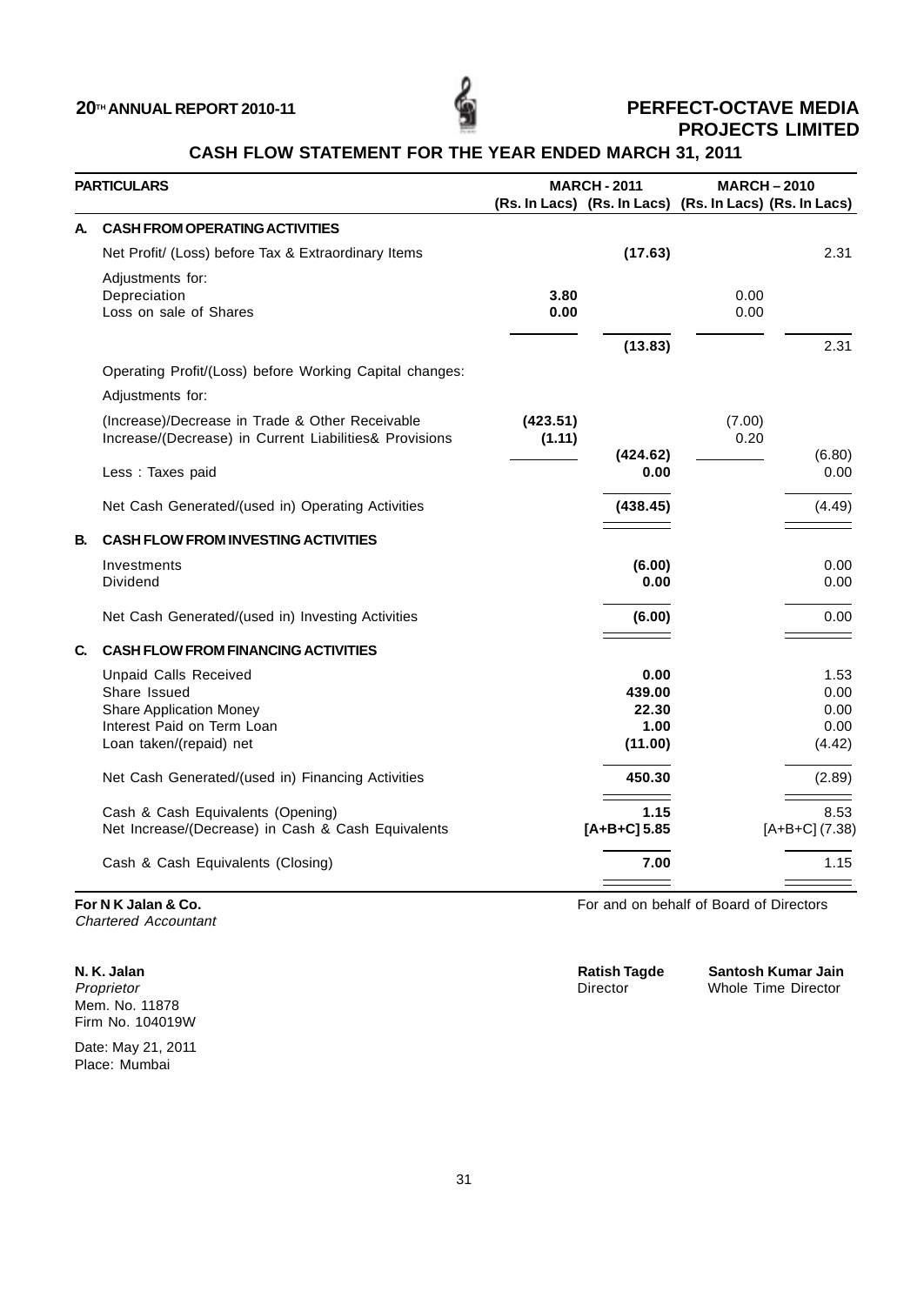| <b>BALANCE SHEET ABSTRACT AND COMPANY'S GENERAL BUSINESS PROFILE</b> |  |
|----------------------------------------------------------------------|--|
|----------------------------------------------------------------------|--|

Additional Information pursuant to Part IV of Schedule VI of the Companies Act, 1956

| L    | <b>REGISTRATION DETAILS</b>                                                 |             |                          |                                         |
|------|-----------------------------------------------------------------------------|-------------|--------------------------|-----------------------------------------|
|      | Registration No.                                                            | 63275       | State Code               | 11                                      |
|      | <b>Balance Sheet Date</b>                                                   | 31/03/2011  |                          |                                         |
| Ш.   | <b>CAPITAL RAISED DURING THE YEAR (Amount in Thousands)</b>                 |             |                          |                                         |
|      | Public Issue                                                                | <b>NIL</b>  | <b>Rights Issue</b>      | <b>NIL</b>                              |
|      | Bonus Issue                                                                 | <b>NIL</b>  | Private Placement        | 43900                                   |
| III. | POSITION OF MOBILISATION AND DEPOLOYMENT OF FUNDS (Amount in Rs. Thousands) |             |                          |                                         |
|      | <b>Total Liabilities</b>                                                    | 76,130      | <b>Total Assets</b>      | 76,130                                  |
|      | <b>SOURCES OF FUNDS</b>                                                     |             |                          |                                         |
|      | Paid Up Capital & Share                                                     |             |                          |                                         |
|      | <b>Application Money</b>                                                    | 76,130      | Reserves & Surplus       | $\mathbf 0$                             |
|      | Secured Loans                                                               | $\Omega$    | <b>Unsecured Loans</b>   | $\Omega$                                |
|      | Deferred Tax Liability (Net)                                                | $\mathbf 0$ |                          |                                         |
|      | <b>APPLICATION OF FUNDS (Amount in Rs. Thousands)</b>                       |             |                          |                                         |
|      | <b>Net Fixed Assets</b>                                                     | 9,520       | Investments              | 600                                     |
|      | <b>Net Current Assets</b>                                                   | 46,248      | Misc. Expenditure        | $\Omega$                                |
|      | <b>Accumulated Assets</b>                                                   | 19,762      | Deferred Tax Assets      | $\Omega$                                |
|      | IV. PERFORMANCE OF COMPANY (Amount in Rs. Thousands)                        |             |                          |                                         |
|      | Total Income                                                                | 1,543       | <b>Total Expenditure</b> | 3,306                                   |
|      | Profit/(Loss) Before Tax                                                    | (1,763)     | Profit/(Loss) After Tax  | (1,763)                                 |
|      | Earnings Per Share In Rs.                                                   | 0.00        | Dividend                 |                                         |
| V.   | GENERIC NAME OF PRINCIPAL PRODUCT OF COMPANY (Amount In Rs. Thousands)      |             |                          |                                         |
|      | Item Code No.                                                               | N.A.        |                          |                                         |
|      | <b>Product Description</b>                                                  | N.A.        |                          |                                         |
|      |                                                                             |             |                          | For and on behalf of Board of Directors |
|      |                                                                             |             |                          |                                         |

| <b>Ratish Tagde</b> | Santosh Kumar Jain  |
|---------------------|---------------------|
| Director            | Whole Time Director |

Date: May 21, 2011 Place: Mumbai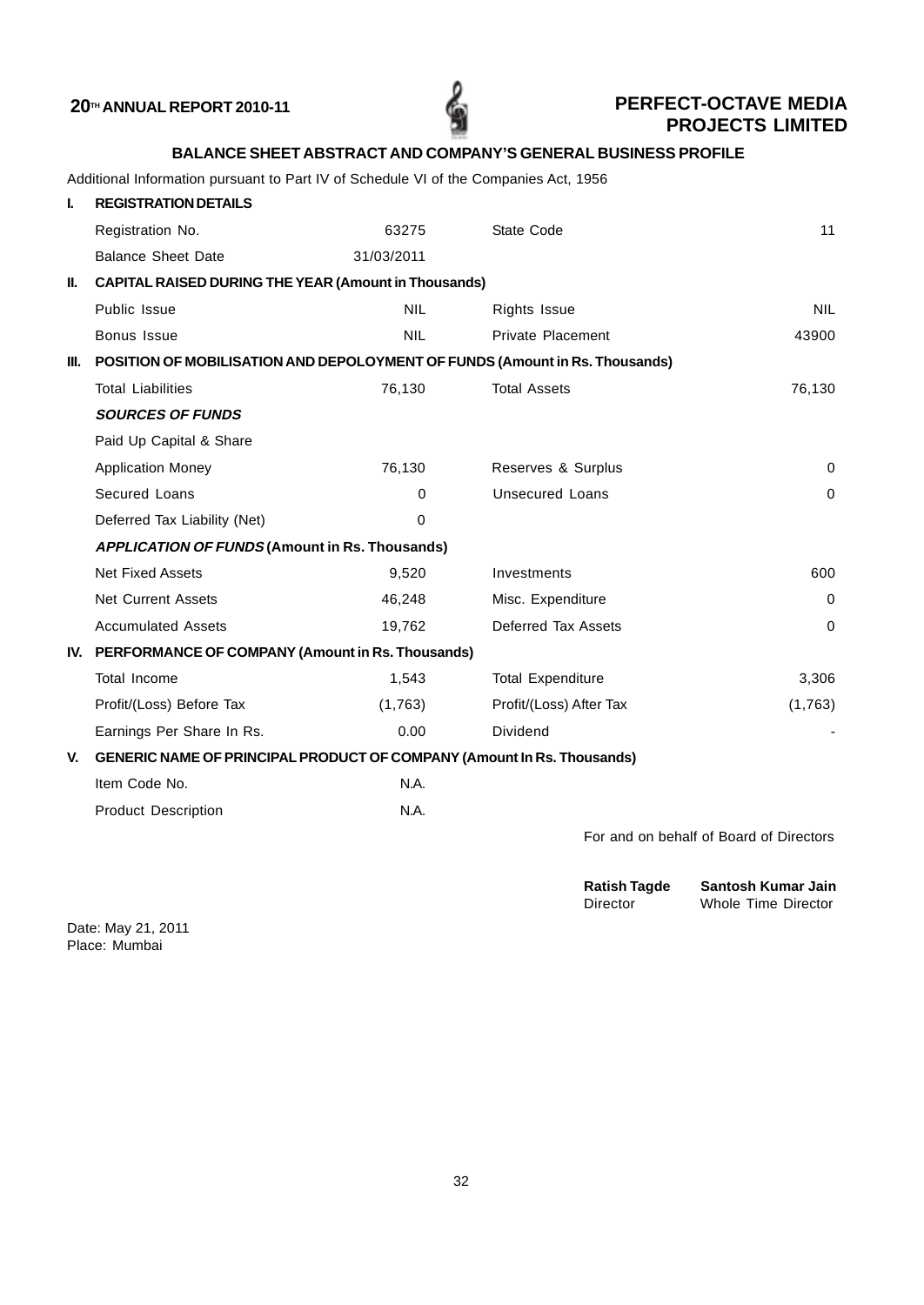![](_page_32_Picture_1.jpeg)

## **PROFIT & LOSS ACCOUNT FOR THE YEAR ENDED MARCH 31, 2011**

| <b>PARTICULARS</b>                                     | <b>SCH</b>     | FOR THE YEAR ENDED<br><b>MARCH 31, 2011</b><br>$($ In Rs. $)$ | FOR THE YEAR ENDED<br><b>MARCH 31, 2010</b><br>(In Rs.) |
|--------------------------------------------------------|----------------|---------------------------------------------------------------|---------------------------------------------------------|
| <b>INCOME</b>                                          |                |                                                               |                                                         |
| Sales                                                  | 6              | 1,450,000                                                     |                                                         |
| Other Income                                           | $\overline{7}$ | 93,009                                                        | 732,100                                                 |
| <b>TOTAL</b>                                           |                | 1,543,009                                                     | 732,100                                                 |
| <b>EXPENDITURE</b>                                     |                |                                                               |                                                         |
| Purchase                                               |                | 1,125,000                                                     |                                                         |
| <b>Administrative Expenses</b>                         | 8              | 1,801,016                                                     | 501,370                                                 |
| Interest & Finance Expenses                            |                |                                                               |                                                         |
| Depreciation                                           |                | 379,726                                                       |                                                         |
| <b>TOTAL</b>                                           |                | 3,305,742                                                     | 501,370                                                 |
| Profit/(Loss) Before Tax & Prior Period Adj.           |                | (1,762,733)                                                   | 230,730                                                 |
| Prior Period Adjustments                               |                |                                                               |                                                         |
|                                                        |                |                                                               |                                                         |
| Profit/(Loss) Before Tax                               |                | (1,762,733)                                                   | 230,730                                                 |
| Provision for Tax                                      |                |                                                               |                                                         |
| - Current Tax                                          |                |                                                               | 39,580                                                  |
| $-FBT$                                                 |                |                                                               |                                                         |
| - Deferred Tax (Net)                                   |                |                                                               |                                                         |
| Profit/(Loss) After Tax                                |                | (1,762,733)                                                   | (191, 150)                                              |
| <b>Balance Brought Forward</b>                         |                | (17, 999, 357)                                                | (18, 190, 507)                                          |
| Balance Transferred to Balance Sheet                   |                | (19, 762, 090)                                                | (17, 999, 357)                                          |
| EARNINGS PER SHARE (Basic & Diluted)                   |                |                                                               |                                                         |
| [Refer note 5 of Schedule 9]                           |                |                                                               | 0.06                                                    |
| SIGNIFICANT ACCOUNTING POLICIES &<br>NOTES TO ACCOUNTS | 9              |                                                               |                                                         |

AS PER OUR REPORT OF EVEN DATE FOR A SERIES For and on behalf of Board of Directors **For N K Jalan & Co.** Chartered Accountant

Mem. No. 11878 Firm No. 104019W

Date: May 21, 2011 Place: Mumbai

**N. K. Jalan 1988 Constrained Automobile Santosh Kumar Jain**<br> **Ratish Tagde Santosh Kumar Jain**<br>
Director Construction Whole Time Director Whole Time Director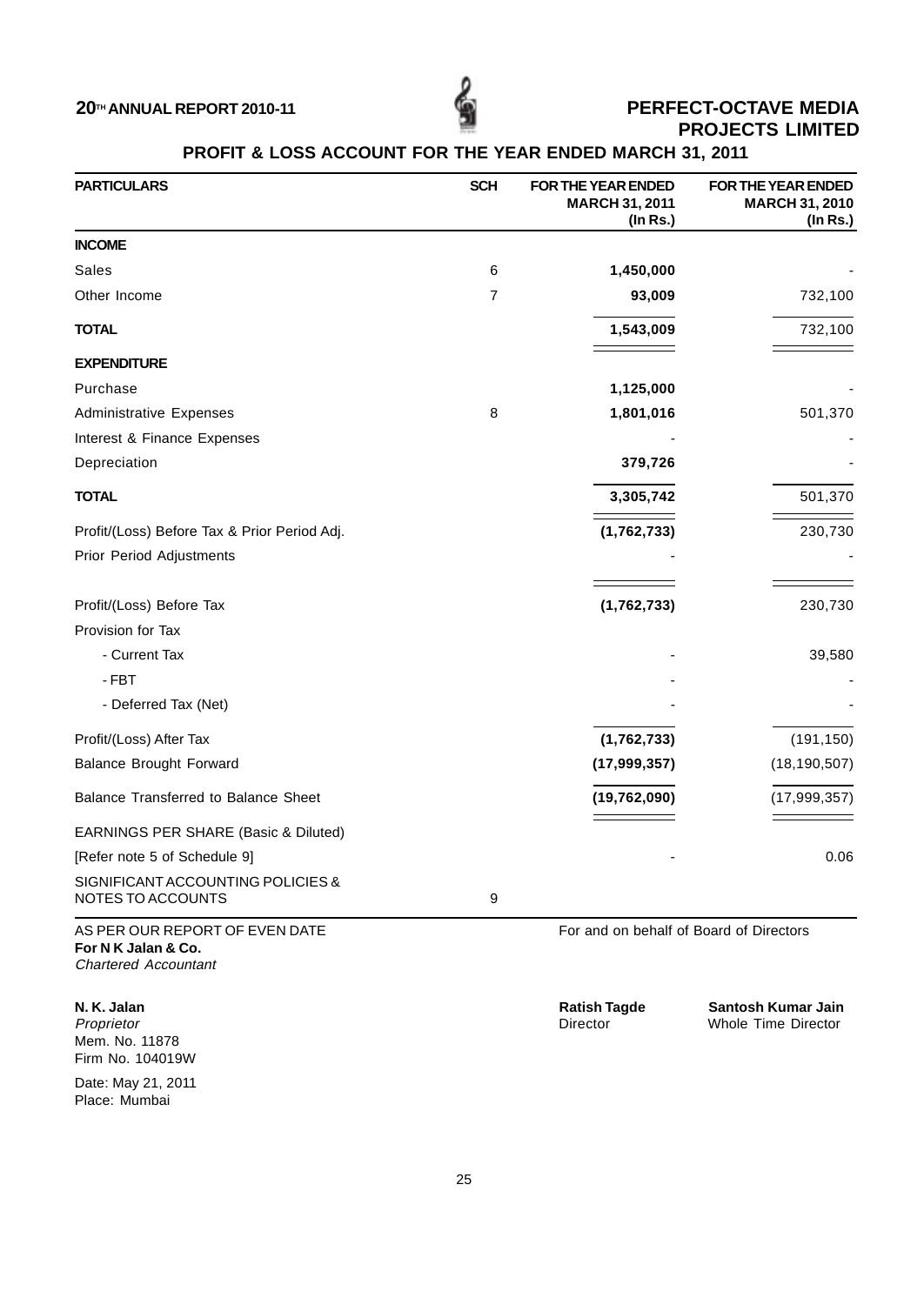## **PROXY FORM PERFECT-OCTAVE MEDIA PROJECTS LIMITED**

(Formerly known as New Bombay Printing & Dyeing Mills Limited)

**Registered Office:** Block No. A – 1, Parle Colony CHS.,Sahakar Road, Vile Parle (East), Mumbai – 400 057

| Regd. Folio No. |                                                                              | No. of Shares _____________                                                                                                                                                                                                            |
|-----------------|------------------------------------------------------------------------------|----------------------------------------------------------------------------------------------------------------------------------------------------------------------------------------------------------------------------------------|
|                 |                                                                              |                                                                                                                                                                                                                                        |
|                 |                                                                              | Media Projects Limited (formerly known as New Bombay Printing & Dyeing Mills Limited), hereby appoint                                                                                                                                  |
|                 |                                                                              | of and the control of the control of the control of the control of the control of the control of the control of the control of the control of the control of the control of the control of the control of the control of the c         |
|                 |                                                                              |                                                                                                                                                                                                                                        |
|                 |                                                                              | at the TWENTIETH ANNUAL GENERAL MEETING of the Company to be held on Tuesday, June 21, 2011 at 3.00 p.m. at Block                                                                                                                      |
|                 |                                                                              | No. A - 1, Parle Colony CHS., Sahakar Road, Vile Parle (East), Mumbai - 400 057 and at any adjournment (s) thereof.                                                                                                                    |
|                 |                                                                              |                                                                                                                                                                                                                                        |
| Signature       | Rupee<br>one<br>Revenue<br>Stamp                                             |                                                                                                                                                                                                                                        |
|                 | Registered Office of the Company, not less than 48 hours before the meeting. | Notes: This form, in order to be effective, should be duly stamped, completed and signed and must be deposited at the                                                                                                                  |
|                 |                                                                              | <b>ATTENDENCE SLIP</b>                                                                                                                                                                                                                 |
|                 |                                                                              | PERFECT-OCTAVE MEDIA PROJECTS LIMITED<br>(Formerly known as New Bombay Printing & Dyeing Mills Limited)                                                                                                                                |
|                 |                                                                              | Registered Office: Block No. A - 1, Parle Colony CHS., Sahakar Road, Vile Parle (East), Mumbai - 400 057                                                                                                                               |
|                 | Regd. Folio No. _________________________                                    | No. of Shares ____________                                                                                                                                                                                                             |
|                 | Name of the Shareholders/Proxy (In block letter)                             | DP ID No./Client No.                                                                                                                                                                                                                   |
|                 |                                                                              | I/We hereby recorded my presence at the TWENTIETH ANNUAL GENERAL MEETING of the Company to be held on Tuesday,<br>June 21, 2011 at 3.00 p.m. at Block No. A - 1, Parle Colony CHS., Sahakar Road, Vile Parle (East), Mumbai - 400 057. |

Signature of the Proxy holder Shareholder Shareholder Signature of Shareholder Shareholder Signature of Shareholder

**NOTE:** Shareholders/proxy is requested to bring the attendance slip with him when they come to the meeting. No attendance slip will be issued at the time of meeting.

\_\_\_\_\_\_\_\_\_\_\_\_\_\_\_\_\_\_\_\_\_\_\_ \_\_\_\_\_\_\_\_\_\_\_\_\_\_\_\_\_\_\_\_\_\_\_\_